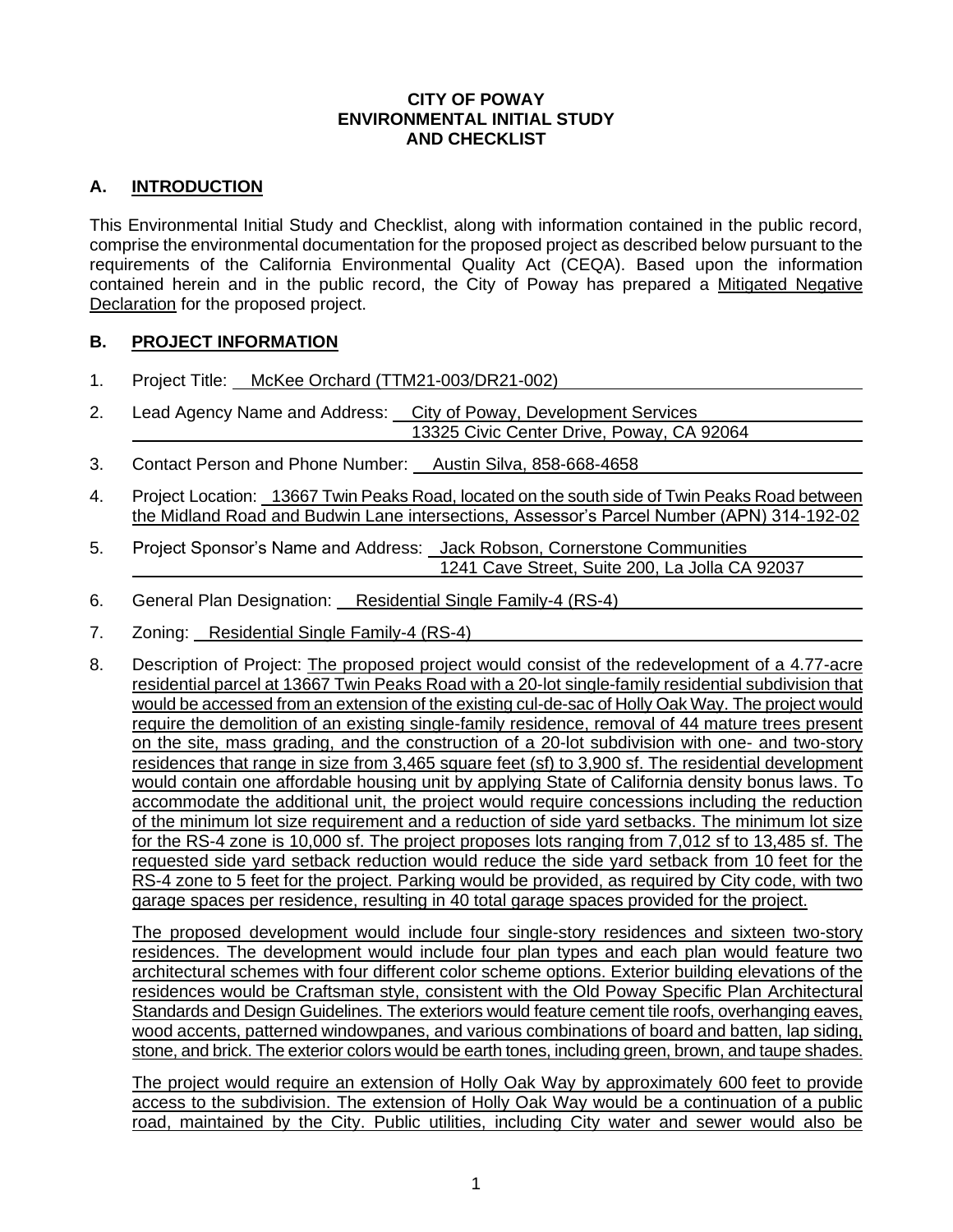extended to the site. A six-foot-high, concrete masonry unit (CMU) decorative block wall would be constructed along the rear property line of the homes that would back up to Twin Peaks Road and would provide noise attenuation. A pedestrian easement would extend from Holly Oak Way and connect to the pedestrian trail along Twin Peaks Road. The Holly Oak extension streetscape improvements would include new pedestrian sidewalks, street, trees, and decorative Old Poway street lights consistent with the existing street lights on Holly Oak Way. The project includes 39 street trees along the extension of Holly Oak Way.

Project construction would require the excavation of 5,900 cubic yards (cy) of soil, with 7,000 cy of fill. Approximately 1,100 cy of soil would be imported to the site to accomplish grading of the site. Construction would occur in four phases of approximately five homes each over a period of several years.

9. Surrounding Land Uses and Setting: Surrounding land uses include institutional uses and singlefamily residential uses. The Diroma Estates subdivision is located off Midland Road to the south/southwest of the project site along Holly Oak Way and is also zoned RS-4. Living Way Church and a single-family residence at the end of Outlook Drive are located west of the project site; these properties are also zoned RS-4. Administrative offices, Poway adult school, and a bus fleet storage lot for the Poway Unified School District are located across Twin Peaks Road, north of the project site. St. Gabriel Catholic Church is located just east of the school district property. The Kent Hills subdivision with access off Twin Peaks Road is located east of the project site along Kent Hill Way and is also zoned RS-4. Traffic signals operate along Twin Peaks Road at the intersections with Midland Road and Budwin Lane, while a stop sign controlled intersection occurs along Midland Road at the intersection with Holly Oak Way. The project site is surrounded by land within the Old Poway Specific Plan area.

Elevations on the project site range from approximately 550 to 560 feet above mean sea level. The project site was historically used for farming and now contains a residence that was constructed in the late 1950s. The existing residence is surrounded by mature trees. The remainder of the parcel is vacant and has been disturbed by previous orchard activities. The project site contains developed, disturbed, and ornamental vegetation communities.

- 10. Other public agencies whose approval is required (e.g.: permits, financing approval, or participation agreement): None
- 11. Have California Native American tribes traditionally and culturally affiliated with the project area requested consultation pursuant to Public Resources Code section 21080.3.1? If so, is there a plan for consultation that includes, for example, the determination of significance of impacts to tribal cultural resources, procedures regarding confidentiality, etc.? City staff contacted the Native American Heritage Commission (NAHC) to request a consultation list of tribes that are traditionally and culturally affiliated with the geographic area of the project. The NAHC provided a consultation list of 16 tribes. On April 19, 2022, in compliance with California Public Resources Code section 21080.3.1, the City of Poway, as Lead Agency, sent a letter to the Tribal Representatives notifying the tribes of the proposed project. Responses to the Assembly Bill (AB) 52 consultation notices were received, as discussed in this document (refer to the Tribal Cultural Resources impact discussion).

NOTE: Conducting consultation early in the CEQA process allows tribal governments, lead agencies, and project proponents to discuss the level of environmental review, identify and address potential adverse impacts to tribal cultural resources, and reduce the potential for delay and conflict in the environmental review process (see Public Resources Code section 21080.3.2). Information may also be available from the California Native American Heritage Commission's Sacred Lands File per Public Resources Code section 5097.96 and the California Historical Resources Information System administered by the California Office of Historic Preservation. Please also note that Public Resources Code section 21082.3(c) contains provisions specific to confidentiality.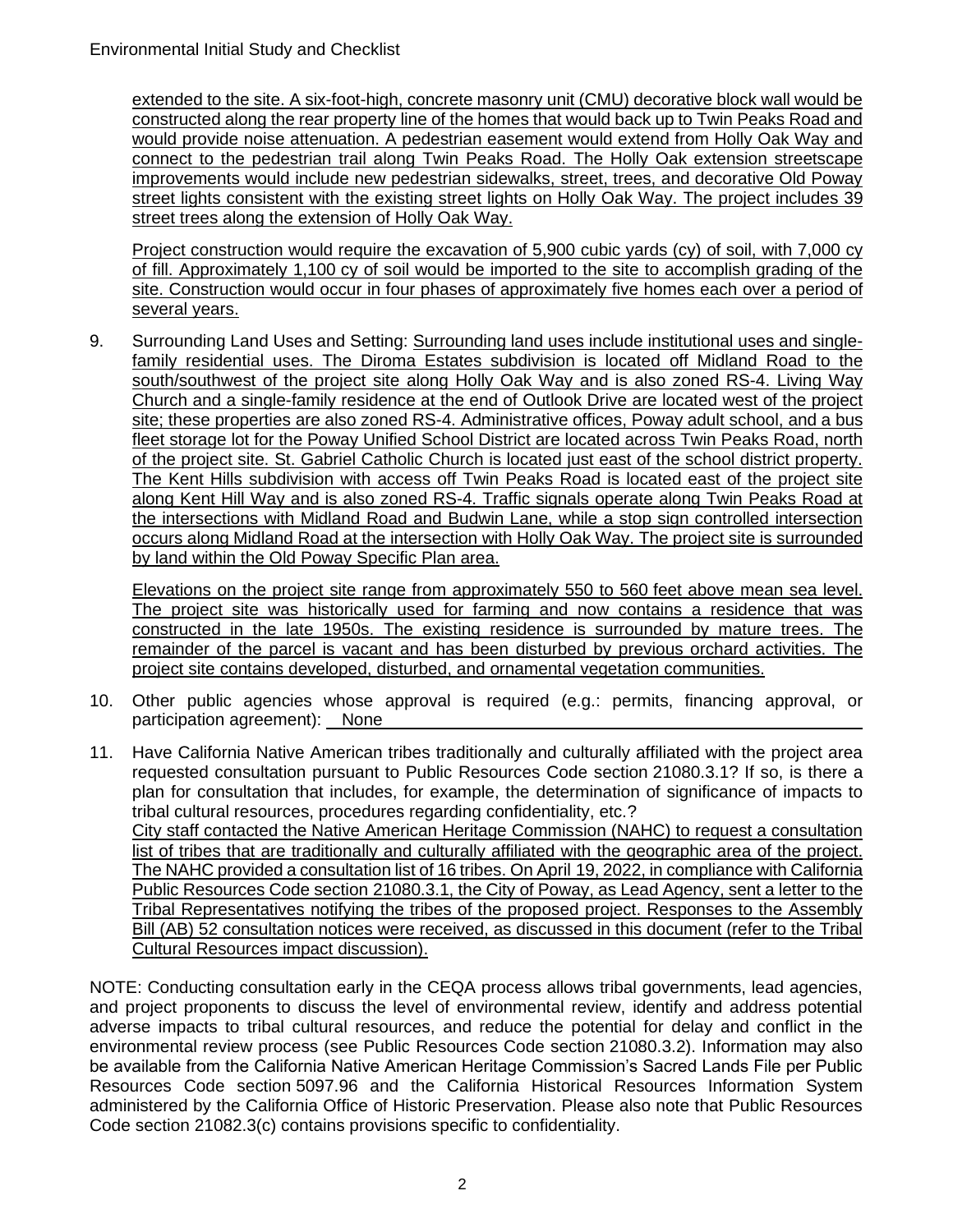# **Environmental Factors Potentially Affected:**

The environmental factors checked below would be potentially affected by this project, involving at least one impact that is a "Potentially Significant Impact" as indicated by the checklist on the following pages.

| Aesthetics                                     | Agriculture/Forestry<br><b>Resources</b> | <b>Air Quality</b>                           |
|------------------------------------------------|------------------------------------------|----------------------------------------------|
| <b>Biological Resource</b><br>$\bowtie$        | <b>Cultural Resources</b><br>IXL         | Energy                                       |
| Geology/Soils                                  | <b>Greenhouse Gas Emissions</b>          | Hazards/Hazardous Materials                  |
| <b>Hydrology/Water Quality</b>                 | Land Use and Planning                    | <b>Mineral Resources</b>                     |
| Population and Housing<br>$\mathbf{I}$         | <b>Public Services</b>                   | <b>Noise</b>                                 |
| Transportation                                 | <b>Tribal Cultural Resources</b><br>IXI  | Recreation                                   |
| <b>Utilities and Service</b><br><b>Systems</b> | Wildfire                                 | <b>Mandatory Findings of</b><br>Significance |

# **Determination (to be completed by the Lead Agency):**

On the basis of this initial evaluation:

- $\Box$  I find that the proposed project COULD NOT have a significant effect on the environment and a NEGATIVE DECLARATION will be prepared.
- $\boxtimes$  I find that although the proposed project could have a significant effect on the environment, there will not be a significant effect in this case as revisions in the project have been made by or agreed to by the project proponent and/or mitigation has been agreed to. A MITIGATED NEGATIVE DECLARATION will be prepared.
- $\Box$  I find that the proposed project MAY have a significant effect on the environment, and an ENVIRONMENTAL IMPACT REPORT is required.
- $\Box$  I find that the proposed MAY have a "potentially significant impact" or "potentially significant unless mitigated" impact on the environment, but at least one effect (1) has been adequately analyzed in an earlier document pursuant to applicable legal standards, and (2) has been addressed by mitigation measures based on the earlier analysis as described on attached sheets. An ENVIRONMENTAL IMPACT REPORT is required, but it must analyze only the effects that remain to be addressed.
- $\Box$  I find that although the proposed project could have a significant effect on the environment, because all potentially significant effects (a) have been analyzed adequately in an earlier EIR or NEGATIVE DECLARATION pursuant to applicable standards, and (b) have been avoided or mitigated pursuant to that earlier EIR or NEGATIVE DECLARATION, including revisions or mitigation measures that are imposed upon the proposed project, nothing further is required.

City of Poway **Date**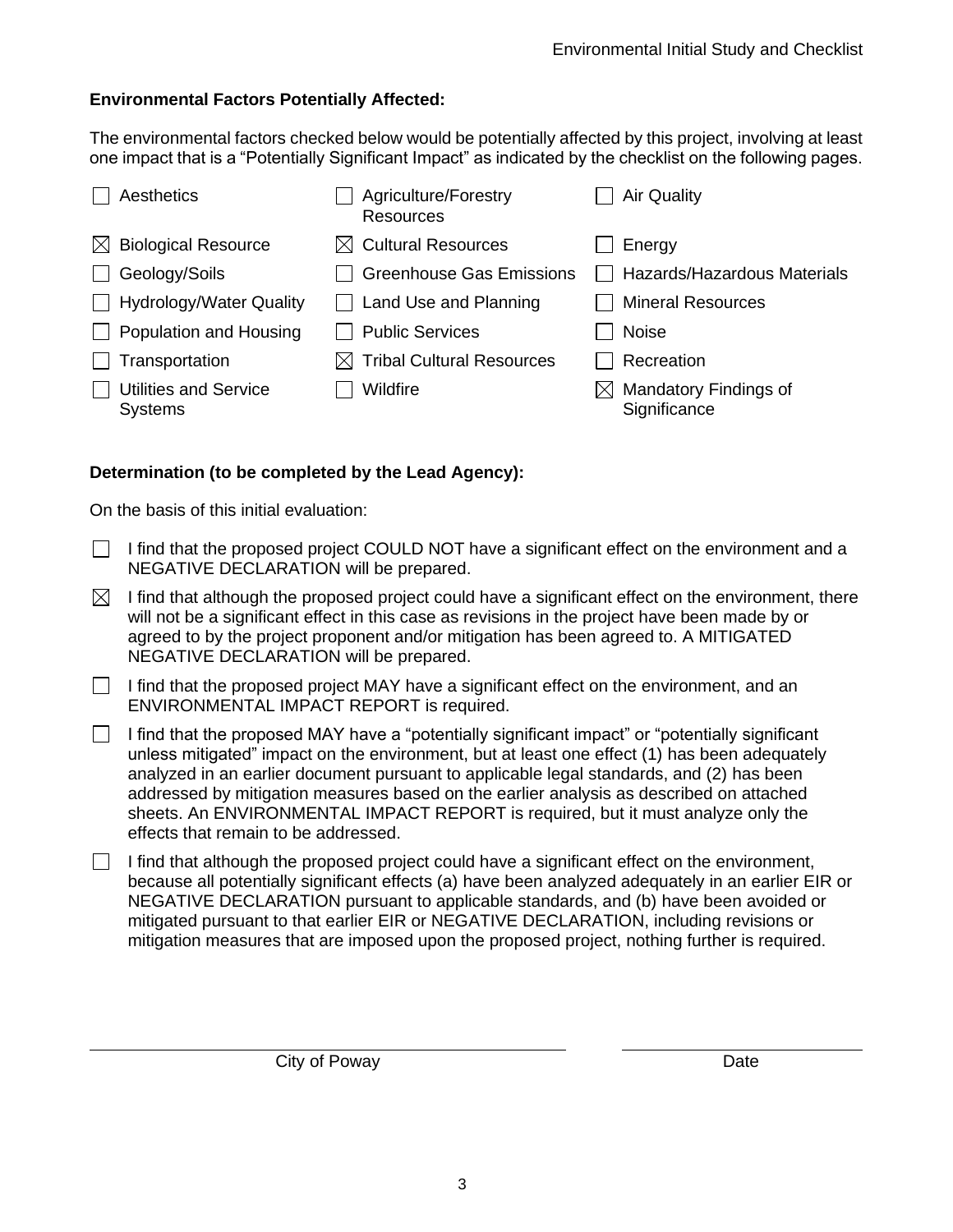# **C. EIS AND CHECKLIST**

| <b>ISSUE</b>                                                                                                                                                                                                                                                                                                                                                                                                                                                                                                                                                                                                                                                                                                                                                                                                                                                                           | <b>POTENTIALLY</b><br><b>SIGNIFICANT</b><br><b>IMPACT</b> | <b>POTENTIALLY</b><br><b>SIGNIFICANT</b><br><b>UNLESS</b><br><b>MITIGATION</b><br><b>INCORPORATED</b> | <b>LESS-THAN-</b><br><b>SIGNIFICANT</b><br><b>IMPACT</b> | <b>NO</b><br><b>IMPACT</b> |  |
|----------------------------------------------------------------------------------------------------------------------------------------------------------------------------------------------------------------------------------------------------------------------------------------------------------------------------------------------------------------------------------------------------------------------------------------------------------------------------------------------------------------------------------------------------------------------------------------------------------------------------------------------------------------------------------------------------------------------------------------------------------------------------------------------------------------------------------------------------------------------------------------|-----------------------------------------------------------|-------------------------------------------------------------------------------------------------------|----------------------------------------------------------|----------------------------|--|
| <b>I. AESTHETICS.</b>                                                                                                                                                                                                                                                                                                                                                                                                                                                                                                                                                                                                                                                                                                                                                                                                                                                                  |                                                           |                                                                                                       |                                                          |                            |  |
| Except as provided in Public Resources Code section 21099, would the project:                                                                                                                                                                                                                                                                                                                                                                                                                                                                                                                                                                                                                                                                                                                                                                                                          |                                                           |                                                                                                       |                                                          |                            |  |
| a. Have a substantial adverse effect on a<br>scenic vista?                                                                                                                                                                                                                                                                                                                                                                                                                                                                                                                                                                                                                                                                                                                                                                                                                             |                                                           |                                                                                                       | X                                                        |                            |  |
| b. Substantially damage scenic resources,<br>including but not limited to trees, rock<br>outcroppings, and historic buildings<br>within a state scenic highway?                                                                                                                                                                                                                                                                                                                                                                                                                                                                                                                                                                                                                                                                                                                        |                                                           |                                                                                                       |                                                          | X                          |  |
| c. In non-urbanized areas, substantially<br>degrade the existing visual character or<br>quality of public views of the site and its<br>surroundings? (Public views are those<br>that are experienced from publicly<br>accessible vantage point). If the project<br>is in an urbanized area, would the<br>project conflict with applicable zoning<br>and other regulations governing scenic<br>quality?                                                                                                                                                                                                                                                                                                                                                                                                                                                                                 |                                                           |                                                                                                       | X                                                        |                            |  |
| d. Create a new source of substantial light<br>or glare that would adversely affect day<br>or nighttime views in the area?                                                                                                                                                                                                                                                                                                                                                                                                                                                                                                                                                                                                                                                                                                                                                             |                                                           |                                                                                                       |                                                          | X                          |  |
| II. AGRICULTURAL AND FORESTRY RESOURCES.                                                                                                                                                                                                                                                                                                                                                                                                                                                                                                                                                                                                                                                                                                                                                                                                                                               |                                                           |                                                                                                       |                                                          |                            |  |
| In determining whether impacts to agricultural resources are significant environmental effects, lead<br>agencies may refer to the California Agricultural Land Evaluation and Site Assessment Model<br>(1997) prepared by the California Department of Conservation as an optional model to use in<br>assessing impacts on agriculture and farmland. In determining whether impacts to forest resources,<br>including timberland, are significant environmental effects, lead agencies may refer to information<br>compiled by the California Department of Forestry and Fire Protection regarding the state's<br>inventory of forest land, including the Forest and Range Assessment Project and the Forest Legacy<br>Assessment project; and forest carbon measurement methodology provided in Forest Protocols<br>adopted by the California Air Resources Board. Would the project: |                                                           |                                                                                                       |                                                          |                            |  |
| Convert prime farmland, unique<br>а.<br>farmland, or farmland of statewide<br>importance (farmland), as shown on the<br>maps prepared pursuant to the<br><b>Farmland Mapping and Monitoring</b><br>Program of the California Resources<br>Agency, to non-agricultural use?                                                                                                                                                                                                                                                                                                                                                                                                                                                                                                                                                                                                             |                                                           |                                                                                                       |                                                          | X                          |  |
| b. Conflict with existing zoning for<br>agricultural use, or a Williamson Act<br>contract?                                                                                                                                                                                                                                                                                                                                                                                                                                                                                                                                                                                                                                                                                                                                                                                             |                                                           |                                                                                                       |                                                          | X                          |  |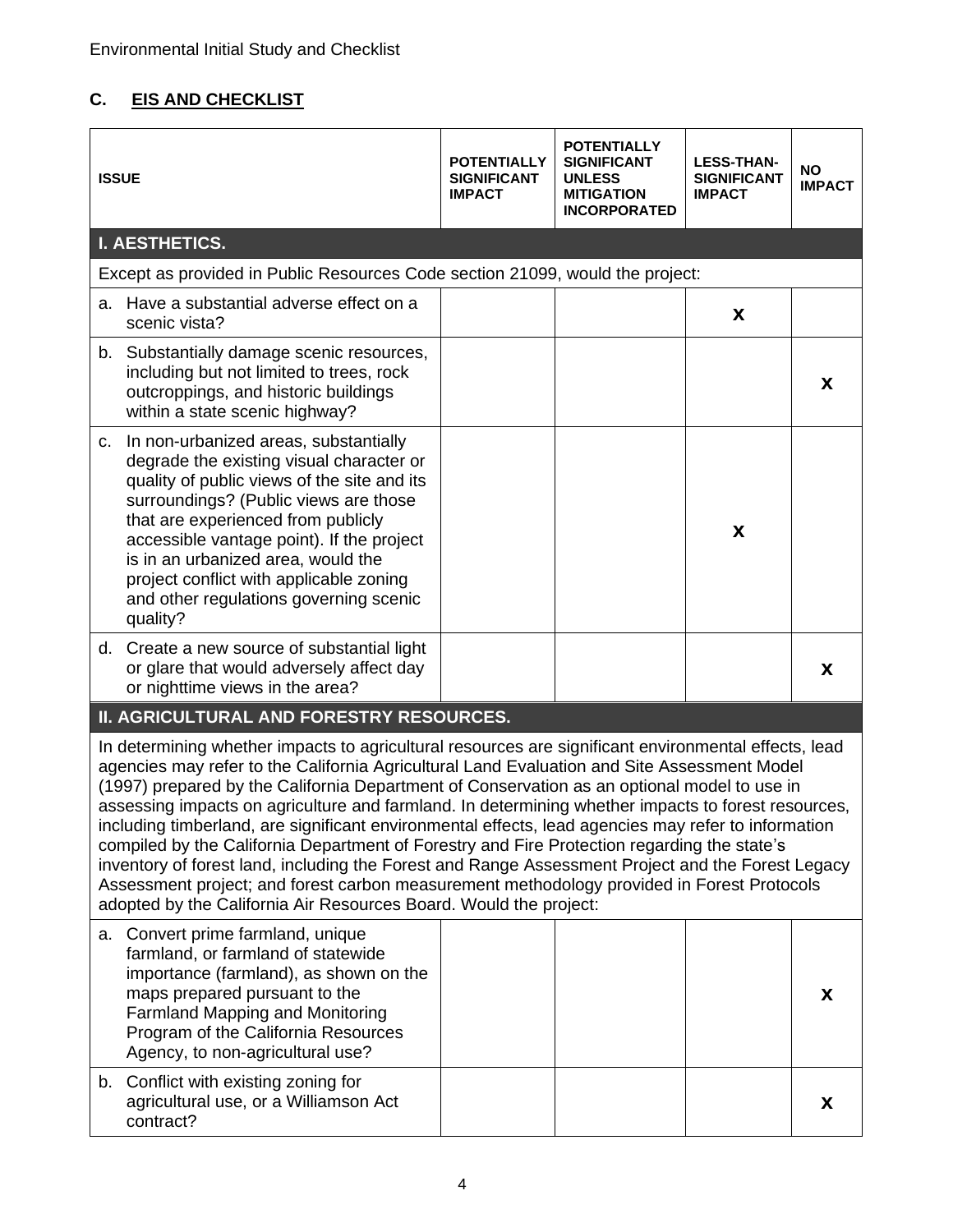|    | <b>ISSUE</b>                                                                                                                                                                                                                                                                                                      | <b>POTENTIALLY</b><br><b>SIGNIFICANT</b><br><b>IMPACT</b> | <b>POTENTIALLY</b><br><b>SIGNIFICANT</b><br><b>UNLESS</b><br><b>MITIGATION</b><br><b>INCORPORATED</b> | <b>LESS-THAN-</b><br><b>SIGNIFICANT</b><br><b>IMPACT</b> | <b>NO</b><br><b>IMPACT</b> |
|----|-------------------------------------------------------------------------------------------------------------------------------------------------------------------------------------------------------------------------------------------------------------------------------------------------------------------|-----------------------------------------------------------|-------------------------------------------------------------------------------------------------------|----------------------------------------------------------|----------------------------|
|    | c. Conflict with existing zoning for, or<br>cause rezoning of, forest land (as<br>defined in Public Resources Code<br>section $12220(g)$ , timberland (as<br>defined by Public Resources Code<br>section 4526), or timberland zoned<br>Timberland Production (as defined by<br>Government Code section 51104(g))? |                                                           |                                                                                                       |                                                          | X                          |
|    | d. Result in the loss of forest land or<br>conversion of forest land to non-forest<br>land?                                                                                                                                                                                                                       |                                                           |                                                                                                       |                                                          | X                          |
| е. | Involve other changes in the existing<br>environment that, due to their location<br>or nature, could result in conversion of<br>farmland to non-agricultural use or<br>conversion of forest land to non-forest<br>use?                                                                                            |                                                           |                                                                                                       |                                                          | X                          |
|    | III. AIR QUALITY.                                                                                                                                                                                                                                                                                                 |                                                           |                                                                                                       |                                                          |                            |
|    | Where available, the significance criteria established by the applicable air quality management<br>district or air pollution control district may be relied upon to make the following determinations.<br>Would the project:                                                                                      |                                                           |                                                                                                       |                                                          |                            |
|    | a. Conflict with or obstruct implementation<br>of the applicable air quality plan?                                                                                                                                                                                                                                |                                                           |                                                                                                       |                                                          | X                          |
|    | b. Result in a cumulatively considerable<br>net increase of any criteria pollutant for<br>which the project region is non-<br>attainment under an applicable federal<br>or state ambient air quality standard?                                                                                                    |                                                           |                                                                                                       | X                                                        |                            |
|    | c. Expose sensitive receptors to<br>substantial pollutant concentrations?                                                                                                                                                                                                                                         |                                                           |                                                                                                       |                                                          | X                          |
|    | d. Result in other emissions (such as<br>those leading to odors adversely<br>affecting a substantial number of<br>people?                                                                                                                                                                                         |                                                           |                                                                                                       | X                                                        |                            |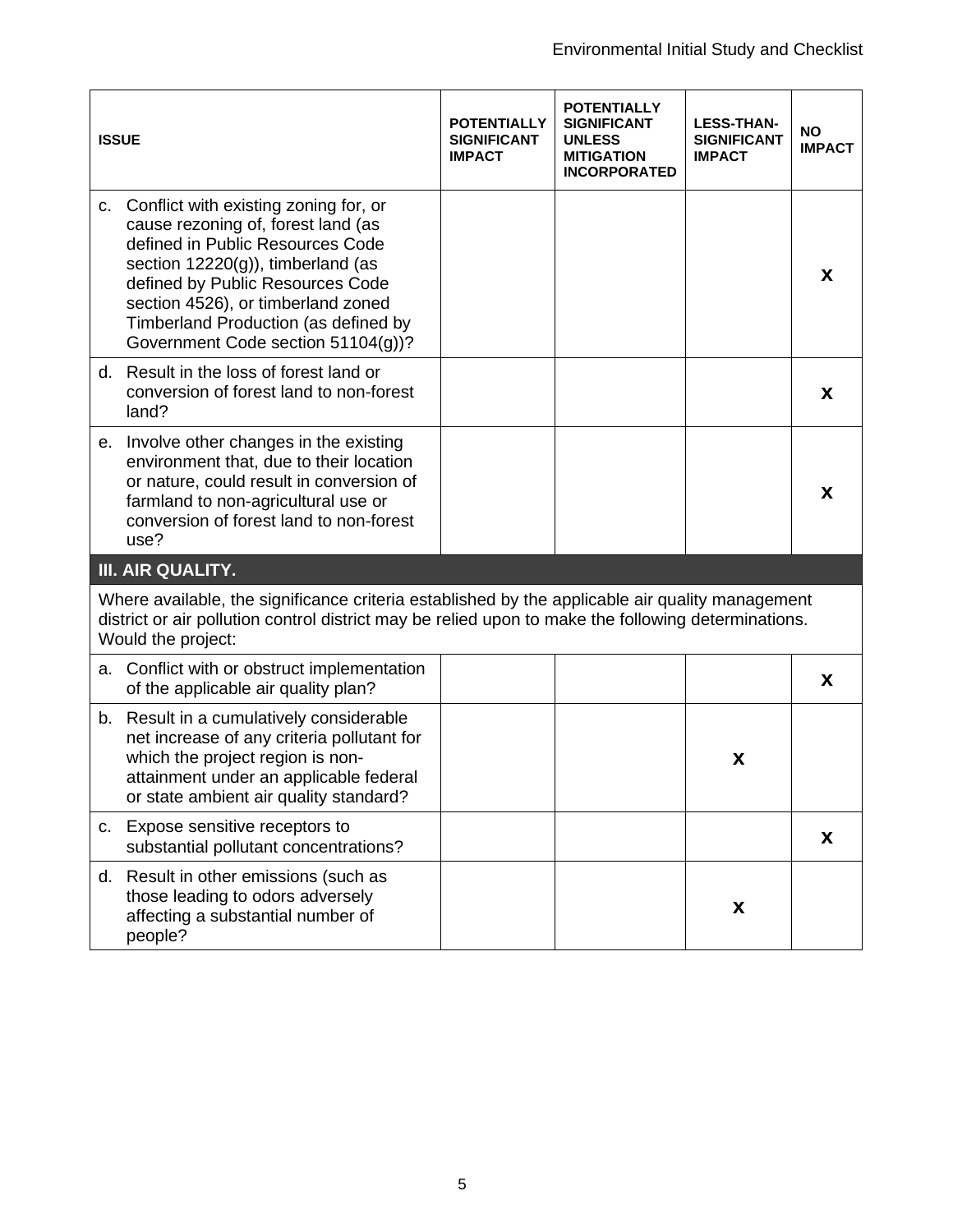| <b>ISSUE</b> |                                                                                                                                                                                                                                                                                                                                           | <b>POTENTIALLY</b><br><b>SIGNIFICANT</b><br><b>IMPACT</b> | <b>POTENTIALLY</b><br><b>SIGNIFICANT</b><br><b>UNLESS</b><br><b>MITIGATION</b><br><b>INCORPORATED</b> | <b>LESS-THAN-</b><br><b>SIGNIFICANT</b><br><b>IMPACT</b> | NO.<br><b>IMPACT</b> |
|--------------|-------------------------------------------------------------------------------------------------------------------------------------------------------------------------------------------------------------------------------------------------------------------------------------------------------------------------------------------|-----------------------------------------------------------|-------------------------------------------------------------------------------------------------------|----------------------------------------------------------|----------------------|
|              | IV. BIOLOGICAL RESOURCES.                                                                                                                                                                                                                                                                                                                 |                                                           |                                                                                                       |                                                          |                      |
|              | Would the project:                                                                                                                                                                                                                                                                                                                        |                                                           |                                                                                                       |                                                          |                      |
| a.           | Have a substantial adverse effect, either<br>directly or through habitat modifications,<br>on any species identified as a<br>candidate, sensitive, or special-status<br>species in local or regional plans,<br>policies, or regulations, or by the<br>California Department of Fish and<br>Wildlife or U.S. Fish and Wildlife<br>Service? |                                                           | X                                                                                                     |                                                          |                      |
| b.           | Have a substantial adverse effect on<br>any riparian habitat or other sensitive<br>natural community identified in local or<br>regional plans, policies, regulations, or<br>by the California Department of Fish<br>and Wildlife or U.S. Fish and Wildlife<br>Service?                                                                    |                                                           |                                                                                                       |                                                          | X                    |
| $C_{1}$      | Have a substantial adverse effect on<br>state or federally protected wetlands<br>(including but not limited to marsh,<br>vernal pool, coastal, etc.) through direct<br>removal, filing, hydrological interruption,<br>or other means?                                                                                                     |                                                           |                                                                                                       |                                                          | X                    |
| d.           | Interfere substantially with the<br>movement of any native resident or<br>migratory fish or wildlife species or with<br>established native resident migratory<br>wildlife corridors, or impede the use of<br>native wildlife nursery sites?                                                                                               |                                                           | X.                                                                                                    |                                                          |                      |
|              | e. Conflict with any local policies or<br>ordinances protecting biological<br>resources, such as a tree preservation<br>policy or ordinance?                                                                                                                                                                                              |                                                           |                                                                                                       | X                                                        |                      |
| f.           | Conflict with the provisions of an<br>adopted Habitat Conservation Plan,<br>Natural Community Conservation Plan,<br>or other approved local, regional, or<br>state habitat conservation plan?                                                                                                                                             |                                                           |                                                                                                       |                                                          | X.                   |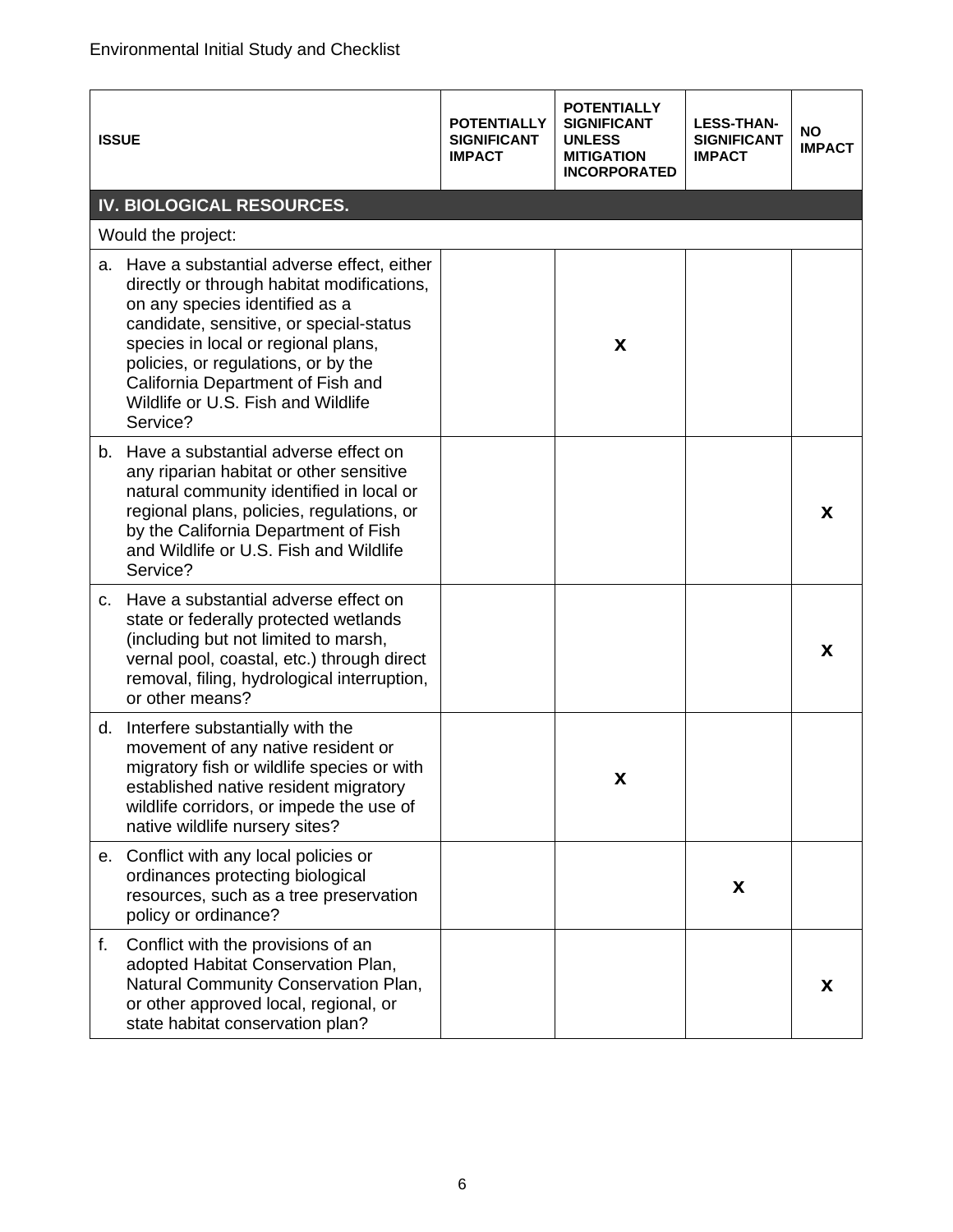| <b>ISSUE</b>                                                                                                                                                                                                                                                                                                      | <b>POTENTIALLY</b><br><b>SIGNIFICANT</b><br><b>IMPACT</b> | <b>POTENTIALLY</b><br><b>SIGNIFICANT</b><br><b>UNLESS</b><br><b>MITIGATION</b><br><b>INCORPORATED</b> | <b>LESS-THAN-</b><br><b>SIGNIFICANT</b><br><b>IMPACT</b> | <b>NO</b><br><b>IMPACT</b> |
|-------------------------------------------------------------------------------------------------------------------------------------------------------------------------------------------------------------------------------------------------------------------------------------------------------------------|-----------------------------------------------------------|-------------------------------------------------------------------------------------------------------|----------------------------------------------------------|----------------------------|
| <b>V. CULTURAL RESOURCES.</b>                                                                                                                                                                                                                                                                                     |                                                           |                                                                                                       |                                                          |                            |
| Would the project:                                                                                                                                                                                                                                                                                                |                                                           |                                                                                                       |                                                          |                            |
| Cause a substantial adverse change in<br>а.<br>the significance of a historical resource<br>pursuant to section 15064.5?                                                                                                                                                                                          |                                                           | X                                                                                                     |                                                          |                            |
| b. Cause a substantial adverse change in<br>the significance of an archaeological<br>resource pursuant to section 15064.5?                                                                                                                                                                                        |                                                           | X                                                                                                     |                                                          |                            |
| c. Disturb any human remains, including<br>those interred outside of dedicated<br>cemeteries?                                                                                                                                                                                                                     |                                                           | X                                                                                                     |                                                          |                            |
| <b>VI. ENERGY.</b>                                                                                                                                                                                                                                                                                                |                                                           |                                                                                                       |                                                          |                            |
| Would the project:                                                                                                                                                                                                                                                                                                |                                                           |                                                                                                       |                                                          |                            |
| a. Result in potentially significant<br>environmental impact due to wasteful,<br>inefficient, or unnecessary consumption<br>of energy resources, during project<br>construction or operation?                                                                                                                     |                                                           |                                                                                                       | X                                                        |                            |
| Conflict with or obstruct a state or local<br>b.<br>plan for renewable energy or energy<br>efficiency?                                                                                                                                                                                                            |                                                           |                                                                                                       | X                                                        |                            |
| <b>VII. GEOLOGY AND SOILS.</b>                                                                                                                                                                                                                                                                                    |                                                           |                                                                                                       |                                                          |                            |
| Would the project:                                                                                                                                                                                                                                                                                                |                                                           |                                                                                                       |                                                          |                            |
| a. Directly or indirectly cause potential<br>substantial adverse effects, including the<br>risk of loss, injury, or death involving:                                                                                                                                                                              |                                                           |                                                                                                       |                                                          |                            |
| Rupture of a known earthquake<br>i.<br>fault, as delineated on the most<br>recent Alquist-Priolo Earthquake<br>Fault Zoning Map issued by the<br>State Geologist for the area or<br>based on other substantial evidence<br>of a known fault? Refer to Division<br>of Mines and Geology Special<br>Publication 42. |                                                           |                                                                                                       |                                                          | X                          |
| Strong seismic ground shaking?<br>ii.                                                                                                                                                                                                                                                                             |                                                           |                                                                                                       | X                                                        |                            |
| Seismic-related ground failure,<br>iii.<br>including liquefaction?                                                                                                                                                                                                                                                |                                                           |                                                                                                       | X                                                        |                            |
| iv. Landslides?                                                                                                                                                                                                                                                                                                   |                                                           |                                                                                                       |                                                          | X                          |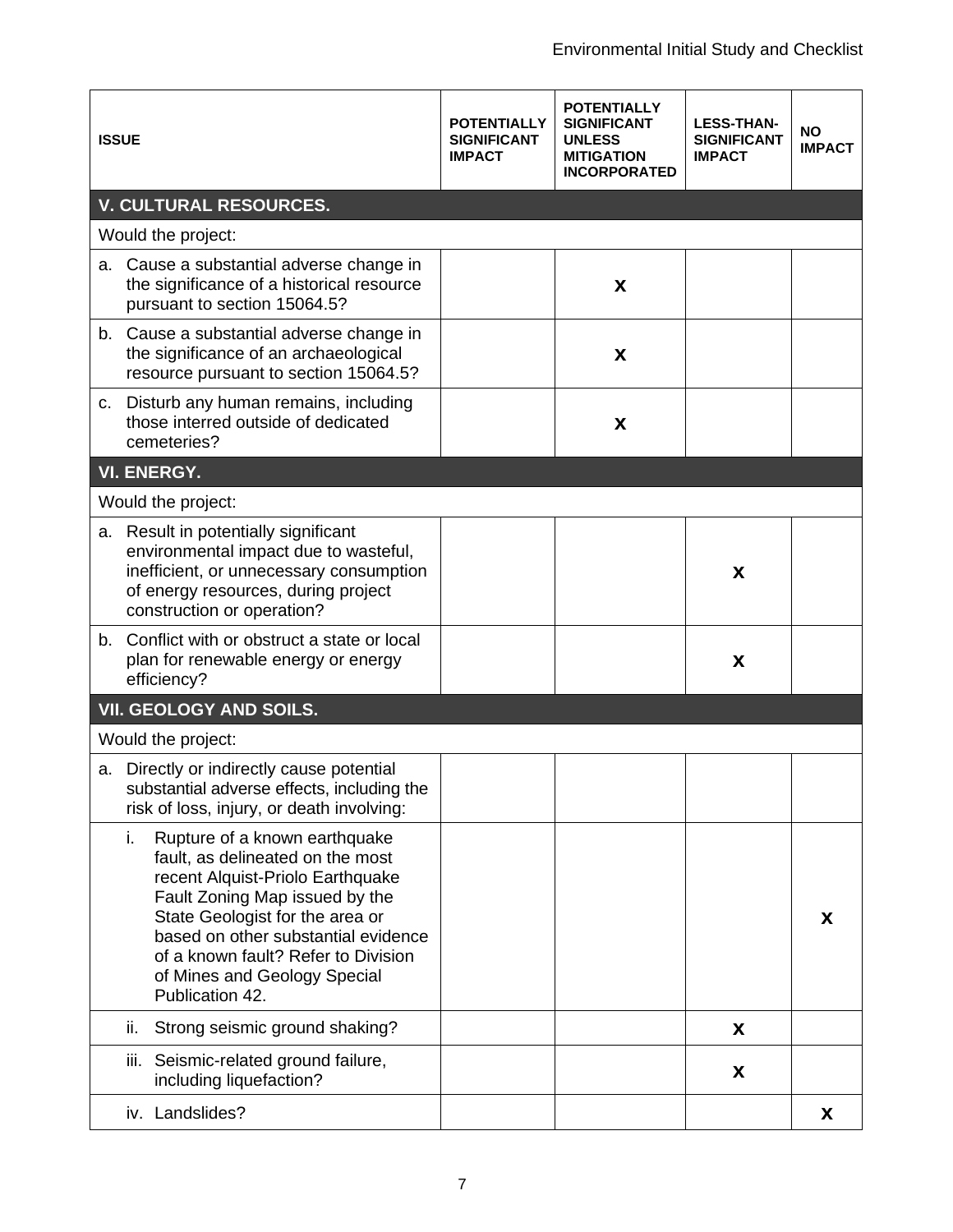| <b>ISSUE</b> |                                                                                                                                                                                                                                                    | <b>POTENTIALLY</b><br><b>SIGNIFICANT</b><br><b>IMPACT</b> | <b>POTENTIALLY</b><br><b>SIGNIFICANT</b><br><b>UNLESS</b><br><b>MITIGATION</b><br><b>INCORPORATED</b> | <b>LESS-THAN-</b><br><b>SIGNIFICANT</b><br><b>IMPACT</b> | <b>NO</b><br><b>IMPACT</b> |
|--------------|----------------------------------------------------------------------------------------------------------------------------------------------------------------------------------------------------------------------------------------------------|-----------------------------------------------------------|-------------------------------------------------------------------------------------------------------|----------------------------------------------------------|----------------------------|
|              | b. Result in substantial soil erosion or the<br>loss of topsoil?                                                                                                                                                                                   |                                                           |                                                                                                       | X                                                        |                            |
|              | c. Be located on a geologic unit or soil that<br>is unstable, or that would become<br>unstable as a result of the project, and<br>potentially result in on- or off-site<br>landslide, lateral spreading, subsidence,<br>liquefaction, or collapse? |                                                           |                                                                                                       | X                                                        |                            |
|              | d. Be located on expansive soil, as defined<br>in Table 18-1-B of the Uniform Building<br>Code (1994), creating substantial direct<br>or indirect risk to life or property?                                                                        |                                                           |                                                                                                       |                                                          | X                          |
| е.           | Have soils incapable of adequately<br>supporting the use of septic tanks or<br>alternative wastewater disposal systems<br>where sewers are not available for the<br>disposal of wastewater?                                                        |                                                           |                                                                                                       |                                                          | X.                         |
| f.           | Directly or indirectly destroy a unique<br>paleontological resource or site or<br>unique geologic feature?                                                                                                                                         |                                                           |                                                                                                       |                                                          | X                          |
|              | <b>VIII. GREENHOUSE GAS EMISSIONS.</b>                                                                                                                                                                                                             |                                                           |                                                                                                       |                                                          |                            |
|              | Would the project:                                                                                                                                                                                                                                 |                                                           |                                                                                                       |                                                          |                            |
| а.           | Generate greenhouse gas emissions,<br>either directly or indirectly, that may<br>have a significant impact on the<br>environment?                                                                                                                  |                                                           |                                                                                                       | X                                                        |                            |
|              | b. Conflict with an applicable plan, policy,<br>or regulation adopted for the purpose of<br>reducing the emissions of greenhouse<br>gases?                                                                                                         |                                                           |                                                                                                       | X                                                        |                            |
|              | XIX. HAZARDS AND HAZARDOUS MATERIALS.                                                                                                                                                                                                              |                                                           |                                                                                                       |                                                          |                            |
|              | Would the project:                                                                                                                                                                                                                                 |                                                           |                                                                                                       |                                                          |                            |
| а.           | Create a significant hazard to the public<br>or the environment through the routine<br>transport, use, or disposal of hazardous<br>materials?                                                                                                      |                                                           |                                                                                                       |                                                          | X                          |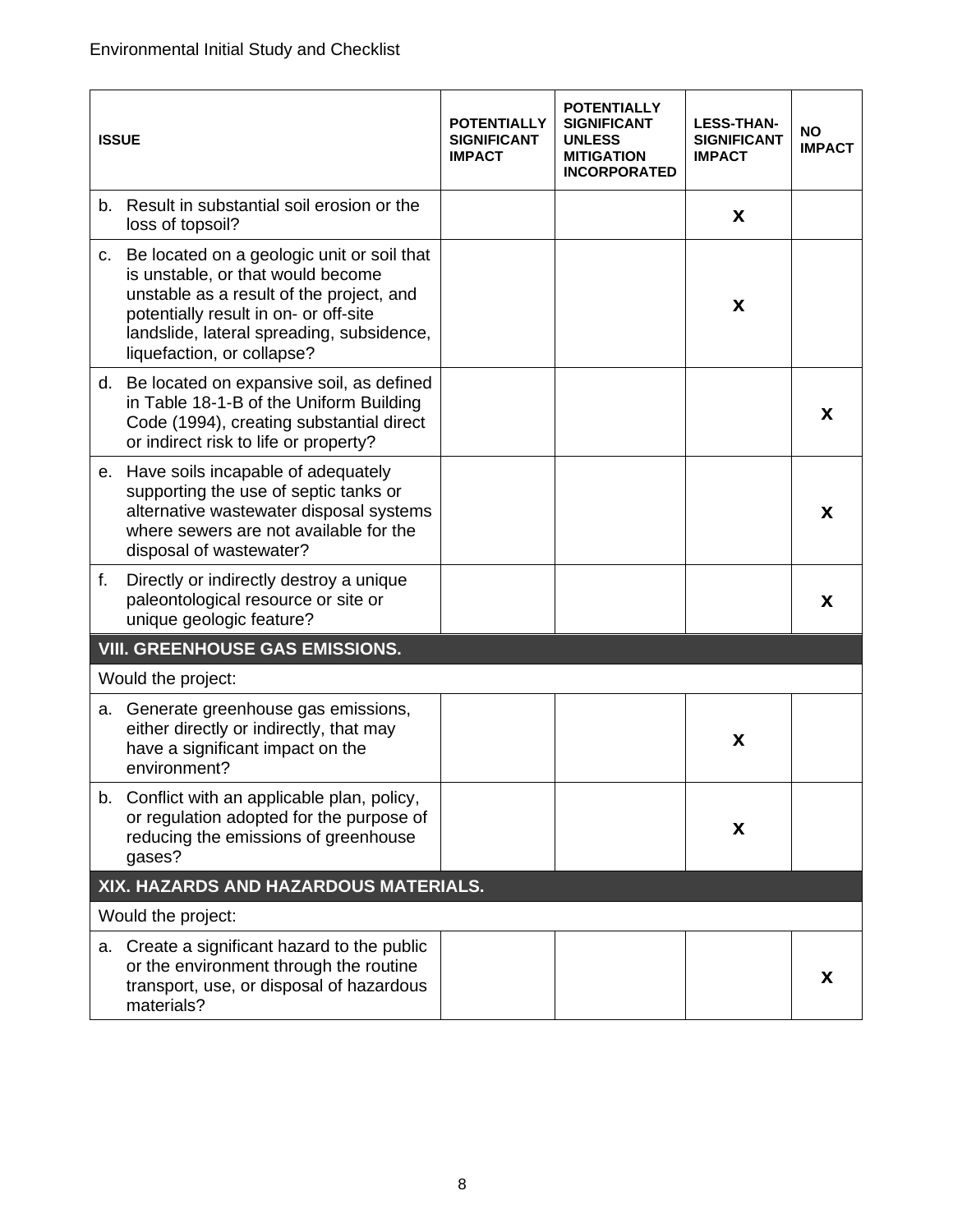|    | <b>ISSUE</b>                                                                                                                                                                                                                                                                                                | <b>POTENTIALLY</b><br><b>SIGNIFICANT</b><br>IMPACT | <b>POTENTIALLY</b><br><b>SIGNIFICANT</b><br><b>UNLESS</b><br><b>MITIGATION</b><br><b>INCORPORATED</b> | <b>LESS-THAN-</b><br><b>SIGNIFICANT</b><br><b>IMPACT</b> | <b>NO</b><br><b>IMPACT</b> |
|----|-------------------------------------------------------------------------------------------------------------------------------------------------------------------------------------------------------------------------------------------------------------------------------------------------------------|----------------------------------------------------|-------------------------------------------------------------------------------------------------------|----------------------------------------------------------|----------------------------|
|    | b. Create a significant hazard to the public<br>or the environment through reasonably<br>foreseeable upset and accident<br>conditions involving the release of<br>hazardous materials into the<br>environment?                                                                                              |                                                    |                                                                                                       |                                                          | X                          |
| C. | Emit hazardous emissions or handle<br>hazardous or acutely hazardous<br>materials, substances, or waste within<br>one-quarter mile of an existing or<br>proposed school?                                                                                                                                    |                                                    |                                                                                                       |                                                          | X                          |
|    | d. Be located on a site that is included on<br>a list of hazardous materials sites<br>compiled pursuant to Government Code<br>section 65962.5 and, as a result, would<br>it create a significant hazard to the<br>public or the environment?                                                                |                                                    |                                                                                                       |                                                          | X                          |
|    | e. For a project located within an airport<br>land use plan or, where such a plan has<br>not been adopted, within two miles of a<br>public airport or public use airport,<br>would the project result in a safety<br>hazard or excessive noise for people<br>residing or working within the project<br>area |                                                    |                                                                                                       |                                                          | X                          |
| f. | Impair implementation of, or physically<br>interfere with, an adopted emergency<br>response plan or emergency evacuation<br>plan?                                                                                                                                                                           |                                                    |                                                                                                       |                                                          | X                          |
|    | g. Expose people or structures either<br>directly or indirectly, to a significant risk<br>of loss, injury, or death involving<br>wildland fires?                                                                                                                                                            |                                                    |                                                                                                       |                                                          | X.                         |
|    | X. HYDROLOGY AND WATER QUALITY.                                                                                                                                                                                                                                                                             |                                                    |                                                                                                       |                                                          |                            |
|    | Would the project:                                                                                                                                                                                                                                                                                          |                                                    |                                                                                                       |                                                          |                            |
|    | a. Violate any water quality standards or<br>waste discharge requirements or<br>otherwise substantially degrade surface<br>or ground water quality?                                                                                                                                                         |                                                    |                                                                                                       | X                                                        |                            |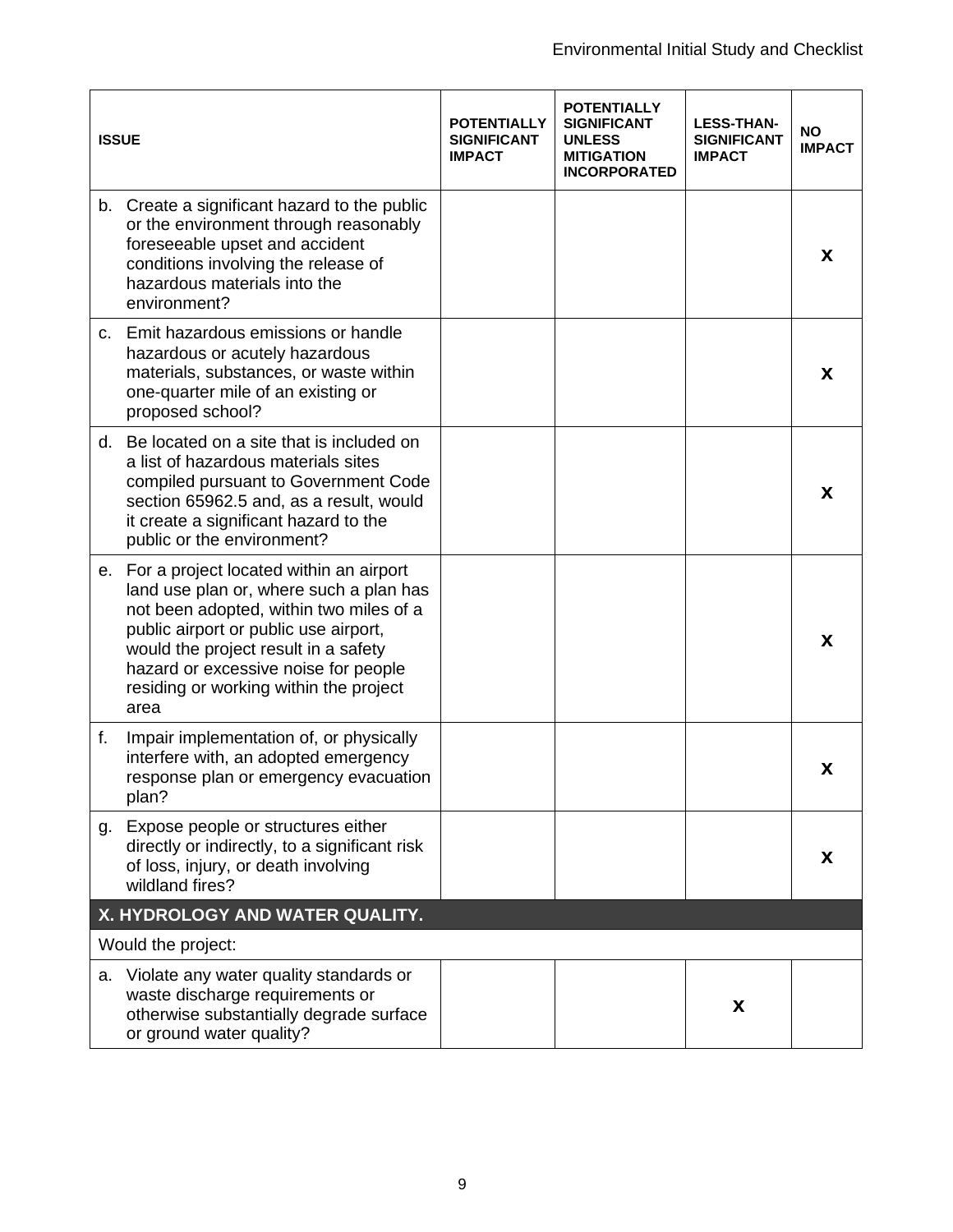|    | <b>ISSUE</b>                                                                                                                                                                                                                          | <b>POTENTIALLY</b><br><b>SIGNIFICANT</b><br><b>IMPACT</b> | <b>POTENTIALLY</b><br><b>SIGNIFICANT</b><br><b>UNLESS</b><br><b>MITIGATION</b><br><b>INCORPORATED</b> | <b>LESS-THAN-</b><br><b>SIGNIFICANT</b><br><b>IMPACT</b> | <b>NO</b><br><b>IMPACT</b> |
|----|---------------------------------------------------------------------------------------------------------------------------------------------------------------------------------------------------------------------------------------|-----------------------------------------------------------|-------------------------------------------------------------------------------------------------------|----------------------------------------------------------|----------------------------|
|    | b. Substantially decrease groundwater<br>supplies or interfere substantially with<br>groundwater recharge such that the<br>project may impede sustainable<br>groundwater management of the basin?                                     |                                                           |                                                                                                       |                                                          | X                          |
|    | c. Substantially alter the existing drainage<br>pattern of the site or area, including<br>through the alteration of the course of a<br>stream or river, or through the addition<br>of impervious surfaces, in a manner that<br>would: |                                                           |                                                                                                       |                                                          |                            |
|    | Result in substantial erosion or<br>i.<br>siltation on or off site;                                                                                                                                                                   |                                                           |                                                                                                       | X                                                        |                            |
|    | ii.<br>Substantially increase the rate or<br>amount of surface runoff in a matter<br>that would result in flooding on or off<br>site;                                                                                                 |                                                           |                                                                                                       | X                                                        |                            |
|    | Create or contribute runoff water<br>iii.<br>that would exceed the capacity of<br>existing or planned stormwater<br>drainage systems or provide<br>substantial additional sources of<br>polluted runoff; or                           |                                                           |                                                                                                       | X                                                        |                            |
|    | iv. Impede or redirect flood flows?                                                                                                                                                                                                   |                                                           |                                                                                                       | X                                                        |                            |
| d. | In flood hazard, tsunami, or seiche<br>zones, risk release of pollutants due to<br>project inundation?                                                                                                                                |                                                           |                                                                                                       |                                                          | X                          |
|    | e. Conflict with or obstruct implementation<br>of a water quality control plan or<br>sustainable groundwater management<br>plan?                                                                                                      |                                                           |                                                                                                       | X                                                        |                            |
|    | XI. LAND USE AND PLANNING.                                                                                                                                                                                                            |                                                           |                                                                                                       |                                                          |                            |
|    | Would the project:                                                                                                                                                                                                                    |                                                           |                                                                                                       |                                                          |                            |
| а. | Physically divide an established<br>community?                                                                                                                                                                                        |                                                           |                                                                                                       |                                                          | X                          |
|    | b. Cause a significant environmental<br>impact due to a conflict with any land<br>use plan, policy, or regulation adopted<br>for the purpose of avoiding or mitigating<br>an environmental effect?                                    |                                                           |                                                                                                       |                                                          | X                          |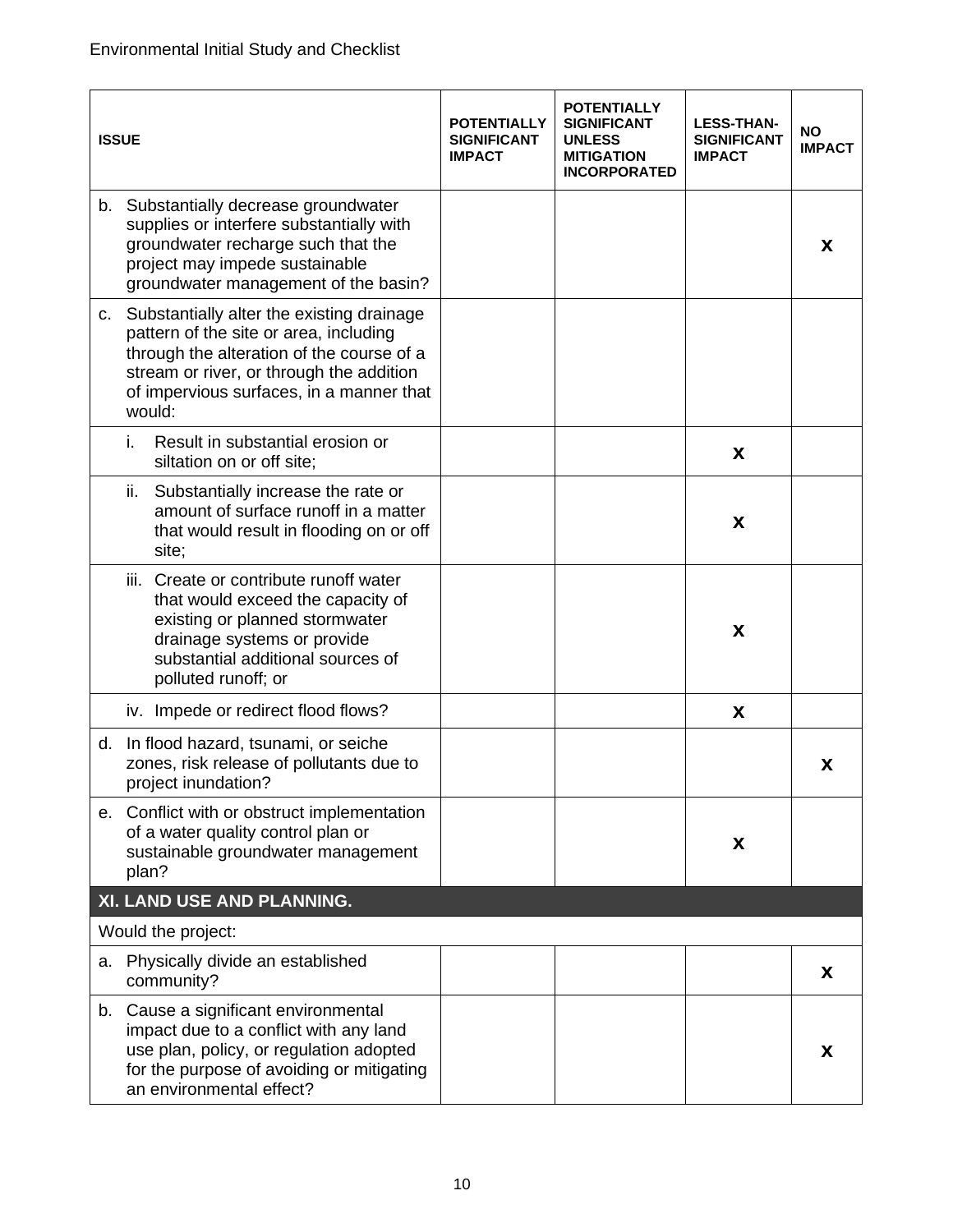| <b>ISSUE</b> |                                                                                                                                                                                                                                                                                                                                | <b>POTENTIALLY</b><br><b>SIGNIFICANT</b><br><b>IMPACT</b> | <b>POTENTIALLY</b><br><b>SIGNIFICANT</b><br><b>UNLESS</b><br><b>MITIGATION</b><br><b>INCORPORATED</b> | <b>LESS-THAN-</b><br><b>SIGNIFICANT</b><br><b>IMPACT</b> | <b>NO</b><br><b>IMPACT</b> |
|--------------|--------------------------------------------------------------------------------------------------------------------------------------------------------------------------------------------------------------------------------------------------------------------------------------------------------------------------------|-----------------------------------------------------------|-------------------------------------------------------------------------------------------------------|----------------------------------------------------------|----------------------------|
|              | XII. MINERAL RESOURCES.                                                                                                                                                                                                                                                                                                        |                                                           |                                                                                                       |                                                          |                            |
|              | Would the project:                                                                                                                                                                                                                                                                                                             |                                                           |                                                                                                       |                                                          |                            |
| а.           | Result in the loss of availability of a<br>known mineral resource that would be<br>of future value to the region and the<br>residents of the state?                                                                                                                                                                            |                                                           |                                                                                                       |                                                          | X                          |
|              | b. Result in the loss of availability of a<br>locally important mineral resource<br>recovery site delineated on a local<br>general plan, specific plan, or other land<br>use plan?                                                                                                                                             |                                                           |                                                                                                       |                                                          | X.                         |
|              | XIII. NOISE.                                                                                                                                                                                                                                                                                                                   |                                                           |                                                                                                       |                                                          |                            |
|              | Would the project:                                                                                                                                                                                                                                                                                                             |                                                           |                                                                                                       |                                                          |                            |
| а.           | Generation of a substantial temporary<br>or permanent increase in ambient, noise<br>levels in the vicinity of the project in<br>excess of standards established in the<br>local general plan or noise ordinance, or<br>applicable standards of other agencies?                                                                 |                                                           |                                                                                                       | X                                                        |                            |
| b.           | Generation of, excessive groundborne<br>vibration or groundborne noise levels?                                                                                                                                                                                                                                                 |                                                           |                                                                                                       | X                                                        |                            |
|              | c. For a project located within the vicinity<br>of a private airstrip or an airport land<br>use plan or, where such a plan has not<br>been adopted, within two miles of a<br>public airport or public use airport,<br>would the project expose people<br>residing or working in the project area to<br>excessive noise levels? |                                                           |                                                                                                       |                                                          | X                          |
|              | XIV. POPULATION AND HOUSING.                                                                                                                                                                                                                                                                                                   |                                                           |                                                                                                       |                                                          |                            |
|              | Would the project:                                                                                                                                                                                                                                                                                                             |                                                           |                                                                                                       |                                                          |                            |
| а.           | Induce substantial unplanned<br>population growth in an area either<br>directly (for example, by proposing new<br>homes and businesses) or indirectly (for<br>example, through extension of roads or<br>other infrastructure)?                                                                                                 |                                                           |                                                                                                       |                                                          | X                          |
| b.           | Displace substantial numbers of existing<br>people or housing, necessitating the<br>construction of replacement housing<br>elsewhere?                                                                                                                                                                                          |                                                           |                                                                                                       |                                                          | X.                         |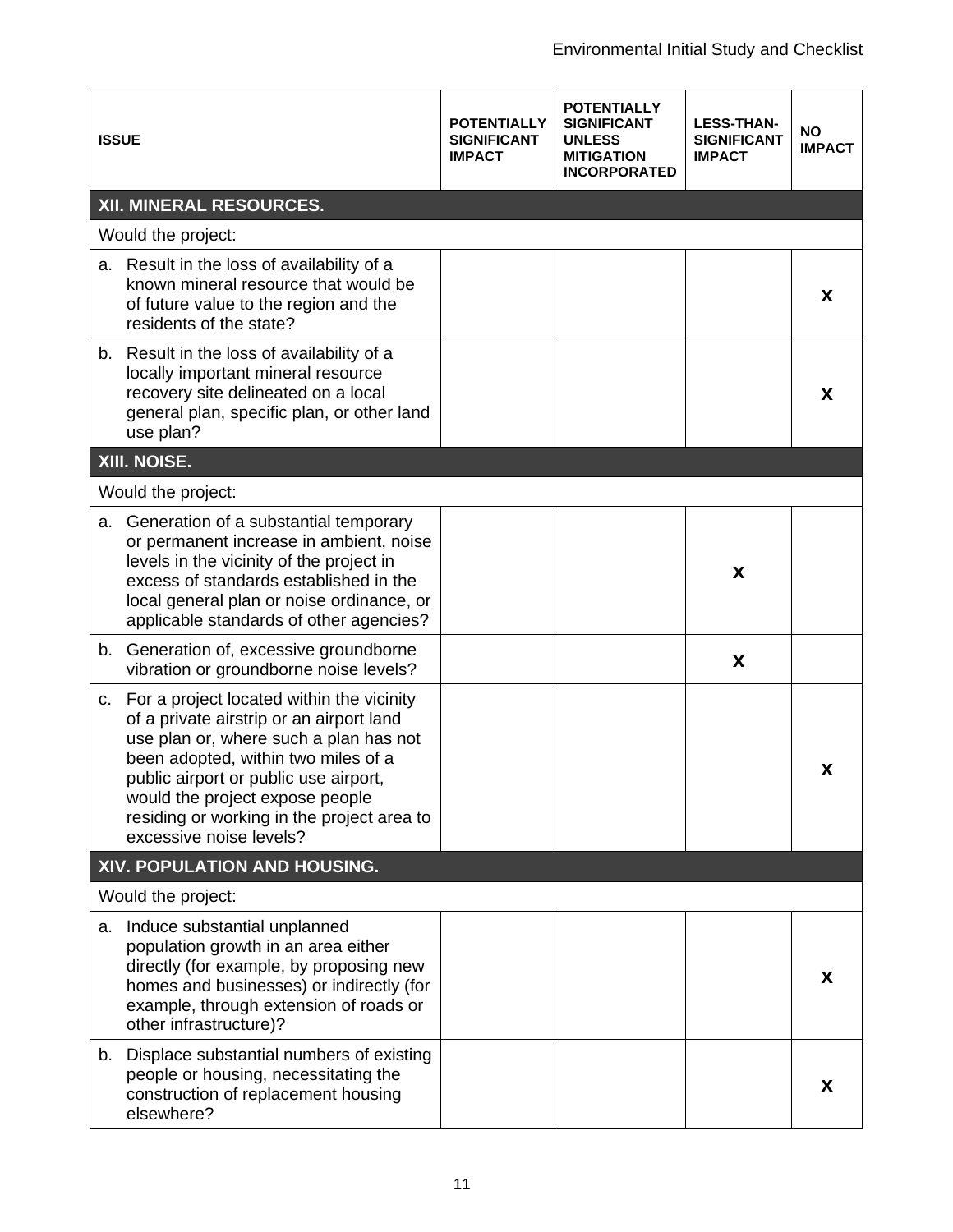|    | <b>ISSUE</b>                                                                                                                                                                                                                                                                                                                                                                                                                                               | <b>POTENTIALLY</b><br><b>SIGNIFICANT</b><br><b>IMPACT</b> | <b>POTENTIALLY</b><br><b>SIGNIFICANT</b><br><b>UNLESS</b><br><b>MITIGATION</b><br><b>INCORPORATED</b> | <b>LESS-THAN-</b><br><b>SIGNIFICANT</b><br><b>IMPACT</b> | <b>NO</b><br><b>IMPACT</b> |
|----|------------------------------------------------------------------------------------------------------------------------------------------------------------------------------------------------------------------------------------------------------------------------------------------------------------------------------------------------------------------------------------------------------------------------------------------------------------|-----------------------------------------------------------|-------------------------------------------------------------------------------------------------------|----------------------------------------------------------|----------------------------|
|    | <b>XV. PUBLIC SERVICES.</b>                                                                                                                                                                                                                                                                                                                                                                                                                                |                                                           |                                                                                                       |                                                          |                            |
|    | a. Would the project result in substantial<br>adverse physical impacts associated<br>with the provision of new or physically<br>altered governmental facilities, need for<br>new or physically altered governmental<br>facilities, the construction of which could<br>cause significant environmental<br>impacts, in order to maintain acceptable<br>service ratios, response times, or other<br>performance objectives for any of the<br>public services: |                                                           |                                                                                                       |                                                          |                            |
|    | Fire protection?<br>i.                                                                                                                                                                                                                                                                                                                                                                                                                                     |                                                           |                                                                                                       | X                                                        |                            |
|    | Police protection?<br>ii.                                                                                                                                                                                                                                                                                                                                                                                                                                  |                                                           |                                                                                                       | X                                                        |                            |
|    | Schools?<br>iii.                                                                                                                                                                                                                                                                                                                                                                                                                                           |                                                           |                                                                                                       | X                                                        |                            |
|    | iv. Parks?                                                                                                                                                                                                                                                                                                                                                                                                                                                 |                                                           |                                                                                                       | X                                                        |                            |
|    | Other public facilities?<br>۷.                                                                                                                                                                                                                                                                                                                                                                                                                             |                                                           |                                                                                                       |                                                          | X                          |
|    | <b>XVI. RECREATION.</b>                                                                                                                                                                                                                                                                                                                                                                                                                                    |                                                           |                                                                                                       |                                                          |                            |
| а. | Would the project increase the use of<br>existing neighborhood and regional<br>parks or other recreational facilities<br>such that substantial physical<br>deterioration of the facility would occur<br>or be accelerated?                                                                                                                                                                                                                                 |                                                           |                                                                                                       | X                                                        |                            |
|    | b. Does the project include recreational<br>facilities or require the construction or<br>expansion of recreational facilities that<br>might have an adverse physical effect<br>on the environment?                                                                                                                                                                                                                                                         |                                                           |                                                                                                       |                                                          | X                          |
|    | XVII. TRANSPORTATION.                                                                                                                                                                                                                                                                                                                                                                                                                                      |                                                           |                                                                                                       |                                                          |                            |
|    | Would the project:                                                                                                                                                                                                                                                                                                                                                                                                                                         |                                                           |                                                                                                       |                                                          |                            |
| а. | Conflict with program plan, ordinance or<br>policy addressing the circulation<br>system, including transit, roadway,<br>bicycle and pedestrian facilities?                                                                                                                                                                                                                                                                                                 |                                                           |                                                                                                       | X                                                        |                            |
|    | b. Would the project conflict or be<br>inconsistent with CEQA Guidelines<br>section 15064.3, subdivision (b)?                                                                                                                                                                                                                                                                                                                                              |                                                           |                                                                                                       | X                                                        |                            |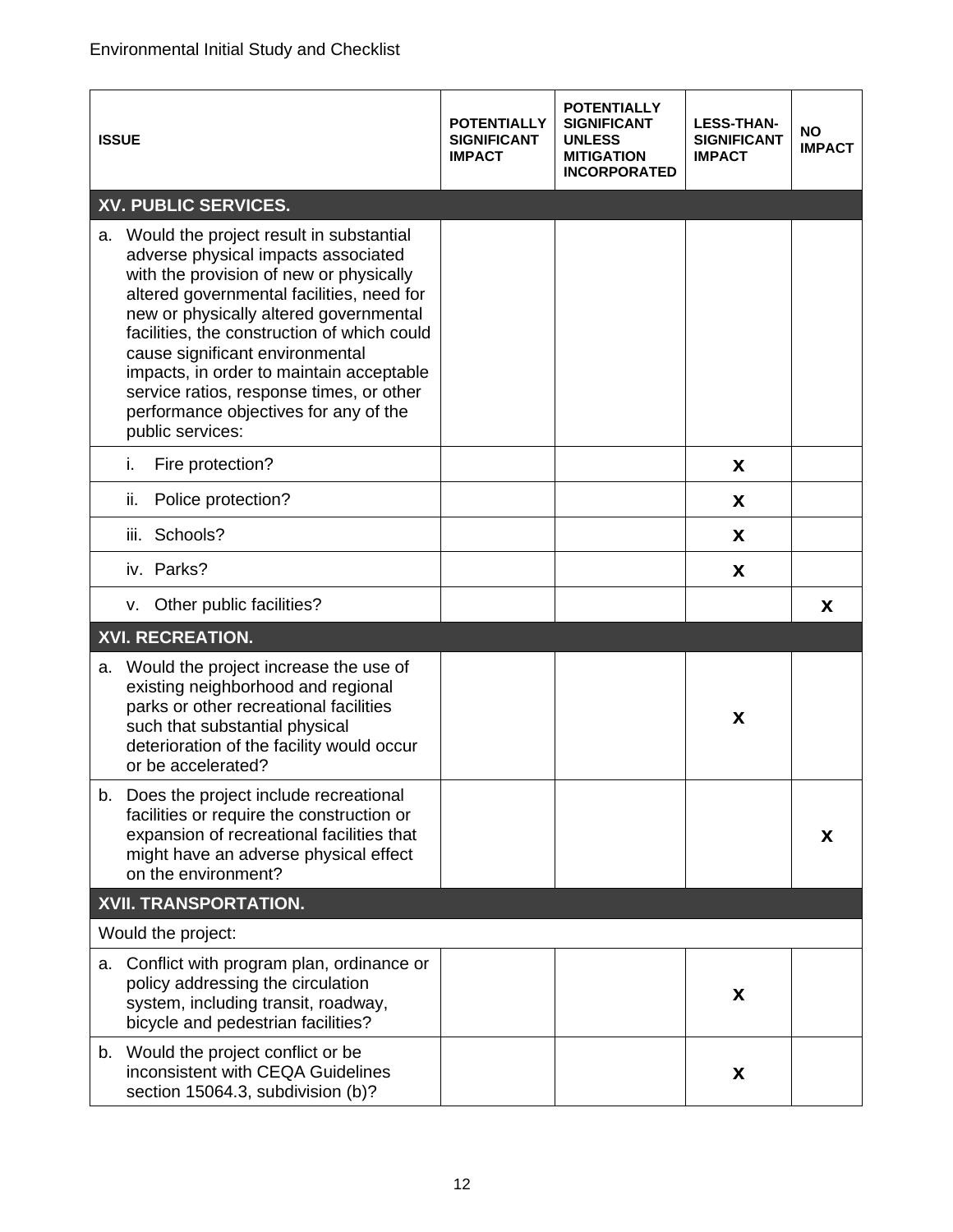| <b>ISSUE</b> |                                                                                                                                                                                                                                                                                                                                                                                                                           | <b>POTENTIALLY</b><br><b>SIGNIFICANT</b><br>IMPACT | <b>POTENTIALLY</b><br><b>SIGNIFICANT</b><br><b>UNLESS</b><br><b>MITIGATION</b><br><b>INCORPORATED</b> | <b>LESS-THAN-</b><br><b>SIGNIFICANT</b><br><b>IMPACT</b> | <b>NO</b><br><b>IMPACT</b> |
|--------------|---------------------------------------------------------------------------------------------------------------------------------------------------------------------------------------------------------------------------------------------------------------------------------------------------------------------------------------------------------------------------------------------------------------------------|----------------------------------------------------|-------------------------------------------------------------------------------------------------------|----------------------------------------------------------|----------------------------|
| C.           | Substantially increase hazards due to a<br>geometric design feature (e.g., sharp<br>curves or dangerous intersections) or<br>incompatible uses (e.g., farm<br>equipment)?                                                                                                                                                                                                                                                 |                                                    |                                                                                                       |                                                          | X                          |
|              | d. Result in inadequate emergency<br>access?                                                                                                                                                                                                                                                                                                                                                                              |                                                    |                                                                                                       |                                                          | X                          |
|              | XVIII. TRIBAL CULTURAL RESOURCES                                                                                                                                                                                                                                                                                                                                                                                          |                                                    |                                                                                                       |                                                          |                            |
| а.           | Would the project cause a substantial<br>adverse change in the significance of a<br>tribal cultural resource, defined in Public<br>Resources Code section 21074 as<br>either a site, feature, place, cultural<br>landscape that is geographically defined<br>in terms of the size and scope of the<br>landscape, sacred place, or object with<br>cultural value to a California Native<br>American tribe, and that is:    |                                                    |                                                                                                       |                                                          |                            |
|              | i.<br>Listed or eligible for listing in the<br>California Register of Historical<br>Resources, or in a local register of<br>historical resources as defined in<br><b>Public Resources Code</b><br>section 5020.1(k), or                                                                                                                                                                                                   |                                                    | X                                                                                                     |                                                          |                            |
|              | A resource determined by the lead<br>ii.<br>agency, in its discretion and<br>supported by substantial evidence,<br>to be significant pursuant to criteria<br>set forth in Public Resources Code<br>section 5024.1(c)? In applying the<br>criteria set forth in Public Resource<br>Code section 5024.1(c), the lead<br>agency shall consider the<br>significance of the resource to a<br>California Native American tribe. |                                                    | X                                                                                                     |                                                          |                            |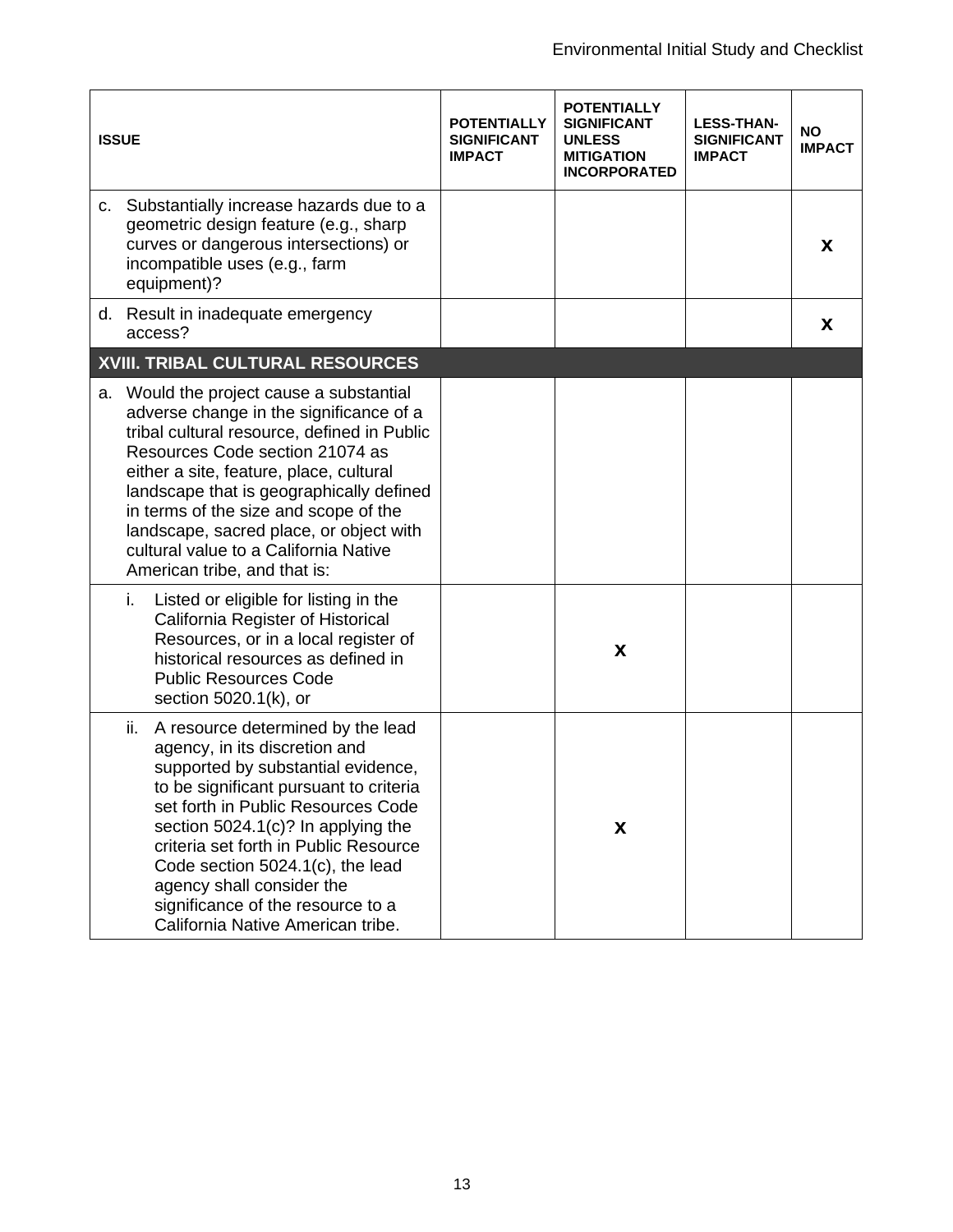|    | <b>ISSUE</b>                                                                                                                                                                                                                                                                                      | <b>POTENTIALLY</b><br><b>SIGNIFICANT</b><br><b>IMPACT</b> | <b>POTENTIALLY</b><br><b>SIGNIFICANT</b><br><b>UNLESS</b><br><b>MITIGATION</b><br><b>INCORPORATED</b> | <b>LESS-THAN-</b><br><b>SIGNIFICANT</b><br><b>IMPACT</b> | <b>NO</b><br><b>IMPACT</b> |
|----|---------------------------------------------------------------------------------------------------------------------------------------------------------------------------------------------------------------------------------------------------------------------------------------------------|-----------------------------------------------------------|-------------------------------------------------------------------------------------------------------|----------------------------------------------------------|----------------------------|
|    | XIX. UTILITIES AND SERVICE SYSTEMS.                                                                                                                                                                                                                                                               |                                                           |                                                                                                       |                                                          |                            |
|    | Would the project:                                                                                                                                                                                                                                                                                |                                                           |                                                                                                       |                                                          |                            |
| a. | Require or result in the relocation or<br>construction of new or expanded water<br>wastewater treatment or stormwater<br>drainage, electric power, natural gas, or<br>telecommunications facilities, the<br>construction or relocation of which could<br>cause significant environmental effects? |                                                           |                                                                                                       | X                                                        |                            |
|    | b. Have sufficient water supplies available<br>to serve the project and reasonably<br>foreseeable future development during<br>normal, dry, and multiple dry years?                                                                                                                               |                                                           |                                                                                                       | X                                                        |                            |
| C. | Result in the determination by the<br>wastewater treatment provider, which<br>serves or may serve the project, that it<br>has adequate capacity to serve the<br>project's projected demand in addition<br>to the provider's existing commitments?                                                 |                                                           |                                                                                                       | X                                                        |                            |
| d. | Generate solid waste in excess of State<br>or local standards, or in excess of the<br>capacity of local infrastructure, or<br>otherwise impair the attainment of solid<br>waste reduction goals?                                                                                                  |                                                           |                                                                                                       | X                                                        |                            |
|    | e. Comply with federal, state, and local<br>management and reduction statutes<br>and regulations related to solid waste?                                                                                                                                                                          |                                                           |                                                                                                       |                                                          | X                          |
|    | <b>XX. WILDFIRE</b>                                                                                                                                                                                                                                                                               |                                                           |                                                                                                       |                                                          |                            |
|    | If located in or near state responsibility areas or lands classified as very high fire hazard severity<br>zones, would the project:                                                                                                                                                               |                                                           |                                                                                                       |                                                          |                            |
|    | a. Substantially impair an adopted<br>emergency response plan or<br>emergency evacuation plan?                                                                                                                                                                                                    |                                                           |                                                                                                       |                                                          | X                          |
| b. | Due to slope, prevailing winds, and<br>other factors, exacerbate wildfire risks,<br>and thereby expose project occupants<br>to, pollutant concentrations from a<br>wildfire or the uncontrolled spread of a<br>wildfire?                                                                          |                                                           |                                                                                                       |                                                          | X                          |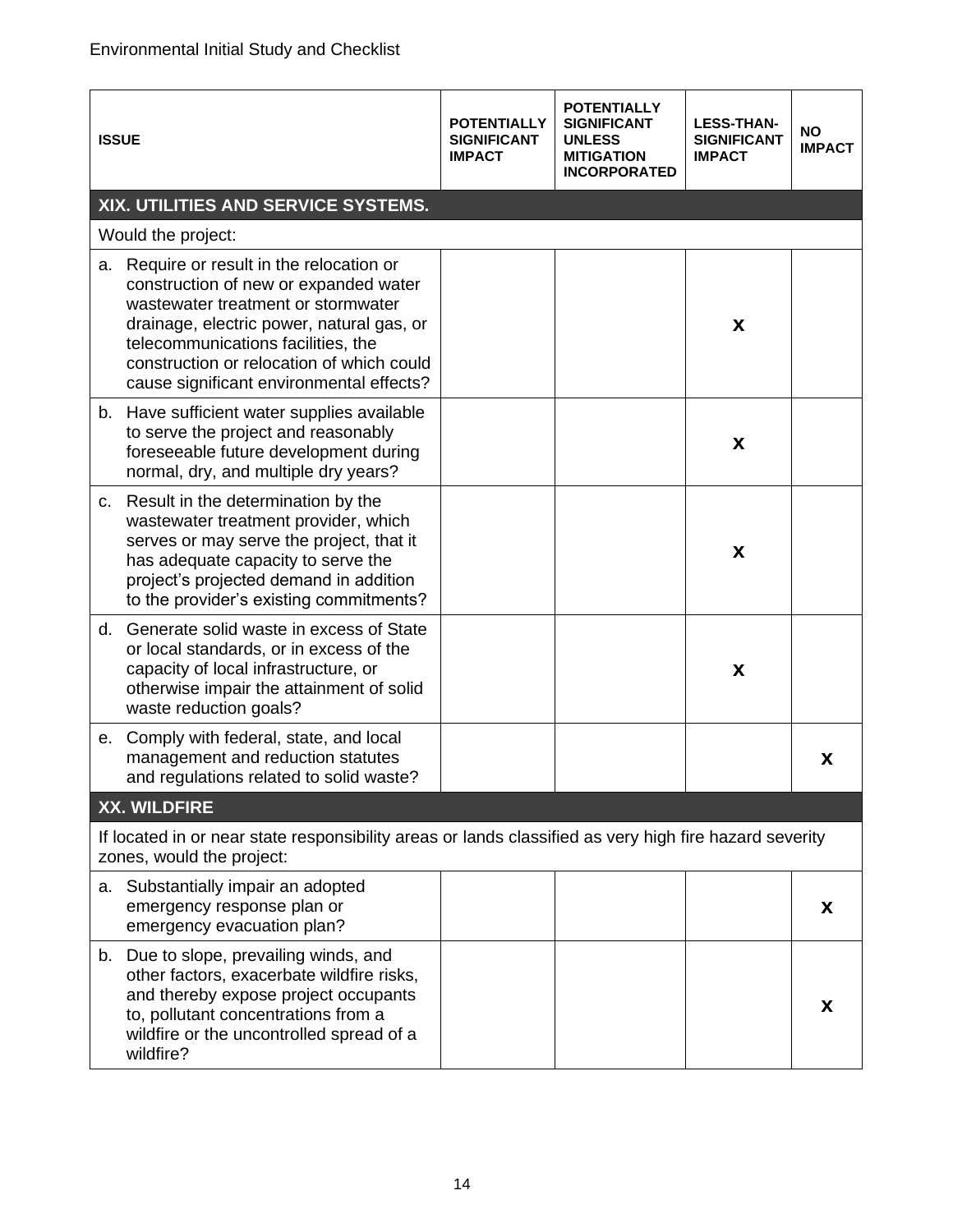| <b>ISSUE</b>                            |                                                                                                                                                                                                                                                                                                                                                                                                                                                                                                                        | <b>POTENTIALLY</b><br><b>SIGNIFICANT</b><br><b>IMPACT</b> | <b>POTENTIALLY</b><br><b>SIGNIFICANT</b><br><b>UNLESS</b><br><b>MITIGATION</b><br><b>INCORPORATED</b> | <b>LESS-THAN-</b><br><b>SIGNIFICANT</b><br><b>IMPACT</b> | <b>NO</b><br><b>IMPACT</b> |
|-----------------------------------------|------------------------------------------------------------------------------------------------------------------------------------------------------------------------------------------------------------------------------------------------------------------------------------------------------------------------------------------------------------------------------------------------------------------------------------------------------------------------------------------------------------------------|-----------------------------------------------------------|-------------------------------------------------------------------------------------------------------|----------------------------------------------------------|----------------------------|
| C.                                      | Require the installation or maintenance<br>of associated infrastructure (such as<br>roads, fuel breaks, emergency water<br>sources, power lines, or other utilities)<br>that may exacerbate fire risk or that may<br>result in temporary or ongoing impacts<br>to the environment?                                                                                                                                                                                                                                     |                                                           |                                                                                                       |                                                          | X                          |
| d.                                      | Expose people or structures to<br>significant risks, including downslope or<br>downstream flooding or landslides, as a<br>result of runoff, post-fire slope<br>instability, or drainage changes?                                                                                                                                                                                                                                                                                                                       |                                                           |                                                                                                       |                                                          | X                          |
| XXI. MANDATORY FINDINGS OF SIGNIFICANCE |                                                                                                                                                                                                                                                                                                                                                                                                                                                                                                                        |                                                           |                                                                                                       |                                                          |                            |
| a.                                      | Does the project have the potential to<br>substantially degrade the quality of the<br>environment, substantially reduce the<br>habitat of a fish or wildlife species,<br>cause a fish or wildlife population to<br>drop below self-sustaining levels,<br>threaten to eliminate a plant or animal<br>community, substantially reduce the<br>number or restrict the range of a rare or<br>endangered plant or animal, or<br>eliminate important examples or the<br>major periods of California history or<br>prehistory? |                                                           | $\boldsymbol{\mathsf{X}}$                                                                             |                                                          |                            |
|                                         | b. Does the project have impacts that are<br>individually limited, but cumulatively<br>considerable? ("Cumulative<br>considerable" means that the<br>incremental effects of a project are<br>considerable when viewed in<br>connection with the effects of past<br>projects, the effects of other current<br>projects, and the effects of probable<br>future projects.)                                                                                                                                                |                                                           |                                                                                                       |                                                          | X                          |
|                                         | c. Does the project have environmental<br>effects that will cause substantial<br>adverse effects on human beings either<br>directly or indirectly?                                                                                                                                                                                                                                                                                                                                                                     |                                                           |                                                                                                       | X                                                        |                            |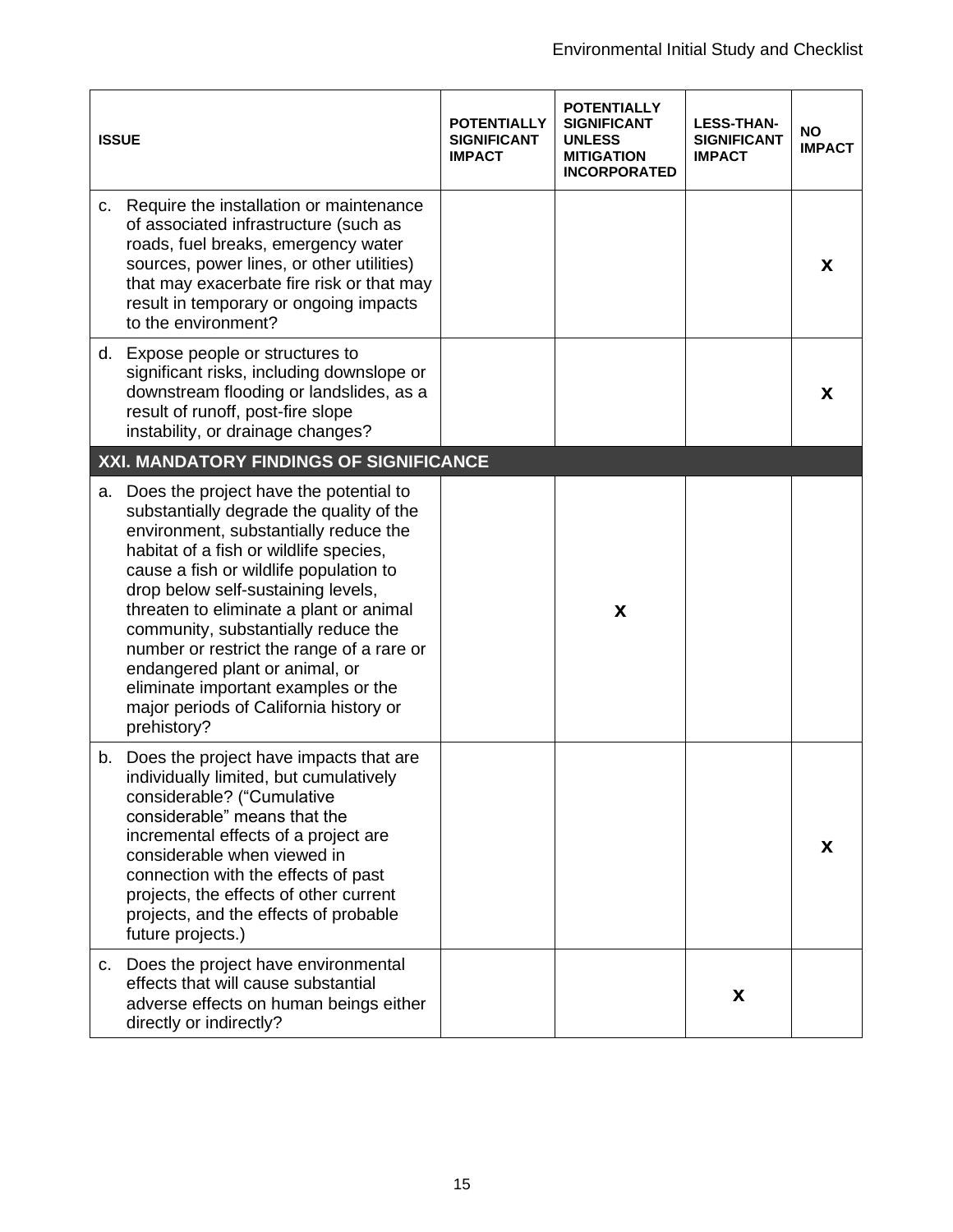## **D. DISCUSSION OF ENVIRONMENTAL EVALUATION**

Refer to the Environmental Initial Study Checklist Form above when reading the following evaluation.

- I. AESTHETICS
	- a. **Less-than-Significant Impact.** The City does not specifically designate scenic vistas. However, the project site is located within the Old Poway Specific Plan. The Old Poway Specific Plan identifies the segment of Midland Road between Hilleary Road and Twin Peaks Road as a scenic roadway. While the project site is not directly adjacent to Midland Road, the site is located approximately 450 feet east of Midland Road and portions of the project site would be briefly visible from some locations along the designated segment of Midland Road. The project site would include a vinyl fence along the western portion of the site. This fence would obstruct views of much of the development from Midland Road. The rooftop and second story portions of the residences would be visible above the fence. The project would include four single-story residences and sixteen two-story residences. The development would include four plan types, and each plan would feature two architectural schemes, with four different color scheme options. Exterior building elevations of the residences would be Craftsman style, consistent with the Old Poway Specific Plan. The exteriors would feature cement tile roofs, overhanging eaves, wood accents, and patterned windowpanes, with various combinations of board and batten, lap siding, stone, and brick. The exterior colors would be earth tones, including green, brown, and taupe. Street lights on the extension of Holly Oak Way would include decorative Old Poway street lights, consistent with the existing street lights on Holly Oak Way. The proposed residences would be developed consistent with the architectural standards identified in the Old Poway Specific Plan, would be consistent with surrounding development, and would maintain the character of the Old Poway Specific Plan area. With the incorporation of architectural design, as required by the Old Poway Specific Plan, the project would not result in significant visual impacts associated with the nearby scenic roadway portion of Midland Road. Impacts would be less than significant.
	- b. **No Impact.** The project site is not located within or adjacent to a designated state scenic highway. The nearest designated state scenic highway is a portion of State Route 52, located approximately 9 miles south of the project site (California Department of Transportation 2022). As such, no impact associated with scenic resources within a state scenic highway would occur.
	- c. **Less-than-Significant Impact.** See response I.a. The project would result in the development of the project site with 20 single-family residences. The single-family residential use would be consistent with the General Plan and zoning designations for the site. The project would implement the architectural standards required by the Old Poway Specific Plan to provide a development that is visually consistent with the character of the Old Poway Specific Plan area. Visual changes at the project site would occur as a result of the project; however, with the exception of the two zoning concessions (reduction in minimum lot size and reduction in side yard setbacks) provided consistent with the Poway Municipal Code and State bonus density laws, the project would be developed consistent with the Old Poway Specific Plan and zoning requirements. Therefore, impacts associated with visual changes to the project site would be less than significant.
	- d. **No Impact.** The project would result in minor sources of new lighting associated with single-family uses that would be consistent with the City's Municipal Code and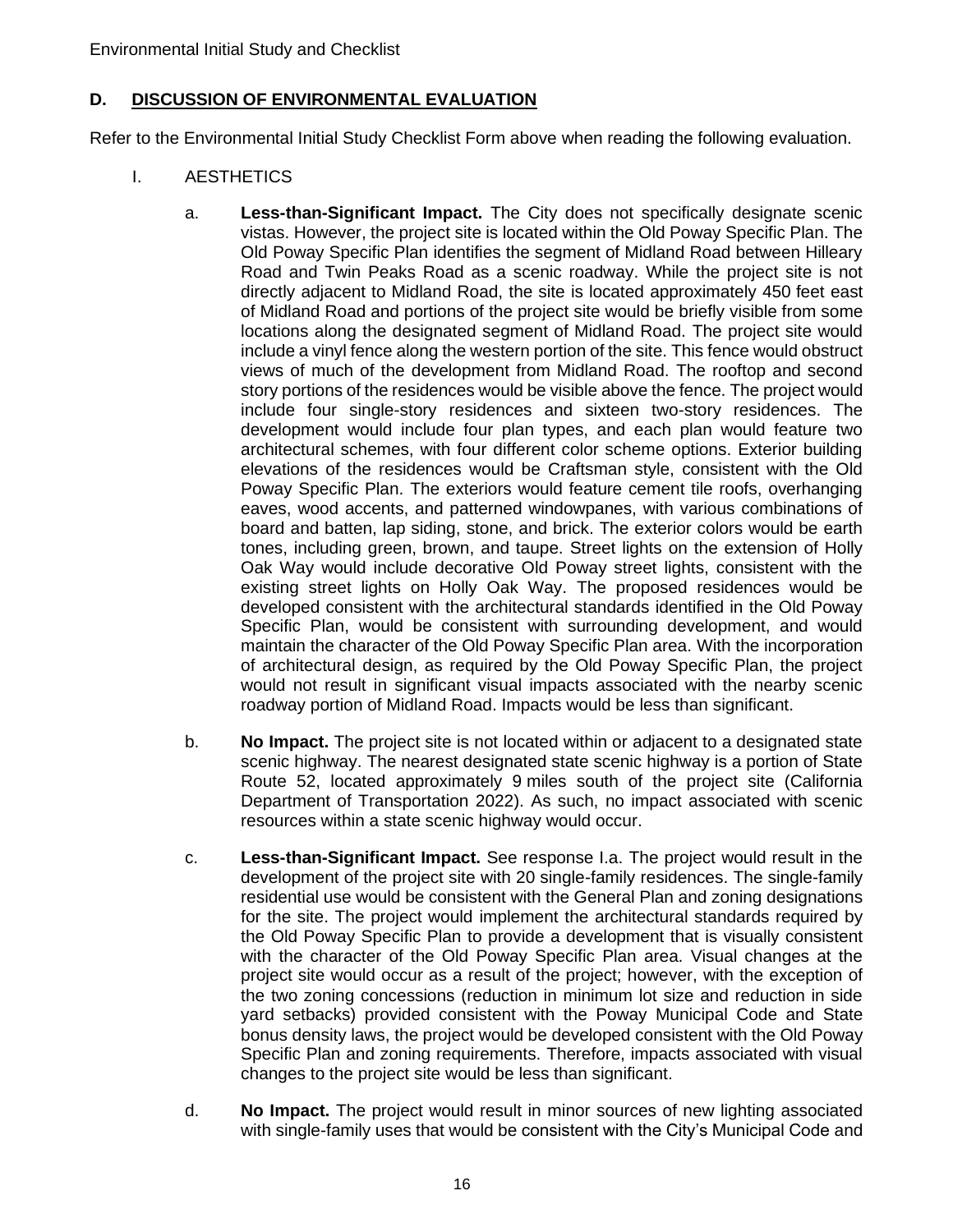Old Poway Specific Plan. Proposed lighting would be similar in nature to the lighting in the surrounding area. No impact would occur.

#### II. AGRICULTURE AND FORESTRY RESOURCES

- a. **No Impact.** The project site is designated as "Other Land" by the Farmland Mapping and Monitoring Program (Department of Conservation 2022). The project site is not designated as Prime Farmland, Unique Farmland, or Farmland of Statewide Importance. No impact associated with the conversion of farmland to non-agricultural use would occur.
- b. **No Impact.** The project site was farmed from the late 1880s until 1958 (ASM Affiliates 2021a). However, since 1958, the project site has been vacant except for the residence located in the southwest portion of the site. The project site is zoned for single-family residential uses (RS-4). As such, the project would not conflict with existing zoning for agricultural use or a Williamson Act contract. No impact would occur.
- c. **No Impact.** The project site does not contain, and is not zoned for, forest land, timberland, or timberland zoned Timberland Production. No impact would occur.
- d. **No Impact.** As discussed in response II.c, the project site is not located in an area containing forest land. As such, the project would not convert forest land to nonforest use. No impact would occur.
- e. **No Impact.** The project would not result in impacts to agricultural or forest lands, nor would it introduce elements that would covert agricultural use to non-agricultural use or forest land to non-forest land use. No impact would occur.
- III. AIR QUALITY
	- a. **No Impact.** The City of Poway is part of the San Diego Air Basin and air quality in the area is administered by the San Diego County Air Pollution Control District (APCD). An air quality management plan (AQMP) describes air pollution control strategies to be taken by a City, County, or region classified as a non-attainment area to meet the Clean Air Act (CAA) requirements. The main purpose of the AQMP is to bring the area into compliance with the requirements of federal and state air quality standards, and to coordinate regional and local governmental agencies to achieve air quality improvement goals. A San Diego Regional Air Quality Strategies (RAQS) (1994; jointly developed by the APCD and the San Diego Association of Governments [SANDAG]) exists for the San Diego area and provides strategies for pollution control to improve air quality in the region. Land use plans and build out projections of the General Plans of jurisdictions within the San Diego area were considered in establishing the strategies of the RAQS. The Poway General Plan includes strategies that are directed toward reducing air emissions through land use patterns, transportation planning, regional agency cooperation, energy conservation, and construction. The project is consistent with the Poway General Plan strategies, in that the General Plan envisioned this type of development on the project site; therefore, it is also consistent with the regional emissions projected in the RAQS. No impact would occur.
	- b. **Less-than-Significant Impact.** See response II.a above. Project implementation would produce temporary pollutant emissions during construction and long-term operational emissions. Project construction activities would generate combustion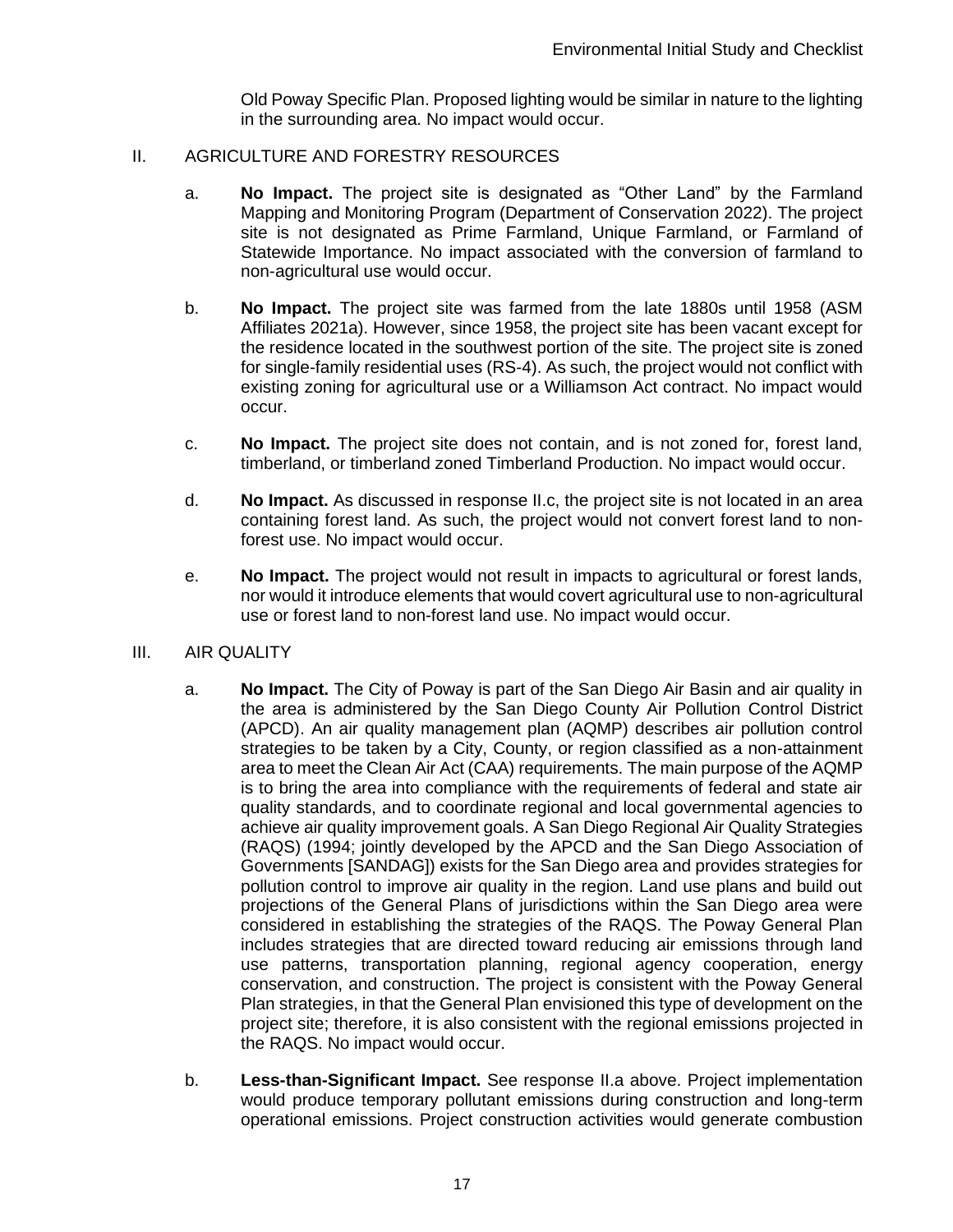emissions from the operation of on-site heavy duty construction vehicles and motor vehicles transporting the construction crew and necessary construction materials. Exhaust emissions generated by construction activities would generally result from the use of heavy-duty construction equipment that may include excavation equipment, forklift, skip loader, and/or dump truck. Total daily construction emissions are a function of the level of equipment activity, length of construction period, number of pieces and types of equipment in use, site characteristics, weather conditions, number of construction personnel, and the amount of materials being transported on or off-site. Fugitive dust emissions generally represent 30 percent of all particulate matter and are generally associated with land clearing and grading operations. Standard City requirements include implementation of dust control measures and the construction activities would be subject to SDAPCD standards, including dust control measures. Based on the small size of the project, construction emissions would be minor and temporary in nature, and impacts would be less than significant.

Operational air pollutant emissions would include those associated with stationary sources, energy sources, and mobile sources. Stationary sources associated with the project would come from landscape equipment, general energy use, and solid waste. Energy emissions would come from electricity and natural gas use. Mobile source emissions would be generated due to personal vehicles use from residents (estimated to be 200 average daily trips (ADT)). Based on the small project size, project-related long-term operational emissions are expected to be minor and would result in less-than-significant impacts.

- c. **No Impact.** Sensitive receptors include schools, hospitals, resident care facilities, day care centers, or other facilities that may house concentrations of individuals with health conditions that would be adversely impacted by changes in air quality. Adjacent land uses include residential and institutional (consisting of a church, and administrative offices and a bus fleet storage lot for the Poway Unified School District across Twin Peaks Road). Twin Peaks Middle School and Terra Bonita Elementary School are situated more than 0.25-mile northeast of the project site. Therefore, the project site does not have adjacent or nearby sensitive receptors. Based on the small project size, temporary nature of the construction emissions, and minor amount of operational emissions, and the project would not result in the exposure of sensitive receptors to substantial pollutants. No impact would occur.
- d. **Less-than-Significant Impact.** Odors would be temporarily generated from equipment exhaust emissions during construction of the project. Odors produced during construction would be attributable to concentrations of unburned hydrocarbons from tailpipes of construction equipment and architectural coatings. Such odors are temporary, localized and generally occur at magnitudes that would not affect a substantial number of people. No sources of odor would be associated with long term residential use of the site. Therefore, the proposed project would result in a less than significant odor impact.

## IV. BIOLOGICAL RESOURCES

a. **Potentially Significant Impact Unless Mitigation Incorporated.** The project site has been historically disturbed by development and prior agricultural activities. No special status plants or animals were observed at the project site during a biological survey, and none are expected based on the disturbed nature of the project site (Alden Environmental 2021). No active bird nests were observed on the project site during the general biological survey or during the focused nesting survey conducted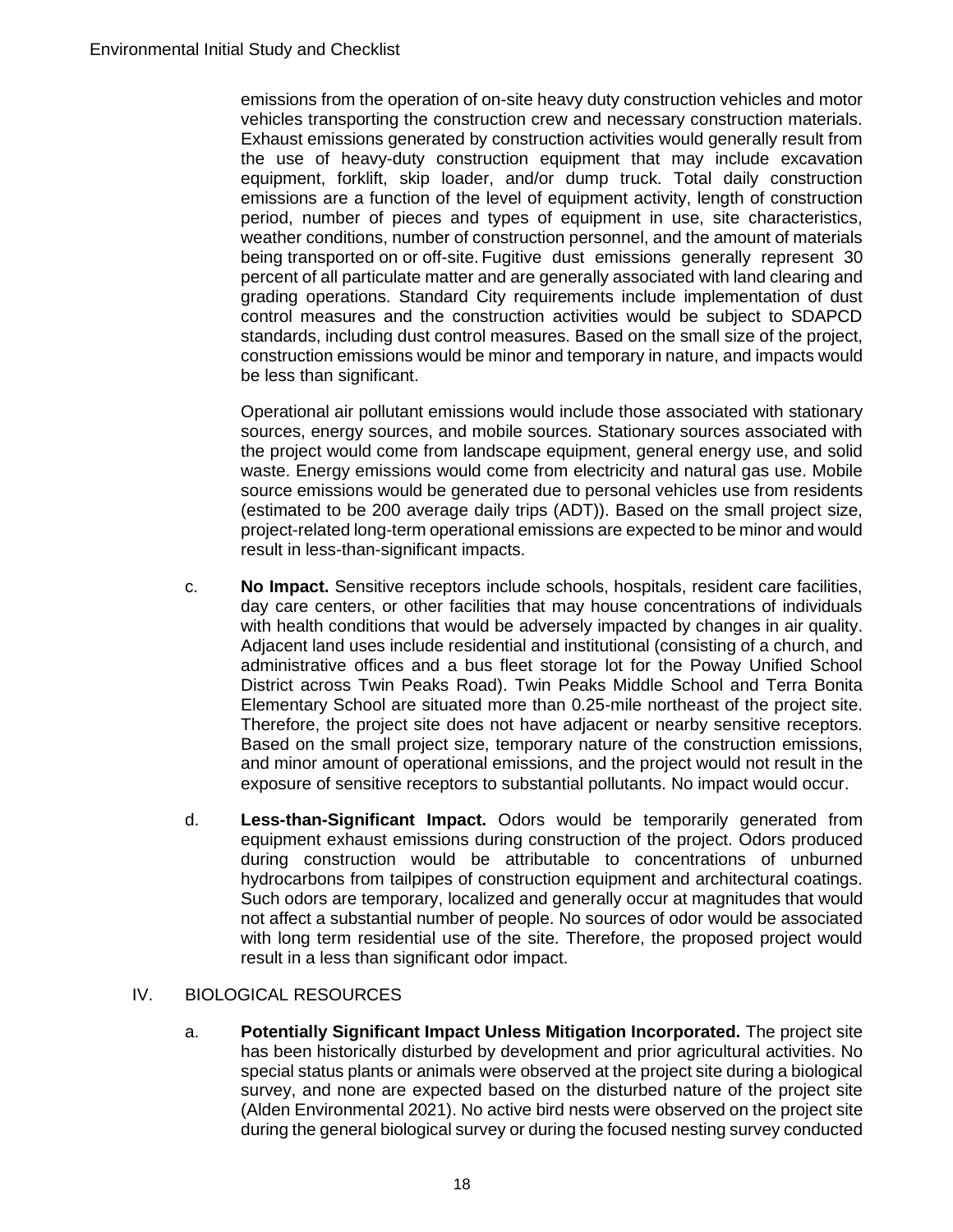for the project. Three inactive raptor nests were observed in the pine trees on site during the surveys. Raptors and potentially other bird species would likely utilize these nests for breeding in the future. Thus, the project would result in potentially significant impacts to migratory or nesting birds, and mitigation is required. Implementation of mitigation measure **BIO-1** would reduce potentially significant impacts to migratory or nesting birds to a less-than-significant level.

**BIO-1:** Removal of the trees on site shall occur outside of the breeding season for nesting birds (February 1 to September 15). If removal of the pine trees must occur during the breeding season, a qualified biologist shall conduct a pre-construction survey to determine the presence or absence of nesting birds or raptors protected under the Migratory Bird Treaty Act and California Fish and Game Code. The pre-construction survey shall be conducted within 3 calendar days prior to the start of construction activities (including removal of vegetation) and shall include the limits of disturbance and an additional 100 feet (300 feet for raptors) from the area of disturbance. The applicant shall submit the results of the pre-construction survey to the City of Poway for review and approval prior to initiating any construction activities.

- 1) If nesting birds are detected, a mitigation plan (pre-construction survey) in conformance with applicable state and federal law (e.g., appropriate follow-up surveys, monitoring schedules, construction, noise barriers, and/or buffers up to 300 feet) shall be prepared and include proposed measures to be implemented to ensure that take of birds or eggs, or disturbance of breeding activities, is avoided. The mitigation plan shall be submitted to the City for review and approval. The recommendations contained in the mitigation plan shall be implemented prior to and during construction, to the satisfaction of the City.
- 2) If nesting birds are not detected during the pre-construction survey, no further mitigation is required.
- 3) If nesting birds are detected and construction activities are to occur during the breeding season, the following mitigation measures shall be implemented prior to and during construction:
	- a) No vegetation clearing shall occur within 300 feet of an active raptor nest and 100 feet of an active nest of a non-listed bird species until a biologist has determined that the young have fledged from the nest or that the nest is inactive (i.e., abandoned).
	- b) Active nests shall be monitored on a daily basis to determine the effectiveness of the avoidance measures being implemented. The biologist shall monitor all active nests until all young have fledged or until the nest is determined inactive.
	- c) A minimum 300-foot buffer between the location of an active raptor nest and the nearest construction activity shall be maintained until the young have fledged from the nest or until the nest is determined inactive. For nests of non-raptor birds, a buffer of 100 feet shall be maintained.
- 4) While no specific noise thresholds have been established for raptors or other non-listed bird species, construction activities that are expected to generate noise levels above the ambient noise level shall be measured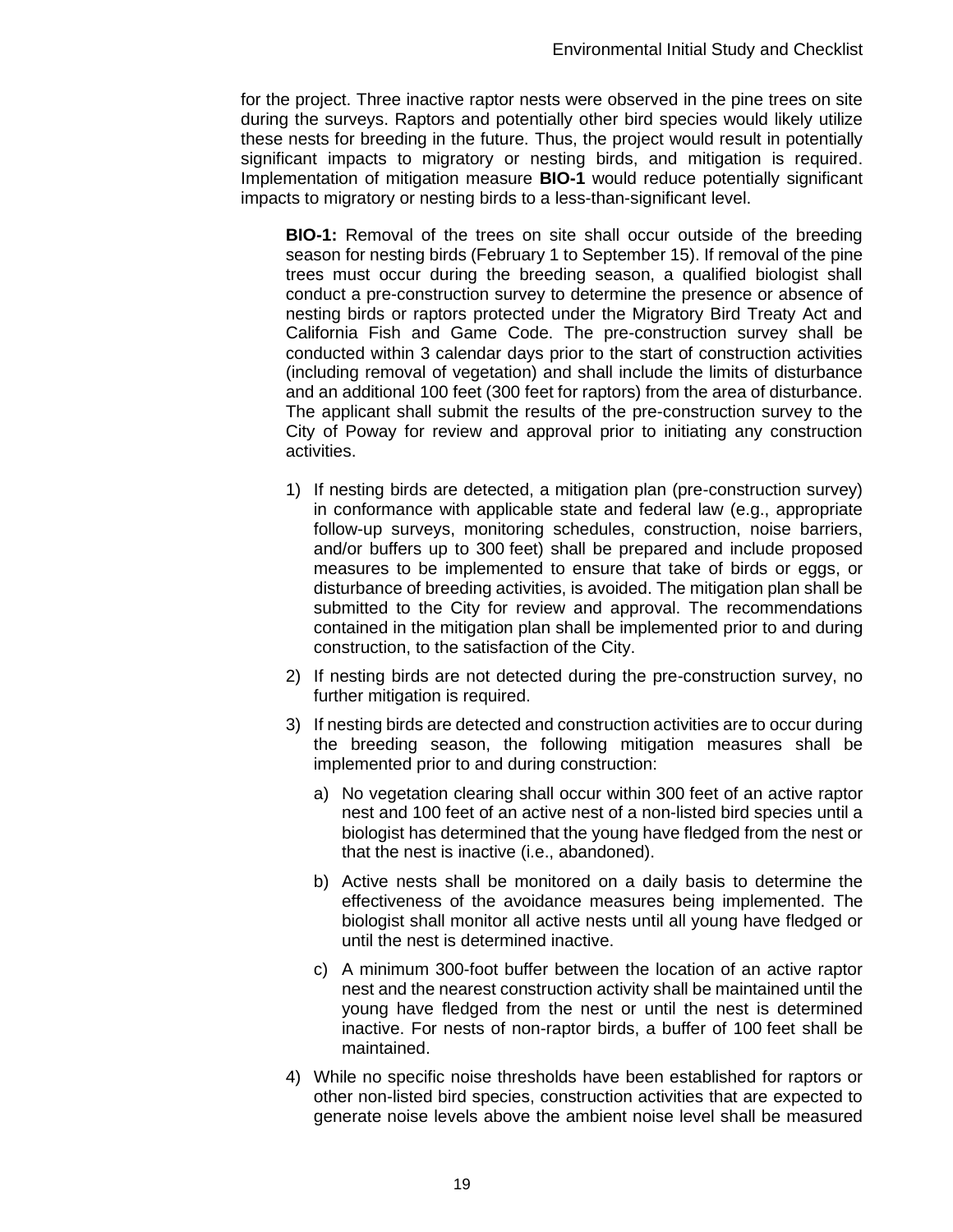by an acoustician technician. The active nest shall also be monitored by a biologist to determine if there is any effect on the breeding behavior of the particular species from the elevated noise levels. If it is determined that the elevated noise level is having an effect on the breeding behavior of the nesting bird species, then the noise generating construction activity shall be suspended in the vicinity of the active nest until such time as all of the young birds have fledged or until the nest is determined inactive.

- b. **No Impact.** The project site is completely disturbed and supports non-sensitive developed, disturbed, and ornamental vegetation communities/land cover types (Alden Environmental 2021). The project site does not contain riparian habitat or other sensitive natural communities. As such, the project would not result in adverse effects to such resources and no impact would occur.
- c. **No Impact.** No wetland or riparian vegetation communities were observed on the site during the biological survey conducted for the project (Alden Environmental 2021). There was no evidence of channels, basins, swales, streambeds, or other features that would suggest water conveyance and/or the presence of jurisdictional features observed during the biological survey. No impact to state or federally protected wetlands would occur.
- d. **Potentially Significant Impact Unless Mitigation Incorporated.** The project site contains pine trees with inactive raptor nests. While no birds were present during biological surveys for the project, the presence of the trees and inactive nests could support migratory or nesting birds, as discussed in response IV.a above. Therefore, the project would have a potentially significant impact on the movement of migratory wildlife species, such as migratory or nesting birds. Implementation of mitigation measure **BIO-1**, as described above, would reduce these potentially significant impacts to a less-than-significant level.
- e. **Less-than-Significant Impact.** The project would comply with the City of Poway's Urban Forestry Ordinance. The project would include the removal of 46 private trees on the project site, including oak, pine, toyon, date palm, American beech, and California pepper trees. These trees are generally located in the southwestern portion of the project site, near the existing residence. Trees would be removed consistent with the requirements of Poway's Municipal Code section 12.32.150, *Private Tree Removal Permit*. The removed trees would be replaced consistent with the requirements of Poway Municipal Code section 12.32.170, *Replacement of Trees*. The removal of trees exceeding 8 inches diameter at breast height (DBH) would require replacement at a ratio of two 48-inch box specimen trees per one tree removed. Other trees would be replaced at a one-to-one ratio consistent with the requirements of the Municipal Code. The project would require the replacement of six Coast Live Oak trees with 8-inch or greater DBH at a two-to-one ratio. Additionally, 33 other trees that have 8-inch DBH or greater would require replacement at a two-to one ratio. Four Coast Live Oak trees and two other trees with DBH of less than 8 inches would be replaced at a one-to-one ratio. There are 11 trees along the northern project boundary, within the public right-of-way that would remain in place as part of the project. The removal of trees at the project site and the installation of replacement trees would be conducted consistent with the requirements of the City of Poway's Urban Forestry Ordinance. The replacement trees would be planted throughout the project site as street trees or private trees within front or rear yards. Impacts would be less than significant.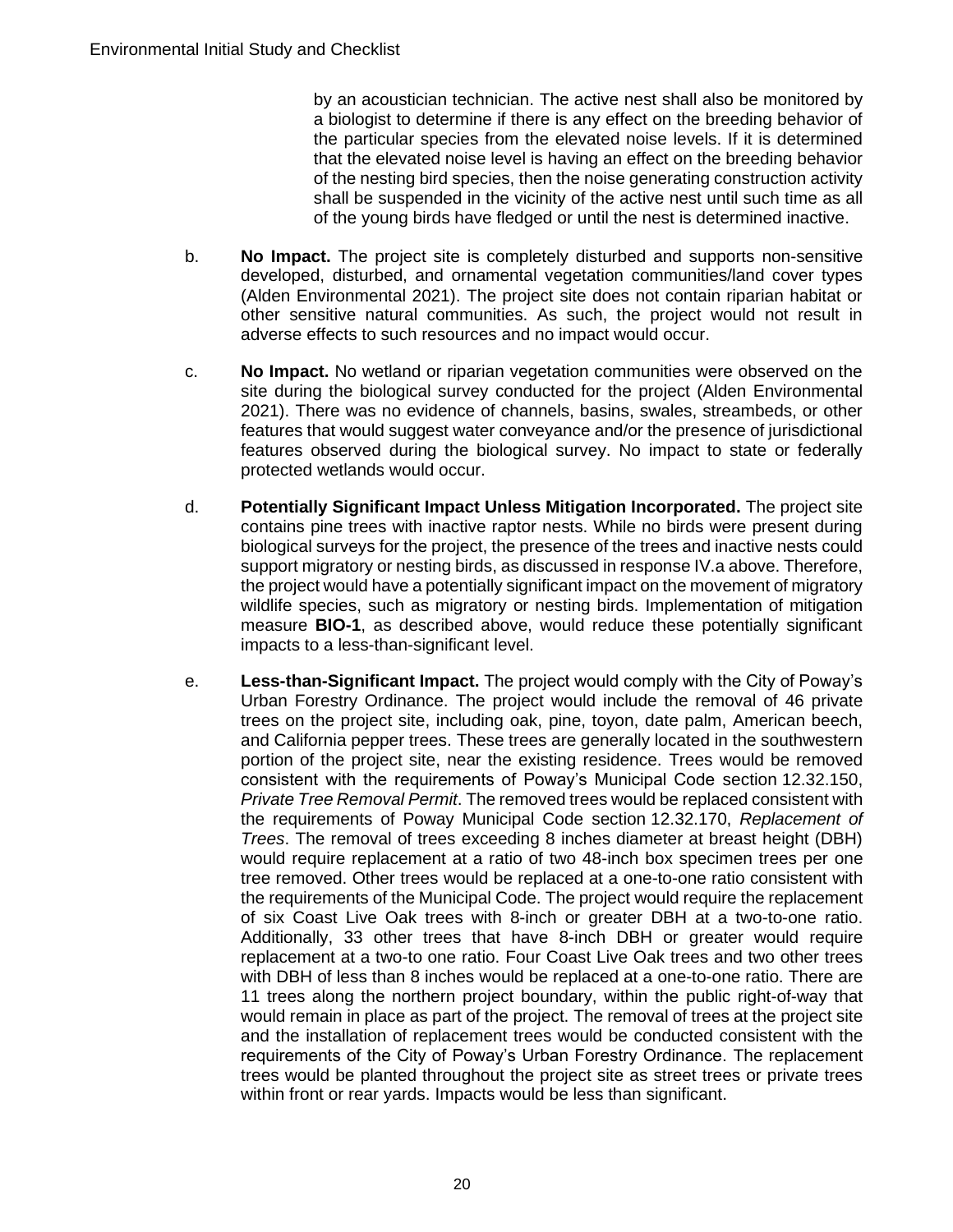f. **No Impact.** The project site is located within the Poway Subarea Habitat Conservation Plan/Natural Community Conservation Plan (HCP/NCCP). The project site is mapped as disturbed habitat on Figure 1 (Vegetation Communities) of the Poway Subarea HCP/NCCP. The project site is not included within mapped preserve areas shown on Figure 3 of the Poway Subarea HCP/NCCP. This is due to the highly disturbed and developed nature of the project site and surrounding properties. Therefore, implementation of the project would not conflict with the provisions of an adopted HCP/NCCP. No impact would occur.

## V. CULTURAL RESOURCES

- a. **Potentially Significant Impact Unless Mitigation Incorporated.** The existing residence on the project site, which was constructed between 1953 and 1958, was evaluated for eligibility for listing in the California Register of Historic Resources (CRHR), as a City of Poway historic resource or Historic Landmark, and as a historic resource under CEQA. As part of the evaluation, an on-site survey of the home and property, archival research, and a review of building records were conducted (ASM Affiliates 2021b). The evaluation determined that the single-family residence at the project site is not eligible for listing under the CRHR and the City of Poway criteria; therefore, the residence does not meet the definition of a historical resource under CEQA. However, the project site is located within the boundary of the prehistoric Village of Paguai (CA-SDI-4606), as discussed further in response V.b below. This site is presumed eligible for inclusion in the CRHR and would require mitigation measures **CUL-1** through **CUL-5**, as discussed below, to reduce potentially significant impacts to a less-than-significant level.
- b. **Potentially Significant Impact Unless Mitigation Incorporated.** The project site is located within the boundary of the prehistoric Village of Paguai (CA-SDI-4606), and archaeological resources have been identified on the project site in the past, and recently during the archaeological survey conducted for the project (ASM Affiliates 2021a). A total of 35 cultural resources have been recorded within 1-mile of the project site, with one resource (CA-SDI-4606) covering the entire project site. CA-SDI-4606 has been previously recommended eligible for listing in the CRHR, which indicates that it has yielded, or has the potential to yield, information important to the prehistory or history of a local area, California, or the nation (CRHR Criterion 4). During the pedestrian field survey conducted as part of the archaeology survey, 135 artifacts were recorded on the surface of the project site, including 59 pieces of brownware potsherds, 67 pieces of debitage, two granitic hand stone fragments, two volcanic cores, one possible polishing stone, and four retouched flakes. Artifacts were scattered on the surface primarily along the eastern half of the project site; however, several of the artifacts were observed in the animal burrow tailings suggesting a possible buried component of the project site. Based on the known presence of CA-SDI-4606 on the project site, and the identification of a large number of artifacts on the project site, the presence of an intact subsurface deposit is possible. This site is presumed eligible for listing in the CRHR. As such, a CRHR-eligible resource is present on the project site and implementation of the project would result in potentially significant impacts to known and unknown archaeological resources. The implementation of mitigation measures **CUL-1** through **CUL-4** would reduce these impacts to a less-than-significant level.

**CUL-1:** A treatment plan for the archaeological data recovery program and construction monitoring shall be prepared by a qualified archaeologist prior to issuance of a grading permit. The treatment plan shall identify the project site and take into consideration the vertical and horizontal extent of proposed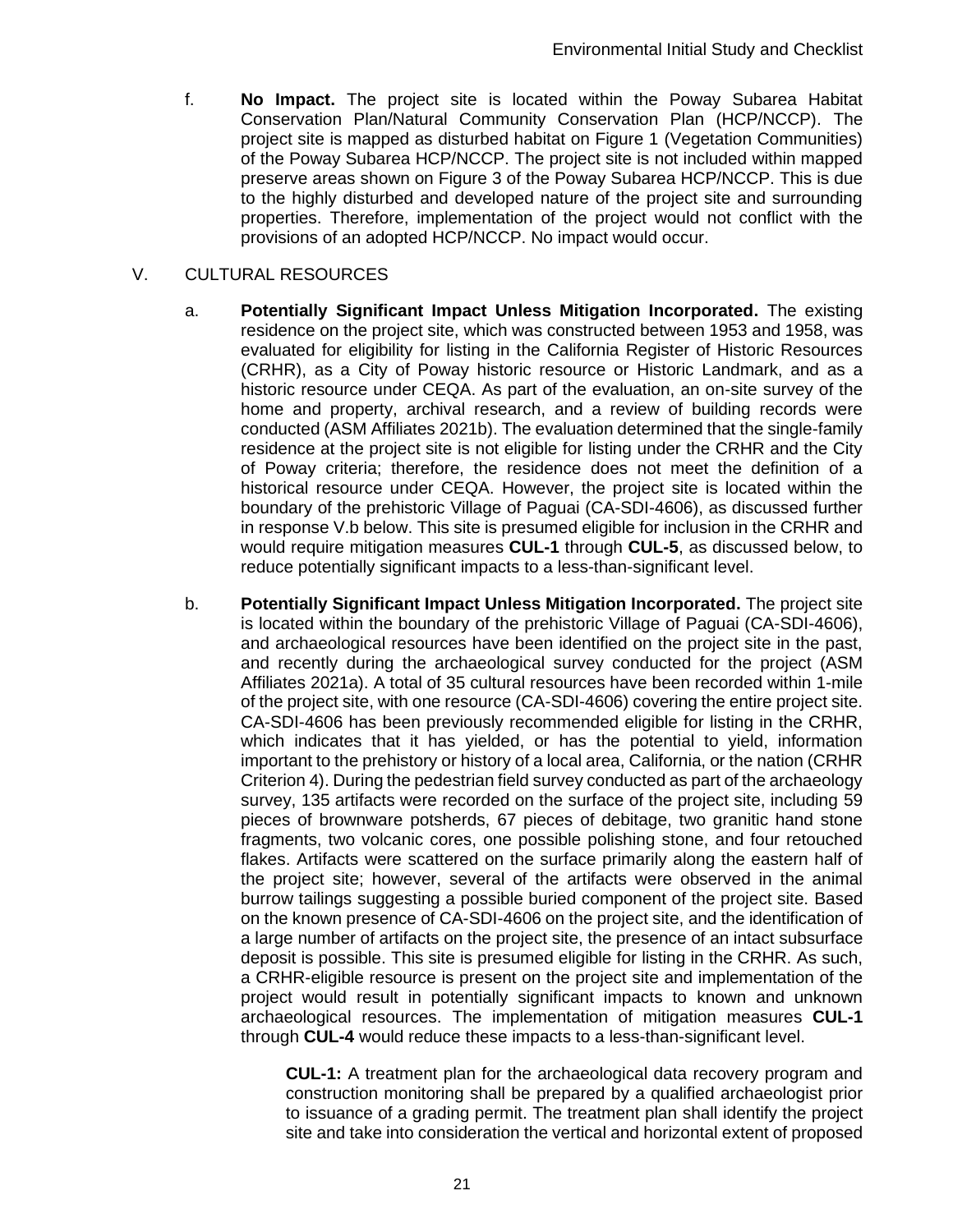grading and ground disturbing activities within the project site. The plan shall describe how archaeological data would be scientifically and systematically collected from the project site, and how this data would be used to address research issues.

**CUL-2:** Prior to excavation and ground disturbing activities, a data recovery program shall be completed by a qualified archaeologist. The data recovery phase shall focus on recovering archaeological data sufficient to mitigate the destruction of CA-SDI-4606 within the project site. The amount of excavation and the locations of the excavation shall be determined through a Ground Penetrating Radar study as well as surface observations. Standard handexcavated archaeological 1-x-1-m test units can be used during this phase, although these may be expanded if features are discovered or to cover a larger part of the project site. The units shall be excavated by hand using arbitrary 10-cm levels unless cultural stratigraphy is identified. Hand tools potentially including shovels, picks, trowels, brushes, and probes, shall be used in the excavation. All soils shall be passed through 1/8-inch mesh screen (or smaller if column samples are taken and processed), using a water-screening technique. Following completion of excavation, all cultural materials shall be washed, cataloged, and analyzed. Technical analyses shall include lithic artifact analysis, shellfish analysis, chronometric studies, faunal studies, and other analyses as needed to describe the cultural materials and address the research issues. A data recovery report shall be prepared and submitted to the City of Poway for approval.

**CUL-3:** At the completion of the data recovery program, an updated State of California Department of Parks and Recreation 523 site form shall be prepared and submitted to the South Coastal Information Center (SCIC). The form shall provide revised site boundaries, as determined by the archaeological investigations, and shall include a description of the artifacts and deposits found at the site.

**CUL-4:** At the completion of the data recovery program, an archaeological resources monitoring program shall be implemented during excavation and ground disturbing activities and include the following:

- 1) Prior to issuance of a grading permit, the applicant shall provide written verification that a qualified archaeologist has been retained to implement the monitoring program. This verification shall be presented in a letter from the project archaeologist to the City of Poway.
- 2) The qualified archaeologist shall attend the pre-construction meeting with the contractors and City staff to explain and coordinate the requirements of the monitoring program.
- 3) The qualified archaeologist shall direct the field monitor during grading of all areas identified for development.
- 4) Native American monitoring will be required during grading, unless the certified archaeologist determines that the potential for cultural resources has been exhausted. The Native American monitors shall be invited to participate in the monitoring program and will be directed by the project archaeologist.
- 5) During the original cutting of previously undisturbed deposits, the archaeological monitor and Native American representative shall be on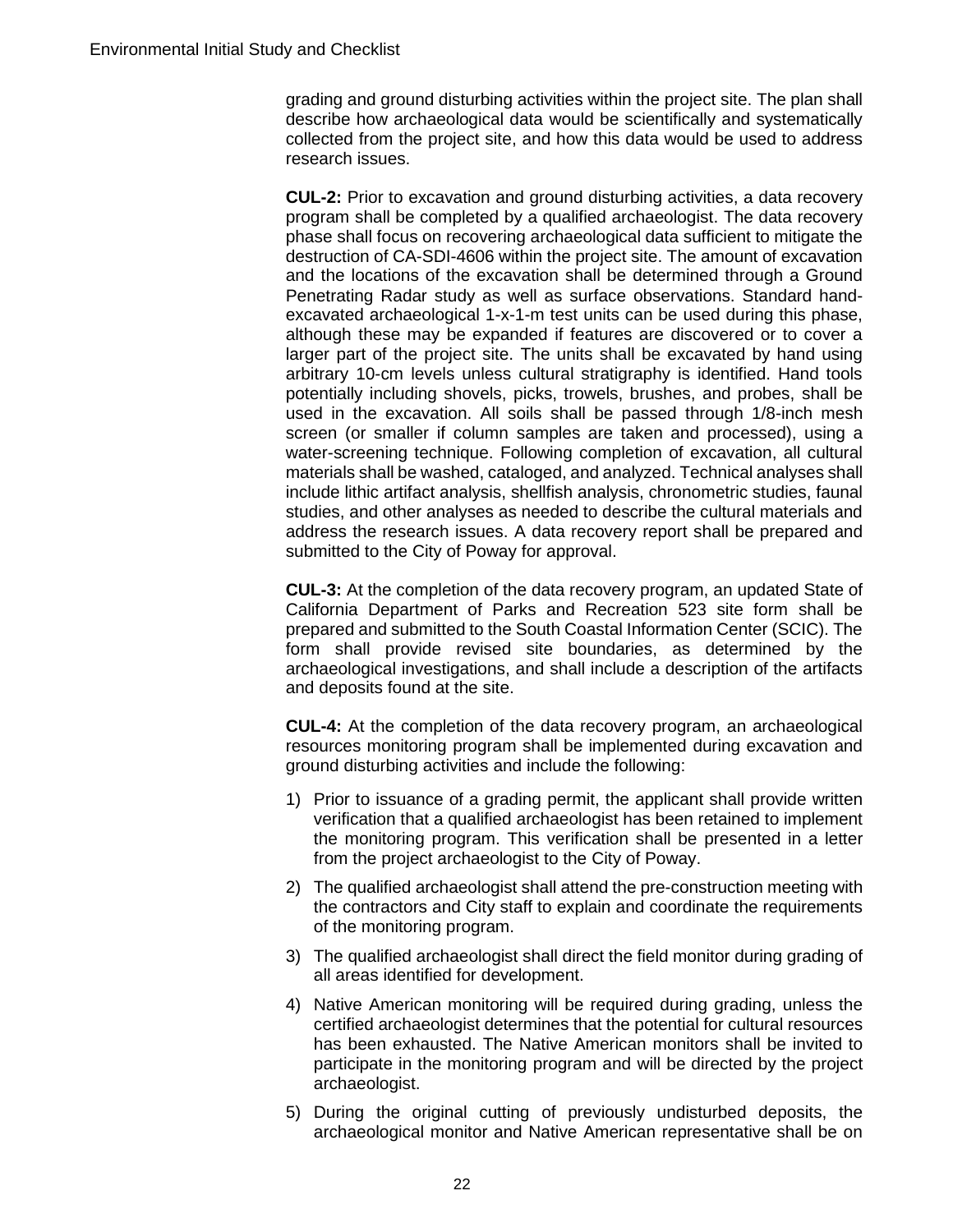site, as determined by the qualified archaeologist, to perform inspections of the excavations. Full- or part-time inspections may be needed depending upon the rate of excavation, the materials excavated, and the presence and abundance of artifacts and features.

- 6) Isolates and clearly non-significant deposits will be minimally documented in the field so the monitored grading can proceed.
- 7) In the event that previously unidentified cultural resources are discovered, the archaeologist shall have the authority to divert or temporarily halt ground-disturbance operation in the area of discovery to allow for the evaluation of potentially significant cultural resources. The archaeologist shall contact the City of Poway at the time of discovery. The archaeologist, in consultation with the City of Poway, shall determine the significance of the discovered resources. The City of Poway must concur with the evaluation before construction activities will be allowed to resume in the affected area.
- 8) Before construction activities are allowed to resume in the location of any discovered significant cultural deposits, the artifacts shall be recovered and features recorded using professional archaeological methods. The archaeological monitor(s) shall determine the amount of material to be recovered for an adequate artifact sample for analysis.
- 9) All cultural material collected during the grading monitoring program shall be processed and curated according to the current professional repository standards. The collections and associated records shall be transferred, including title, to an appropriate curation facility, to be accompanied by payment of the fees necessary for permanent curation.
- 10) A report documenting the field and analysis results and interpreting the artifact and research data within the research context shall be completed and submitted to the City of Poway prior to the issuance of any building permits.
- c. **Potentially Significant Impact Unless Mitigation Incorporated.** See response V.b. Mitigation measure **CUL-5** would reduce potentially significant impacts associated with the discovery of human remains to a less-than-significant level.

**CUL-5:** If human remains are discovered, they shall be treated with respect. If human remains are found during any ground disturbance associated with project development activities, including the archaeological data recovery programs, the archaeological monitor and the construction contractor shall comply with PRC 5097.98. Details of this law are summarized below for this project:

- 1) The discovery location shall be protected and secured from further disturbance.
- 2) The construction contractor shall contact the San Diego County Medical Examiner to identify any possible human remains.
- 3) If the remains are determined by the Medical Examiner or an authorized representative to be Native American, the Medical Examiner shall contact the Native American Heritage Commission (NAHC).
- 4) The NAHC shall contact the Most Likely Descendant (MLD).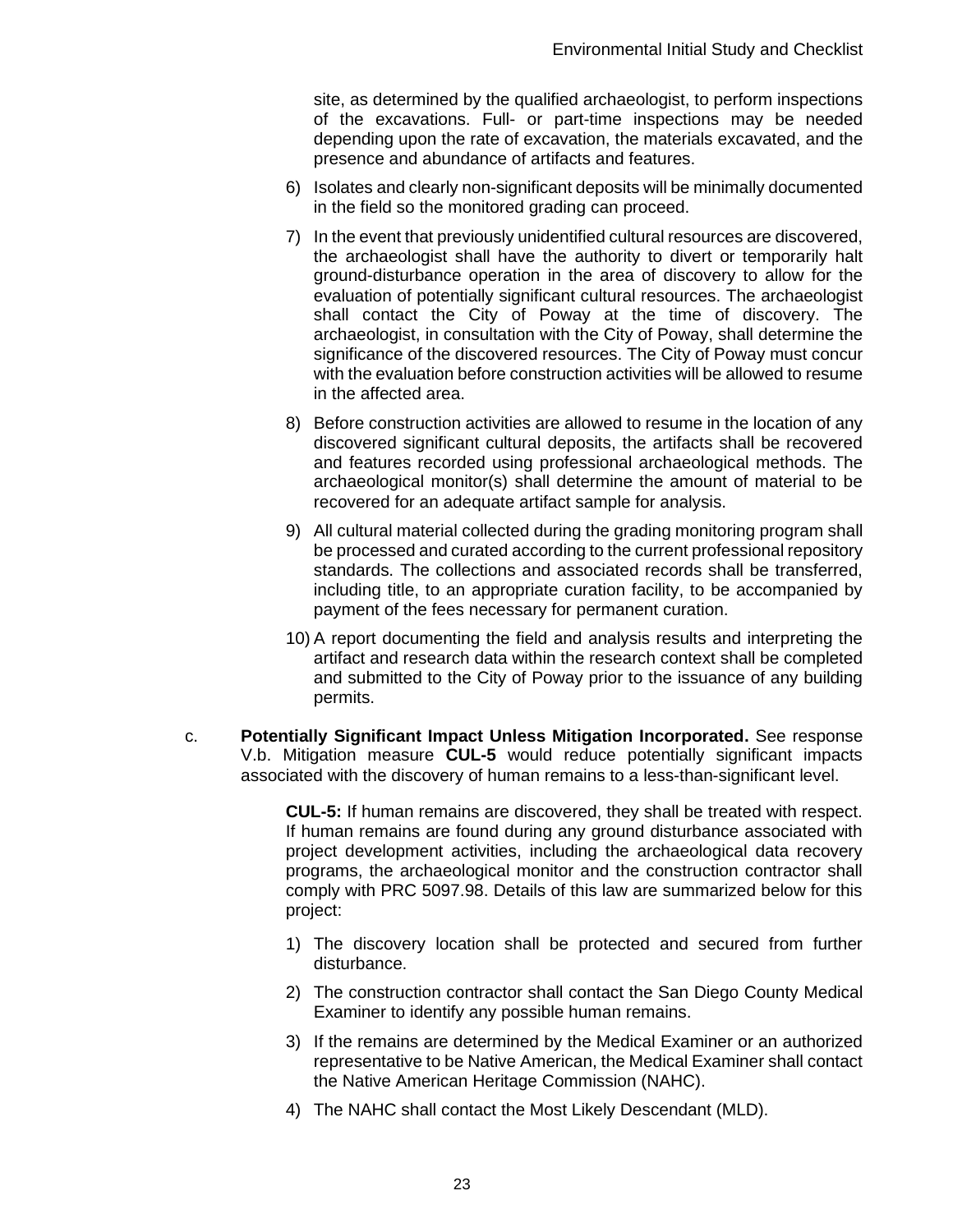- 5) The Project proponent shall provide the MLD with access to the discovery location, which shall have been protected from damage.
- 6) The MLD shall make a recommendation for treatment of the remains within 48 hours. Possible options for treatment include:
	- a) Preservation in place and avoidance.
	- b) Removal by a qualified archaeologist. Analysis by an osteologist or physical anthropologist may or may not be possible.
	- c) Repatriation of the remains to the MLD following the Native American Graves Protection and Repatriation Act (NAGPRA) process.
	- d) Reburial of the remains on the property.
- 7) If the MLD does not make a recommendation within 48 hours, or if the recommendations are not acceptable to the project proponent following extended discussions and mediation, the project proponent shall reinter the remains and burial items with appropriate dignity on the property, in a location not subject to further subsurface disturbance. The location of reinterment shall be protected by one of the three following measures:
	- a) Record the location with the NAHC or the SCIC.
	- b) Utilize an open space or conservation zoning designation or easement.
	- c) Record a document with San Diego County.
- 8) If multiple human remains are found, extended discussions shall be held with the MLD. If agreement on the treatment of these remains is not reached, they shall be reinterred in compliance with PRC 5097.98(e).

#### VI. ENERGY

a. **Less-than-Significant Impact.** Project construction would result in temporary energy demands for electricity, vehicle fuel, and equipment fuel. Electricity use during construction would vary during different phases of construction; however, the majority of energy usage would be associated with the consumption of fossil fuels as a result of on-road vehicles for worker commutes, materials delivery, and the operation of construction equipment and vehicles.

The project's operational energy usage would be minimized through compliance with the California Building Code Standards (i.e., California Code of Regulations [CCR] Title 24) and California Green Building Standards Code, as applicable to the project. Therefore, the project would not result in the wasteful, inefficient, or unnecessary consumption of energy resources. Impacts would be less than significant.

b. **Less-than-Significant Impact.** To minimize its energy demand, the project would comply with CCR Title 24 and California Green Building Code Standards, as described above in response VI.a. Because the project would integrate design features to comply with the applicable regulations pertaining to energy efficiency, the project would not conflict with or obstruct a state or local plan for renewable energy or energy efficiency, including the California Energy Commission's Integrated Energy Policy Report. Impacts would be less than significant.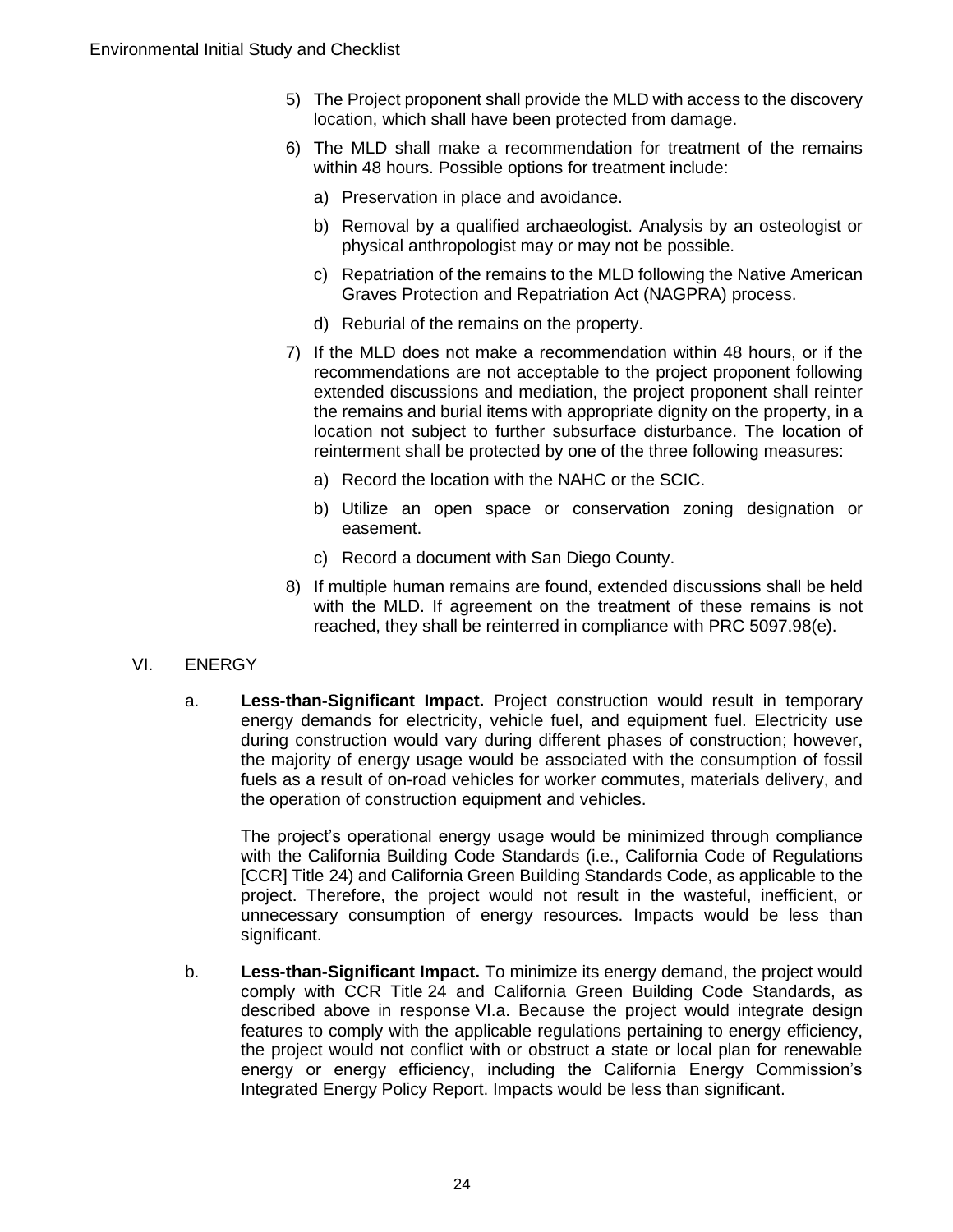## VII. GEOLOGY AND SOILS

- a.i. **No Impact.** The project site is not located within a currently designated Alquist-Priolo Earthquake Fault Zone. No known active faults are mapped within the project site. The nearest active fault is the San Diego Section of the Newport-Inglewood-Rose Canyon fault zone, located approximately 15.8 miles to the southwest. The nearest active strand of the Elsinore fault zone lies approximately 25 miles to the northeast of the project site. Based on the geotechnical analysis conducted for the project (NOVA 2020), due to the lack of known active faults on the site, the potential for surface rupture at the site is considered to be very low. Shallow ground rupture due to shaking from distant seismic events is not considered a significant hazard. As such, no impact would occur.
- a.ii. **Less-than-Significant Impact.** Like most of Southern California, the project site is located within a seismically active area, and there is potential for strong ground motion due to seismic activity at the project site during the design life of the proposed structures. Based on the site-specific geotechnical evaluation (NOVA 2020), the project site may be subjected to a Magnitude 7 seismic event. The project would be designed to comply with local and state standards for seismic and geologic conditions. Compliance with these standards, including construction consistent with the California Building Code would ensure impacts associated with strong seismic ground shaking would be less than significant.
- a.iii. **Less-than-Significant Impact.** Potential ground movement associated with earthquakes include liquefaction, dry sand settlement, and lateral spreading. Liquefaction refers to the loss of soil strength during a seismic event and is often observed in areas that include geologically younger soils, shallow water table, and cohesionless soils of loose consistency. Based on an analysis of soil borings from the project site, the dense weathered tonalite at the project site would be resistant to liquefaction. Due to the limited potential for liquefaction, the potential for lateral spreading is identified as very low at the project site. Additionally, the worst-case settlement is estimated at 0.5 inch of settlement at the ground surface, with a more typical settlement estimate at about 0.2 inch at the ground surface. As identified in the project geotechnical report (NOVA 2020), the analysis of liquefaction, settlement, and lateral spreading at the project site indicates these hazards are not a constraint to the development of the project site with single-family residences. Impacts would be less than significant.
- a.iv. **No Impact.** The project site and immediately surrounding area consists of level ground. As such, the potential for landslide hazards at the project site are considered negligible (NOVA 2020). No impact associated with landslides would occur.
- b. **Less-than-Significant Impact.** The project would be required to comply with all erosion control regulations, including implementation of standard erosion control measures in accordance with the City Municipal Code. As such, the project would not result in substantial soil erosion or the loss of topsoil. Impacts would be less than significant.
- c. **Less-than-Significant Impact.** Refer to responses VII.a.iii and VII.a.iv. Liquefaction, settlement, lateral spreading, and landslides are not identified as significant hazards for the project site. Additionally, the project would not result in instability associated with embankments, based on the existing flat nature of the site and adjacent areas (NOVA 2020). Additionally, soils at the project site are not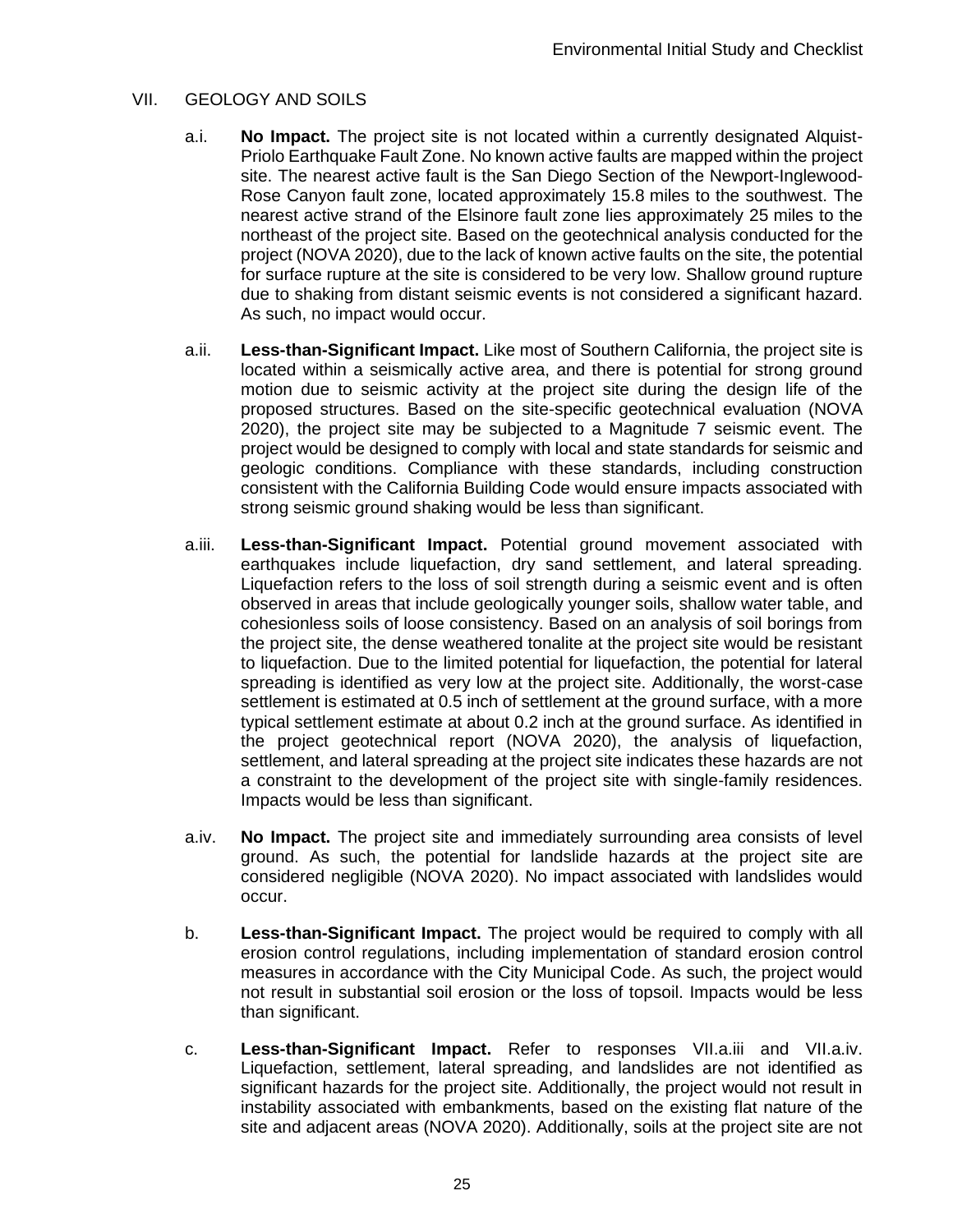potentially hydro-collapsible (NOVA 2020). Impacts associated with geologic units or soils that are unstable would be less than significant.

- d. **No Impact.** The cohesionless ("sandy") alluvial soils and sandy weathered granitic rock at the project site are not expansive (NOVA 2020). As such, no impact associated with expansive soils would occur.
- e. **No Impact.** The project does not propose the use of septic tanks or other alternative wastewater disposal systems. As such, no impact associated with soils adequate for supporting alternative wastewater systems would occur.
- f. **No Impact.** Geologic units encountered on site consist of Quaternary-aged young alluvial flood-plain deposits from tributaries of Rattlesnake Creek and Cretaceousaged weathered tonalite (NOVA 2020). No fossils are known from Quaternary alluvial deposits and their relative youthfulness would suggest that none would probably be found (Deméré and Walsh 1993). These alluvial deposits are assigned a low paleontological sensitivity. Granitic-type rocks of the southern California batholith, such as tonalite, are not known to have yielded fossils, owning to the fact that plutonic rocks are formed by crystallization of magmas several miles below ground surface (Deméré and Walsh 1993). These rocks are classified as zero sensitivity for paleontological resources. Based on the designated sensitivity of geologic units at the site, which range from zero sensitivity to low sensitivity, the project is not expected to result in impacts to paleontological resources. No impact would occur.

## VIII. GREENHOUSE GAS EMISSIONS

a. **Less-than-Significant Impact.** Greenhouse gases (GHGs) allow solar radiation (sunlight) into the Earth's atmosphere, but prevent radiative heat from escaping, thus warming the Earth's atmosphere. GHGs are emitted by both natural processes and human activities; and the accumulation of GHGs in the atmosphere regulates the Earth's temperature. Emissions of GHGs in excess of natural ambient concentrations are thought to be responsible for the enhancement of the greenhouse effect and contributing to what is termed "global warming."

The California Air Pollution Control Officers Association (CAPCOA) prepared a white paper (the CAPCOA white paper) that provided guidance on when a project would generate GHG emissions that may have a significant impact on the environment. In that document, CAPCOA proposed a quantitative threshold of 900 metric tons (MT) of carbon dioxide equivalent (CO2e) emissions as a threshold below which no significant impacts on the environment would be anticipated. According to the CAPCOA white paper, 900 MT CO2e represents the emission that would be generated by 50 single-family residences annually. Since the project is a residential development of 20 residences, and a net of 19 new residences after the demolition of the existing residential structure, project GHG impacts would be less than significant.

b. **Less-than-Significant Impact.** See response VIII.a above. Emissions associated with the project would be reduced to a level that is consistent with the goals of AB 32 to reduce statewide GHG emissions through the implementation of mobile source regulations, CCR Title 24 energy efficiency requirements, and renewable portfolio standards adopted by the State of California. As such, GHG impacts associated with the project would be less than significant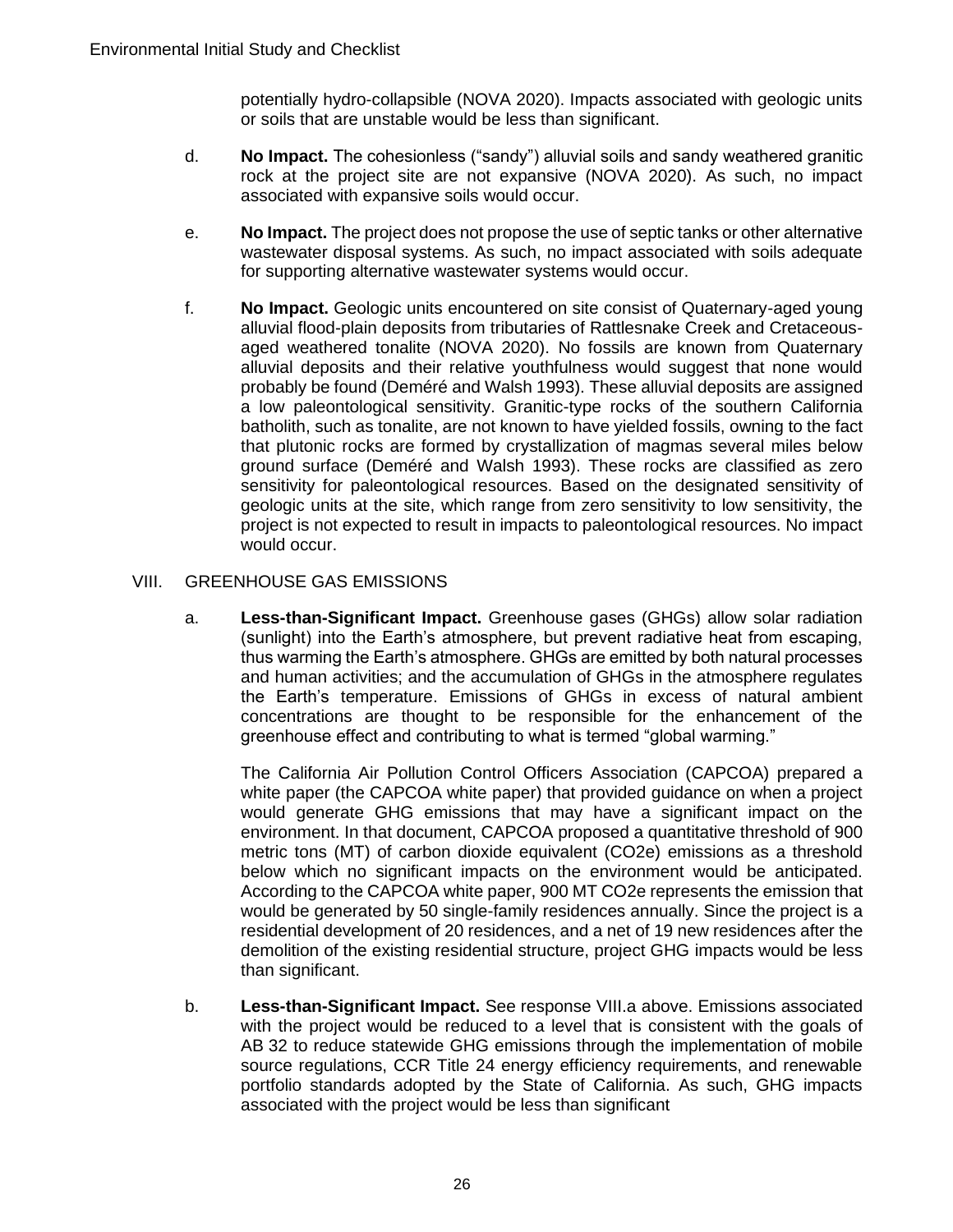## IX. HAZARDS AND HAZARDOUS MATERIALS

- a. **No Impact.** The project would result in the construction of 20 single-family residences. No transport, storage, or use of hazard materials beyond that which typically occurs with a single-family home would occur. No impact would occur.
- b. **No Impact.** See response IX.a above. No impact would occur.
- c. **No Impact.** See response IX.a above. No impact would occur.
- d. **No Impact.** Based on a review of the California Department of Toxic Substances Control (DTSC) EnviroStor database, neither the project site nor directly adjacent properties are included on a list of hazardous materials sites compiled pursuant to Government Code section 65962.5 (DTSC 2022). Items observed on the project site that could be potential sources of contamination include: two 5-gallon containers of hydraulic oil; minor amounts of pesticides, paints, cleaning chemicals, and other chemicals; a well and associated equipment; small containers of unidentified substances; and waste materials (Ninyo & Moore 2020). A review of historical resources, a search of the environmental databases, and records request from various agencies did not yield evidence of known contamination (Ninyo & Moore 2020). The former use of the project site for agricultural uses was identified as a recognized environmental condition, based on the potential for organochlorine pesticide use and arsenic to be present in shallow soil at elevated levels; however, soil sampling and testing revealed that organochlorine pesticides and arsenic were not present at the project site above their respective laboratory reporting limits or human health/background screening levels (Ninyo & Moore 2021). Therefore, no impact would occur.
- e. **No Impact.** The airports closest to the project site are Marine Corps Air Station Miramar, located approximately 8 miles southwest of the site, and Ramona Airport, located approximately 7.5 miles northeast of the project site. The project site is not located within the Air Installations Compatible Use Zones for Marine Corps Air Station Miramar (Marine Corps Air Station Miramar 2020) or within the Airport Land Use Compatibility Plan area for the Ramona Airport (San Diego County Airport Land Use Commission 2011). Thus, the project would not result in a safety hazard or excessive noise associated with airports. No impact would occur.
- f. **No Impact.** The project would not impact or physically interfere with an adopted emergency response or evacuation plan. Operation of the project would not interfere with people's ability to utilize roadways for evacuation purposes. Accordingly, no impact would occur.
- g. **No Impact.** According to the Very High Fire Hazard Severity Zones (VHFHSZ) map for Poway (CAL FIRE 2009), while the project is adjacent to land within the VHFHSZ, the project site is not located within the VHFHSZ. As such, no impact associated with the significant risk or loss, injury, or death involving a wildfire would occur.

## X. HYDROLOGY AND WATER QUALITY

a. **Less-than-Significant Impact.** The project would comply with all storm water quality regulations or waste discharge requirements for surface water quality, as governed by the State Water Resources Control Board (SWRCB), the County of San Diego, and the City of Poway. The project would require a grading permit and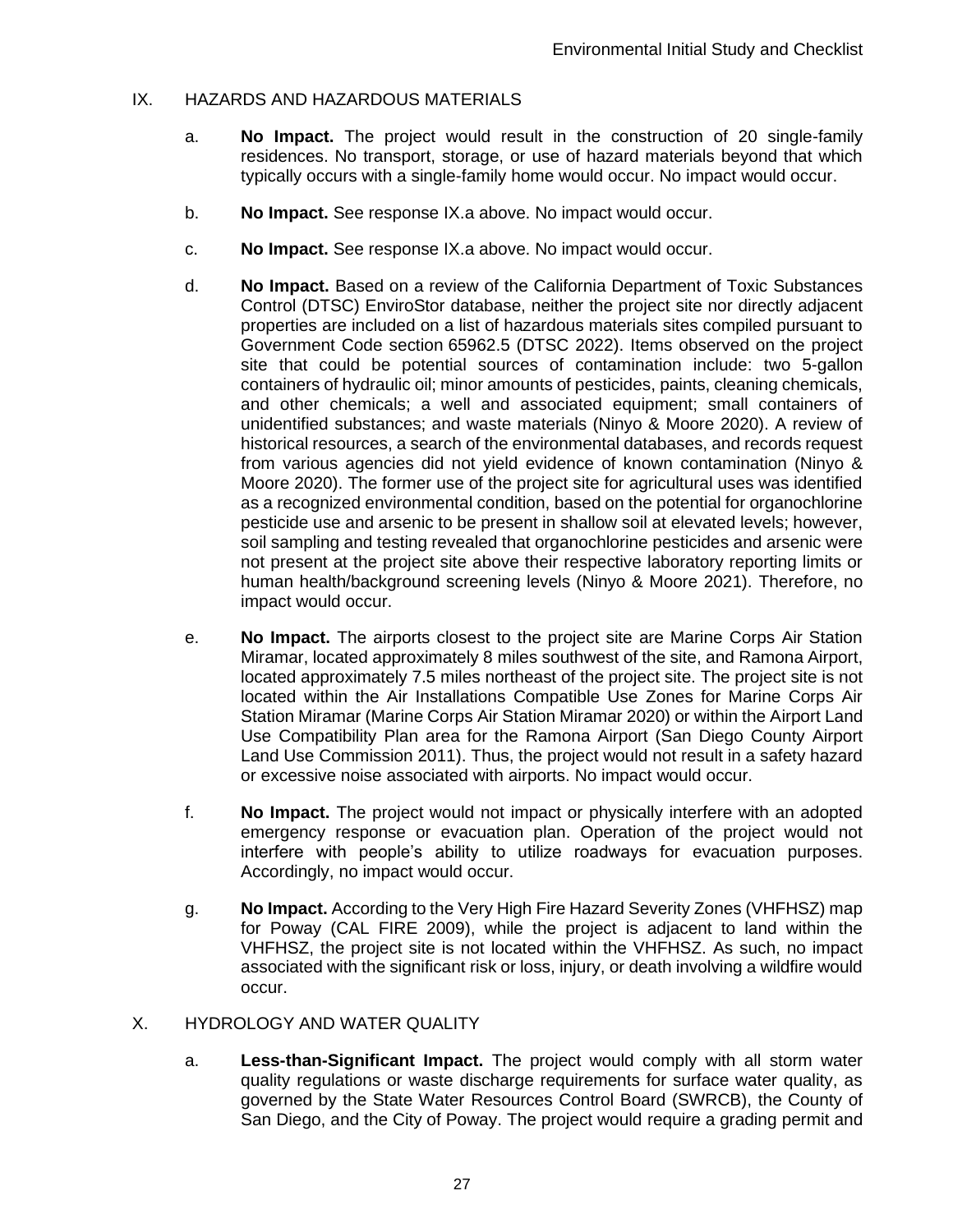a Stormwater Pollution Prevention Plan (SWPPP), which would be ensured as part of the project improvements plan review and building permit process. The project would incorporate infiltration trenches and trees wells for storm water treatment and hydromodification management plan controls (SB&O 2021a) and would not violate water quality standards or waste discharge requirements. Impacts would be less than significant.

- b. **No Impact.** The project does not propose construction activities that would directly affect groundwater, contribute to the depletion of groundwater supplies, or interfere with groundwater recharge. Infiltration trenches and tree wells would capture runoff produced on site and assist in the replenishment of groundwater resources. No impact would occur.
- c.i.–iv. **Less-than-Significant Impact.** The project has been designed such that there is no increase in the amount of storm water runoff beyond that which currently exists at the site. The project would incorporate infiltration trenches and trees wells for storm water treatment and hydromodification management plan controls. The storm water management facilities are required to be maintained throughout the life of the project as outlined in Poway Municipal Code section 16.104. Impacts would be less than significant.
- d. **No Impact.** The project site is designated as Federal Emergency Management Agency (FEMA) Flood Zone X, which is an area of minimal flood hazard (FEMA 2012). The project site is located approximately 13 miles inland from the Pacific Ocean, and as such, would not be subject to inundation from a tsunami. The project site is over 2.25 miles southwest of Lake Poway and, therefore, not located near a body of water that could generate a seiche (NOVA 2020). The project is not located in a flood hazard, tsunami, or seiche zone, and no impact associated with the risk of pollutant release due to project inundation would occur.
- e. **Less-than-Significant Impact.** See responses X.a and X.b above. Impacts would be less than significant.

## XI. LAND USE AND PLANNING

- a. **No Impact.** The project site is located within a developed area, with residential uses adjacent to the east and southwest. A church is located adjacent to the west of the project site, and school district buildings are located to the north, across Twin Peaks Road. The construction of single-family residences on the site would be consistent with existing zoning and the existing surrounding uses. The project would occur on an infill location and not result in physically division of an established community. No impact would occur.
- b. **No Impact.** The project site is zoned for and designated by the Poway General Plan for residential uses. The proposed project would be consistent with the existing General Plan and zoning designations for the site, with the exception of the minimum lot size and side yard setback reductions requested as concessions to accommodate an affordable housing unit. The project has been designed to be consistent with architectural design standards identified in the Old Poway Specific Plan. As such, the project would not result significant environmental effects due to a conflict with any land use plan, policy, or regulation. No impact would occur.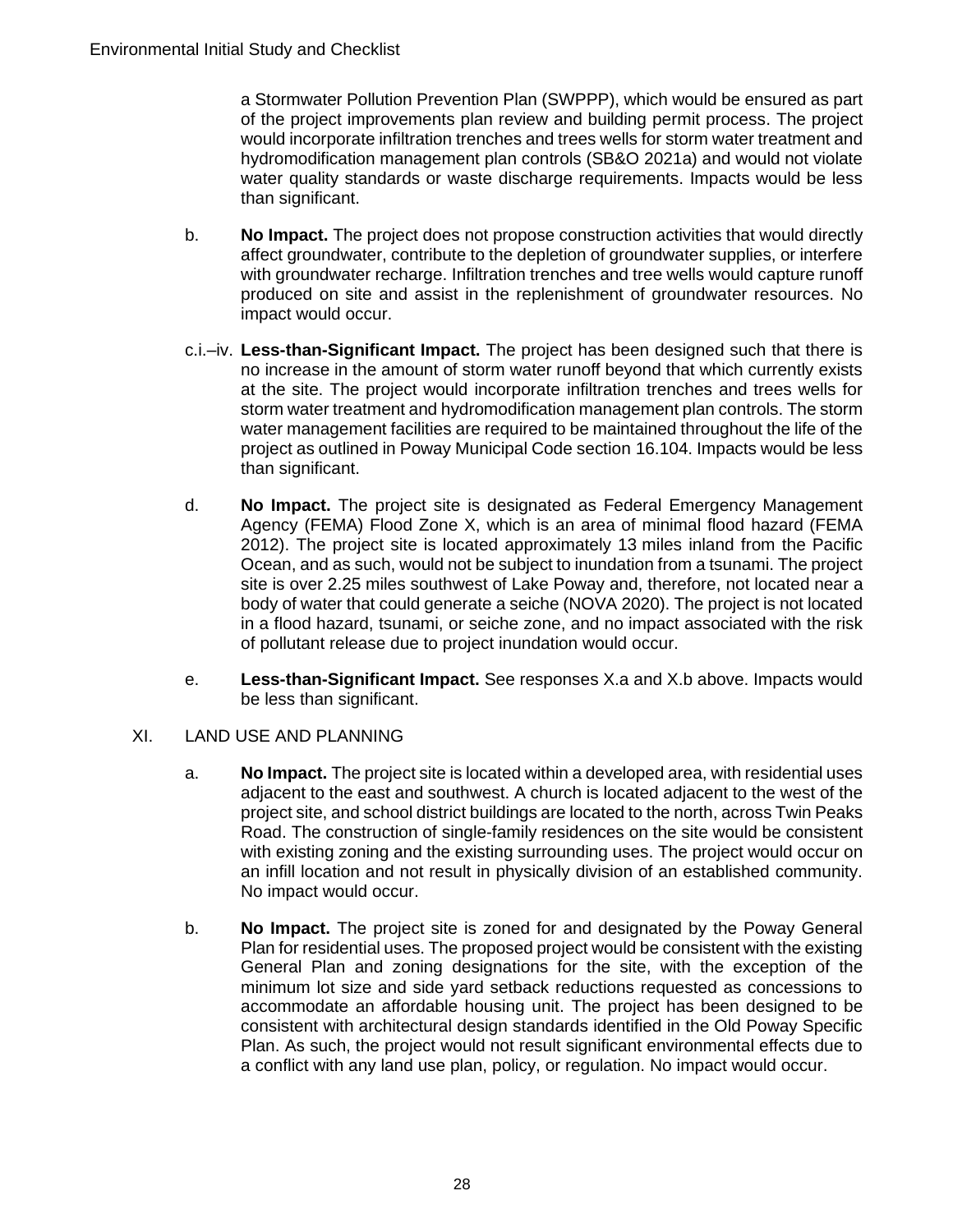#### XII. MINERAL RESOURCES

- a. **No Impact.** According to the Poway General Plan, the only known valuable mineral resource, as recognized by the California Department of Conservation, Division of Mines and Geology, is construction-quality sand and gravel located in the South Poway area of the city, which is more than 3 miles south of the site. No impact would occur.
- b. **No Impact.** See response XII.a above. No impact would occur.

#### XIII. NOISE

a. **Less-than-Significant Impact.** Noise from the project would be that typical of residential uses in the neighborhood and would not result in impacts to adjacent uses. During project construction, temporary or periodic increase in noise levels would occur. Per City standards, the noise generating construction activities are limited to certain times of the day and days of the week. Compliance with City requirements related to construction activities would ensure that temporary increases in noise levels associated with construction would remain less than significant.

In regard to permanent increases in noise levels, the primary source of noise in the project vicinity is vehicular traffic on Twin Peaks Road. Existing ADT occurring on area roadways include 21,475 ADT on Twin Peaks Road between Midland Road and Budwin Lane, and 4,753 ADT on Midland Road between Twin Peaks Road and Holly Oak Way (Intersection Metrics 2021a). As discussed in more detail in Section XVII, the project would generate 200 ADT. A 3 dB change in noise levels is the minimum level required for a perceptible change in noise levels for the general population. In order to increase ambient road noise by 3 dB, a project would have to double the amount of traffic on a road. The project would introduce a small increase in traffic trips to area roadways but would not result in doubling of traffic on these roadways. As such, the project would not result in a discernable permanent increase in traffic noise and impacts associated with the project's contribution to traffic noise increases would be less than significant.

Based on sound level measurements taken as part of the project noise analysis (dBF Associates 2021), sound levels at the northern project property line were measured at approximately 68 A-weighted decibels equivalent continuous sound pressure (dBA Leq). Existing worst-case exterior noise levels at the proposed residential parcels would range from below 60 dBA community noise equivalent level (CNEL) at lots 1 and 20 (at the southern edge of the project site) to approximately 72 dBA CNEL at the northern edge of the project site, on proposed lots 10 and 11. The project includes the construction of a continuous 6-foot-high CMU wall along the northern property boundary. This wall would provide an approximately 9 dBA noise reduction from Twin Peaks Road traffic noise. With the wall, future exterior noise levels at all project outdoor use areas would be below 65 dBA CNEL. As such, permanent noise impacts to future residents of the project would be less than significant.

b. **Less-than-Significant Impact.** Project grading and construction activities may result in temporary generation of groundborne vibration associated with the operation of construction equipment. The generation of groundborne vibration associated with the operation of construction equipment would be temporary, during the construction period and would occur in different locations on the site.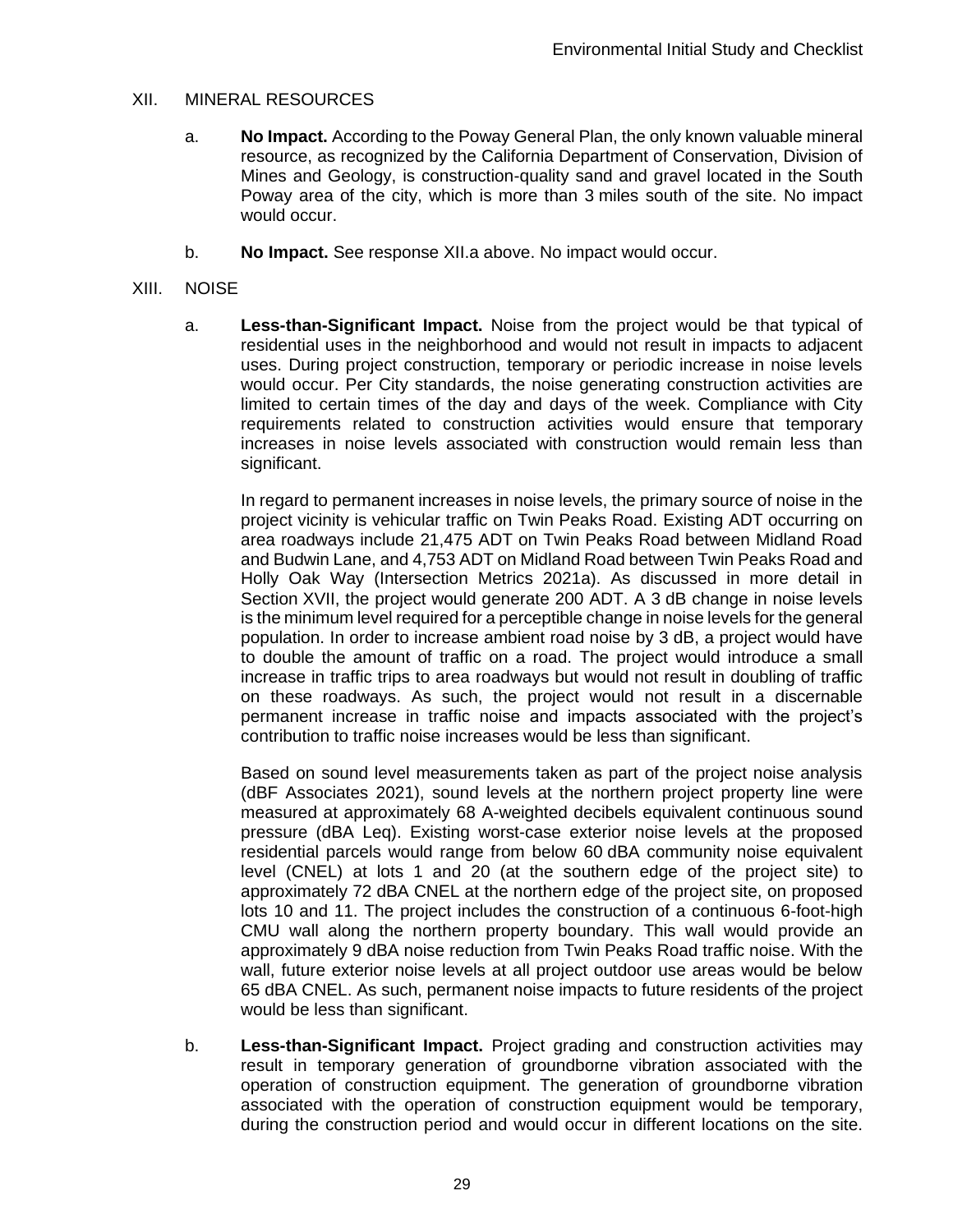Adjacent residential uses would be subject to temporary impacts associated with groundborne vibration. However, the project would be required to adhere to City requirements that limit construction activities to certain times of the day and days of the week. Compliance with the City requirements related to construction activities would ensure that groundborne vibration impacts are less than significant.

c. **No Impact.** The airports closest to the project site are Marine Corps Air Station Miramar, located approximately 8 miles southwest of the site, and Ramona Airport, located approximately 7.5 miles northeast of the project site. The project site is not located within the noise contours for Marine Corps Air Station Miramar (Marine Corps Air Station Miramar 2020) or the Ramona Airport (San Diego County Airport Land Use Commission 2011). Thus, the project would not result in the exposure of people working or residing in the area to excessive aircraft noise levels. No impact would occur.

# XIV. POPULATION AND HOUSING

- a. **No Impact.** The project is located on an existing lot zoned for development of single-family residential uses. The project would not induce growth directly as it would be located within a developed portion of the city, serviced by existing infrastructure within the project vicinity. The project would not induce substantial population growth in the area as it would be situated on an infill location surrounded by existing development. No impact would occur.
- b. **No Impact.** One existing residence would be removed from the project site. The project would not result in displacement of a substantial number of people or housing units and would not necessitate the construction of replacement housing elsewhere. No impact would occur.

## XV. PUBLIC SERVICES

a. Fire Protection – **Less-than-Significant Impact.** The project site is served by the City of Poway Fire Department. Stations 1 and 3 are both located approximately 1.6 miles from the project site. The incremental increase in potential for an unexpected emergency call to this project can be accounted for as the site is already included in the Fire Department service area. No new or upgraded fire protection facilities would be required as a result of this project and no physical impacts resulting from construction of new facilities are identified. Impacts would be less than significant.

Police Protection – **Less-than-Significant Impact.** The City of Poway contracts with the San Diego County Sheriff's Department for law enforcement services. The project site is currently served by the Poway Station, which is located at 13100 Bowron Road. The project site is included within the Sheriff's service area. Any specific service provided that should be an (unexpected) emergency call to the site is accounted for. No new or upgraded police protection facilities would be required as a result of the project and no physical impacts resulting from the construction of new facilities would occur. Impacts would be less than significant.

Schools – **Less-than-Significant Impact.** The project would result in the construction of 20 new homes. Children from the homes would be accommodated in existing schools located in close proximity to the project site. The RS-4 zoning designation for the site allows for 4 dwelling units per acre, or 15 units for the 3.91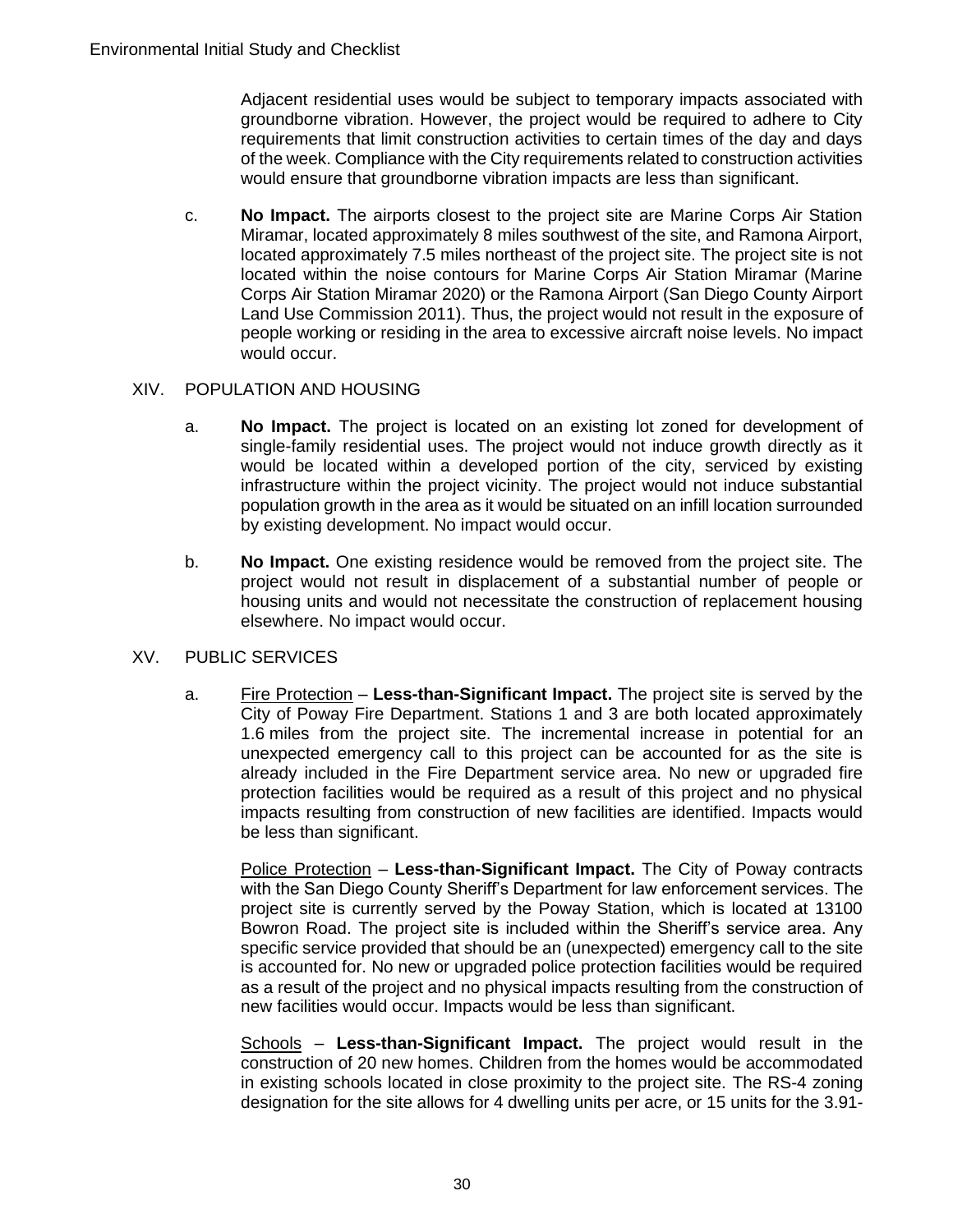net-acre site. The increase in 5 units is expected to have a minimal impact on the Poway School District. Impacts would be less than significant.

Parks – **Less-than-Significant Impact.** The project would not result in the need for new or physically altered park facilities. The RS-4 zoning designation for the site allows for 4 dwelling units per acre, or 15 units for the 3.91-net-acre site. The increase in 5 units is expected to have a minimal impact on the City's park facilities. Project residents would be able to utilize existing parks in the project area (Aubrey Park, Silverset Park, Old Poway Park, and Railroad, among others). The addition of project residents would result in a less-than-significant impact to parks.

Other Public Facilities – **No Impact.** The project would not result in the need for new or physically altered public facilities. No impact would occur.

#### XVI. RECREATION

- a. **Less-than-Significant Impact.** The project would result in the construction of 20 new single-family residences. The residents associated with these new homes would utilize existing recreational amenities already existing in the city and project vicinity. The additional demand created by residents of 20 single-family homes would not increase the use of existing neighborhood or regional parks in such a manner that would result in substantial physical deterioration of these facilities. As such, impacts to existing recreational facilities would be less than significant.
- b. **No Impact.** The project does not include the construction of recreational facilities, nor would it require the construction or expansion of recreational facilities. No impact would occur.

# XVII. TRANSPORTATION

- a. **Less-than-Significant Impact.** A Traffic Operations Assessment (Intersecting Metrics 2021a) was prepared for the project. The estimated ADT associated with the 20 new homes is 200 daily trips, with 16 trips occurring in the a.m. peak hour and 20 trips occurring within the p.m. peak hour. The addition of project traffic to local roads would not result in significant impacts to roadway segments in the project area, as these roadways are operating well below design capacity. The City's Transportation Element contains a policy prohibiting development that would result in levels of service exceeding D during the two highest peak hours at an intersection unless no feasible alternatives exist. Intersections within the project traffic study area (i.e., Midland Road/Twin Peaks Road and Budwin Lane/Twin Peaks Road) are anticipated to operate as acceptable levels of service (D or better under the "no project" and "with project" scenarios). The project would include the extension of Holly Oak Way to provide local access to the site. This road extension would be designed consistent with City requirements, and would include pedestrian sidewalks, street trees, and decorative Old Poway street lights consistent with the existing street lights on Holly Oak Way. The addition of 20 single-family residences, as proposed by the project, would not conflict with a program, plan, ordinance, or policy addressing the circulation system. Impacts would be less than significant.
- b. **Less-than-Significant Impact.** The proposed project would not be in conflict or be inconsistent with CEQA Guidelines section 15064.3, subdivision (b). The City has not adopted guidelines for conducting either screening level or full vehicle miles traveled (VMT) analysis in accordance with Senate Bill 743. Therefore, the San Diego Region Guidelines prepared by the Institute for Traffic Engineers (ITE) were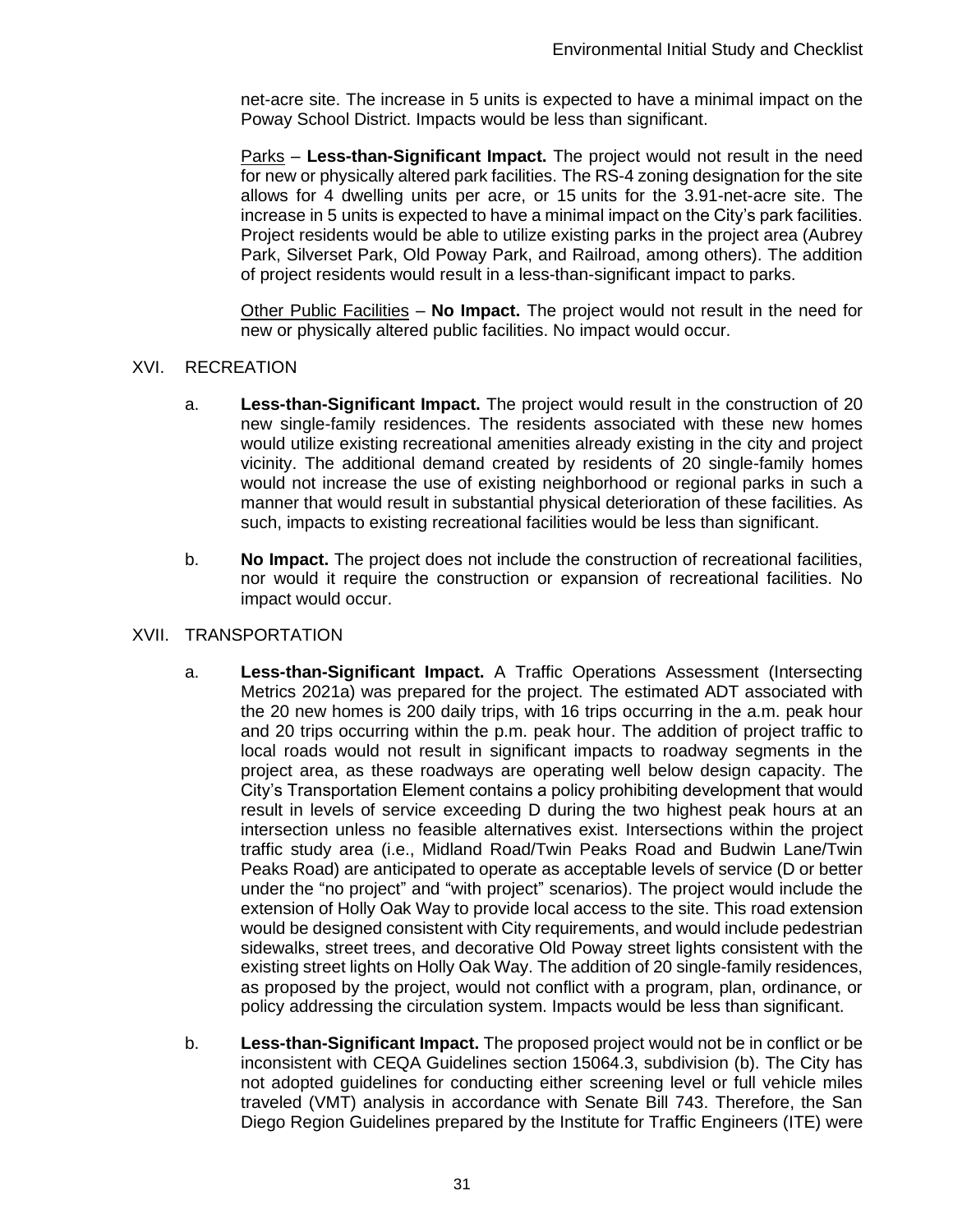utilized to determine if the project has the potential for VMT impacts (ITE 2019). Based on the ITE guidelines, a project that is consistent with the General Plan designation and generates less than 1,000 ADT would not require a VMT analysis. As the project is consistent with the General Plan designation for the site, and would generate 200 ADT, a VMT analysis is not required. Therefore, impacts would be less than significant.

- c. **No Impact.** The project would include the extension of Holly Oak Way onto the project site to provide site access. Access from Twin Peaks Road was considered, but access at that location would not be feasible due to sight distance limitations and would not meet minimum corner or stopping sight distance requirements due to the horizontal curves in the roadway to the west of the project site (Intersecting Metrics 2021b). The approved final map for the adjacent Diroma Estates identifies a future easement that accommodates the extension of Holly Oak Way, as proposed for the project. The Holly Oak Way extension streetscape would be designed and constructed consistent with City requirements and would include new pedestrian sidewalks, street trees, and decorative Old Poway street lights consistent with the existing street lights on Holly Oak Way. Taking access to the proposed subdivision from Holly Oak Way would ensure the project would not result in impacts associated with increased hazards due to a geometric design feature by accessing the site from subdivision from Twin Peaks Road. No impact would occur.
- d. **No Impact.** The extension of Holly Oak Way would be constructed consistent with City and Fire Department requirements, including those associated with emergency access. The cul-de-sac would be constructed in such a manner as to provide the required turning radius for emergency vehicles. The construction of the project, consistent with City and Fire Department requirements related to emergency access would ensure that no impact would occur.

## XVIII. TRIBAL CULTURAL RESOURCES

- a.i. **Potentially Significant Impact Unless Mitigation Incorporated.** See response V.b. The project site is located within the boundary of the prehistoric Village of Paguai (CA-SDI-4606), which is presumed eligible for CRHR. The project would be required to implement mitigation measures **CUL-1** through CUL-5 to reduce potentially significant impacts to this resource to a less-than-significant level.
- a.ii. **Potentially Significant Impact Unless Mitigation Incorporated.** See responses V.b and V.c. The project would be required to implement mitigation measures CUL-1 through CUL-5 to reduce potentially significant impacts to on-site cultural resources to a less-than-significant level. In accordance with Public Resources Code section 21080.3.1(b), City staff contacted the Native American Heritage Commission (NAHC) to request a consultation list of tribes that are traditionally and culturally affiliated with the geographic area of the project. The NAHC provided a consultation list of 16 tribes. On April 19, 2022, in compliance with California Public Resources Code section 21080.3.1, the City of Poway, as Lead Agency, sent a letter to the Tribal Representatives for those tribes requesting notification of the proposed project. The Barona Band of Mission Indians and La Posta Band of Mission Indians requested a Native American Monitor/Consultant be present during earth moving activities. The project would mitigate for potential impacts to Tribal Cultural Resources through the implementation of mitigation measures CUL-1 through CUL-5. Therefore, less-than-significant impacts related to Tribal Cultural Resources would occur.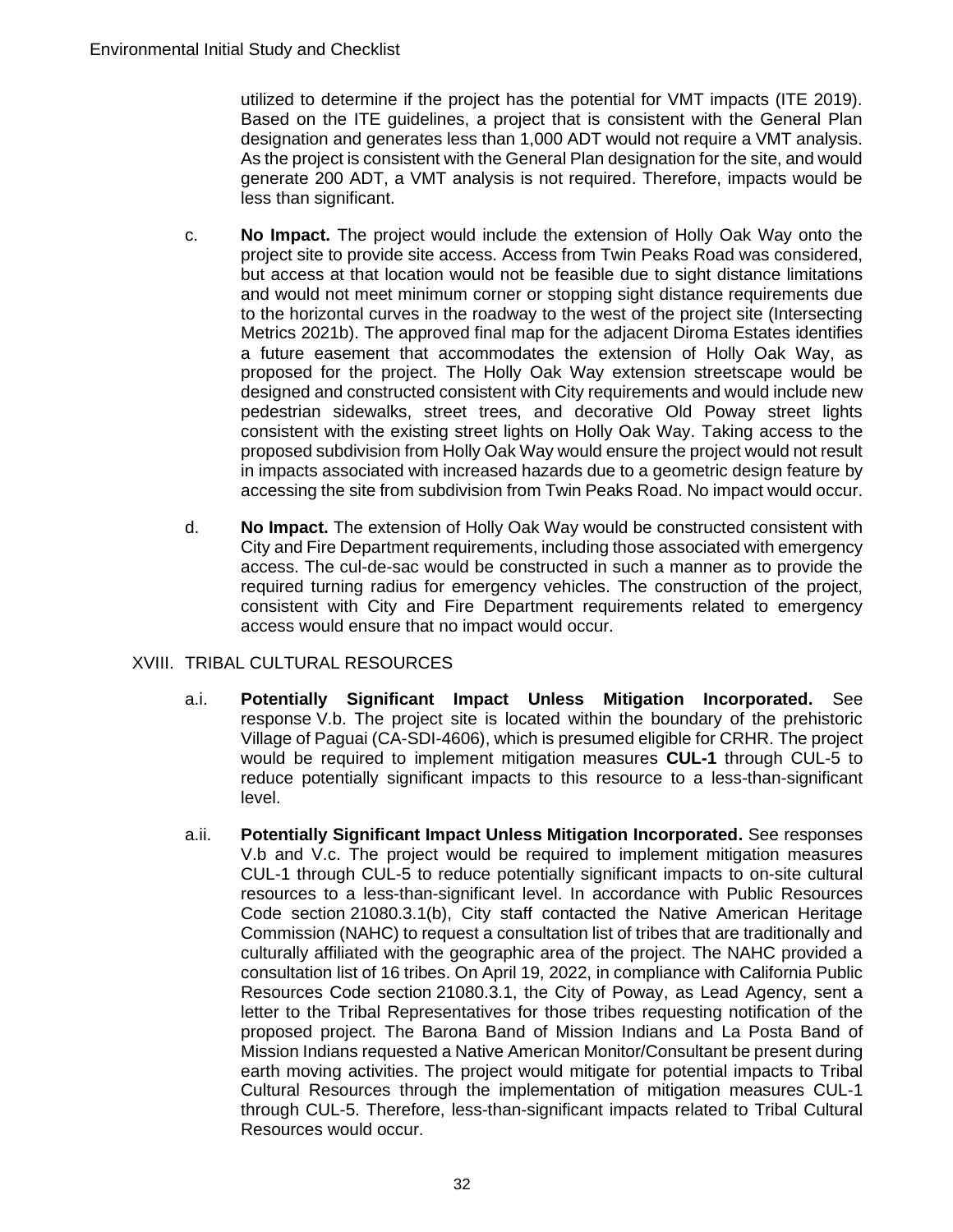## XIX. UTILITIES AND SERVICE SYSTEMS

- a. **Less-than-Significant Impact.** The project site is within an area served by the public water and wastewater systems. The project site is designated for residential uses and is consistent with the General Plan. Public utility infrastructure would be extended onto the site and constructed to serve the proposed 20 single-family residences. Water, wastewater, storm water, electric power, natural gas, and electrical infrastructure would be connected to existing infrastructure in the project area. The provision of public utilities to the project site would not require or result in the relocation or construction of new or expanded infrastructure. Impacts would be less than significant.
- b. **Less-than-Significant Impact.** The resulting increase in water use associated with the development of 20 single-family residences would be considered insignificant. The project would be served by the City of Poway, which has sufficient water supply available to serve anticipated demands in the City (City of Poway 2021). As such, impacts associated with water supply would be less than significant.
- c. **Less-than-Significant Impact.** The proposed 20 single-family residences would result in an insignificant increase in wastewater generation. The project would be served by a new connection to the City's wastewater system. The City of San Diego's North City Water Reclamation Facility has adequate capacity to treat the incremental wastewater generated by the project. Impacts would be less than significant.
- d. **Less-than-Significant Impact.** Construction of the project would result in the generation of solid waste associated with construction activities, including waste associated with demolition of the existing residence. The project would be required to dispose of such materials according to a Construction Waste Management Plan. The 20 new single-family residences would result in the incremental generation of solid waste, which would be handled by the City's contracted waste hauler, similar to other residential uses nearby. The solid waste generated by the project is not anticipated to significantly impact the life expectancy of the landfill that serves the city. Impacts would be less than significant.
- e. **No Impact.** The project would be required to comply with and meet all applicable federal, state, and local statutes and regulations regarding solid waste collection and disposal. The contracted waste hauler would separate waste so that recyclable waste is separated from landfill trash in accordance with the City's waste reduction and recycling program. No impact would occur.

## XX. WILDFIRE

- a. **No Impact.** See response IX.f. The project would not impair an adopted emergency response plan or emergency evacuation plan and no impact would occur.
- b. **No Impact.** See response IX.g. The project site is not located within the VHFHSZ. As such, no impact associated with the exposure of pollutant concentrations for a wildfire or the uncontrolled spread of wildfire on project occupants would occur.
- c. **No Impact.** The project would include the extension of the Holly Oak Way cul-desac and would include the extension of utilities onto the project site. However, this roadway extension and the installation of utilities would not exacerbate fire risks. No impact would occur.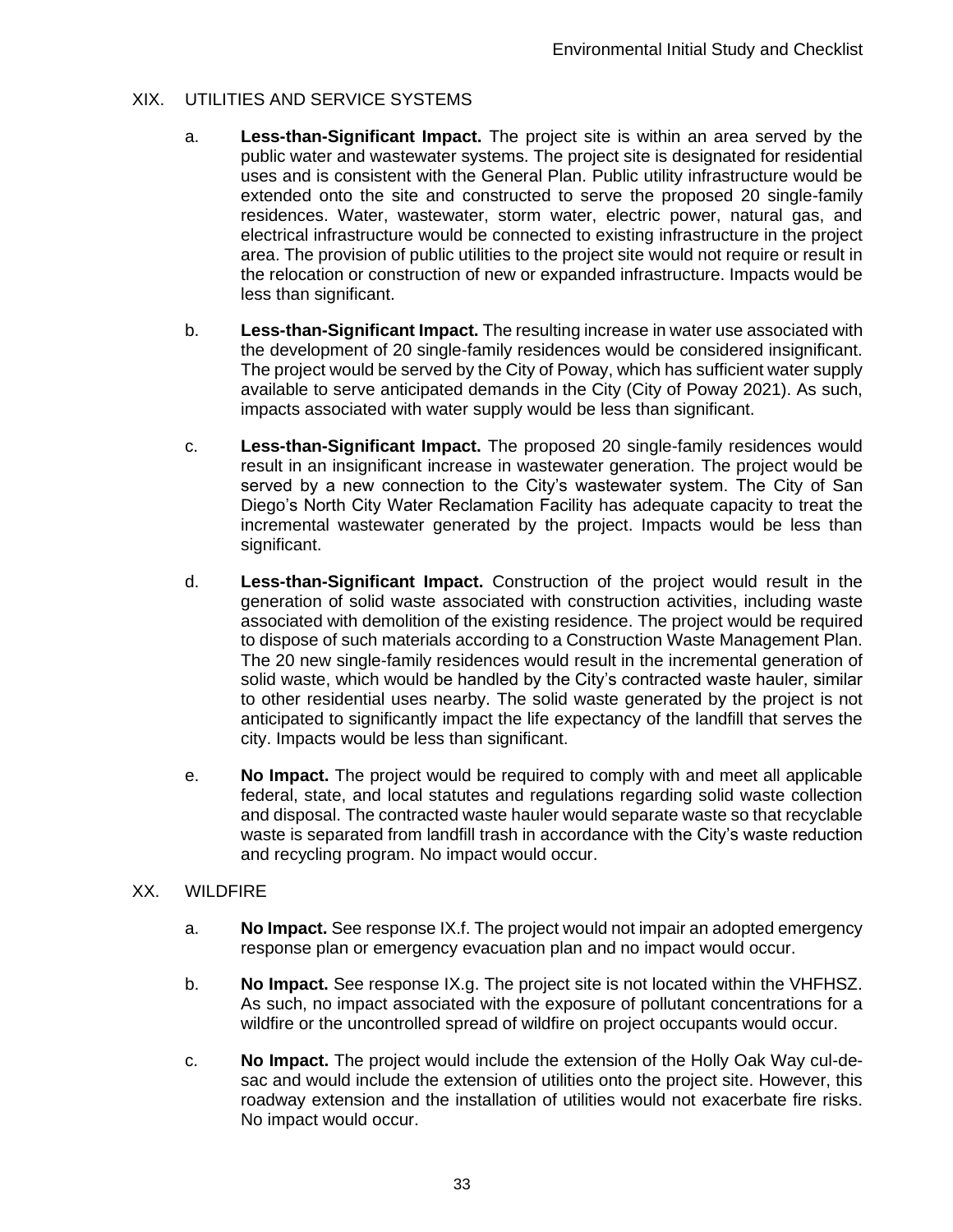d. **No Impact.** The project site is relatively flat, and the proposed residences would be placed on building pads that would be graded per an approved grading plan that includes verification of soil compaction and installation of on-site storm water treatment facilities based on site- and project-specific conditions. Therefore, the proposed project would not result in impacts related to downslope or downstream flooding or landslides as a result of runoff, post-fire slope instability, or drainage changes. No impact would occur.

# XXI. MANDATORY FINDING OF SIGNIFICANCE

- a. **Potentially Significant Impact Unless Mitigation Incorporated.** See responses IV and V. The project would have potentially significant impacts to migratory and nesting birds and to archaeological resources. Mitigation measures **BIO-1** and **CUL-1** through **CUL-5** would reduce these impacts to a less-than-significant level.
- b. **No Impact.** The project, considered cumulatively with past and future projects, will not result in significant impacts. The project, as well as past projects and future projects have or will comply with the land use and density limitations of the City's General Plan. Infrastructure and services per the General Plan are in place or are planned and will be provided to accommodate future growth.
- c. **Less-than-Significant Impact.** See responses I, III, VI, VII, VIII, IX, and XIII above. The project would not have any environmental effects that will cause substantial adverse effects on human beings either directly or indirectly, impacts would be less than significant.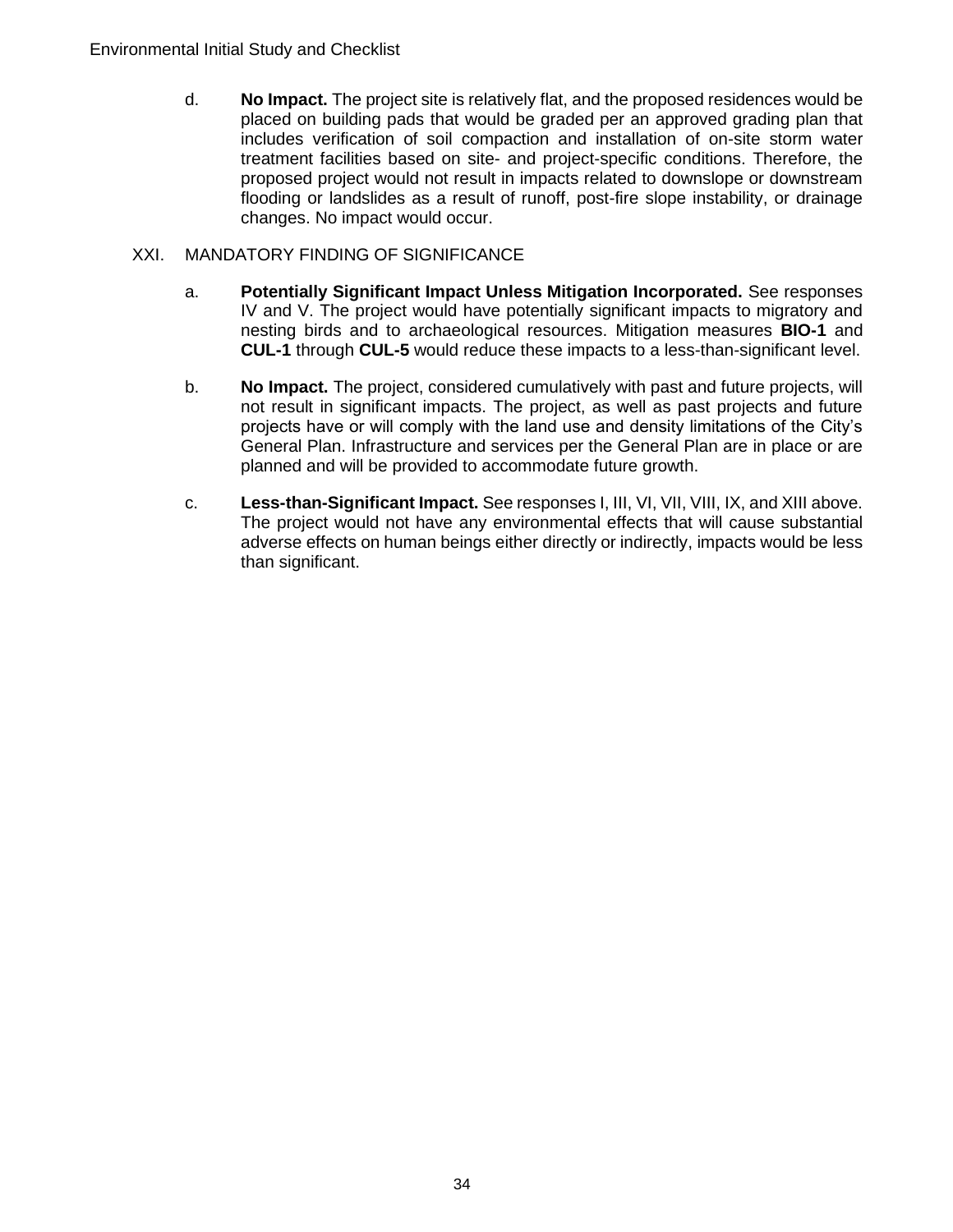### **E. REFERENCES**

Alden Environmental, Inc.

2021 *Existing Biological Resources on the McKee Orchard Parcel*. July 15.

#### ASM Affiliates

- 2021a *Cultural Resources Technical Report for McKee Orchard Affordable Housing Project, City of Poway, San Diego County, California*. August 20.
- 2021b *Draft Historical Resource Evaluation Report for 13667 Twin Peaks Road, Poway, San Diego County, California*. October.

California Department of Conservation

2022 California Important Farmland Finder. Accessed April 1, 2022. [https://maps.conservation.ca.gov/DLRP/CIFF/.](https://maps.conservation.ca.gov/DLRP/CIFF/)

California Department of Forestry and Fire Protection (CAL FIRE)

2009 Very High Fire Hazard Severity Zones in LRA As Recommended by CAL FIRE. [https://osfm.fire.ca.gov/media/5966/poway.pdf.](https://osfm.fire.ca.gov/media/5966/poway.pdf)

California Department of Toxic Substances Control

2022 EnviroStor Mapping database. Accessed April 4, 2022. [https://www.envirostor.dtsc.ca.gov/public/search.](https://www.envirostor.dtsc.ca.gov/public/search)

California Department of Transportation

2022 California State Scenic Highway System Map. Accessed April 1, 2022. [https://caltrans.maps.arcgis.com/apps/webappviewer/index.html?id=465dfd3d807c46c](https://caltrans.maps.arcgis.com/apps/webappviewer/index.html?id=465dfd3d807c46cc8e8057116f1aacaa) [c8e8057116f1aacaa.](https://caltrans.maps.arcgis.com/apps/webappviewer/index.html?id=465dfd3d807c46cc8e8057116f1aacaa)

### City of Poway

- 2021 *City of Poway Final Urban Water Management Plan*. June.
- 1996 *Poway Subarea Habitat Conservation Plan/Natural Community Conservation Plan*.
- 1988 *Old Poway Specific Plan* (SP 88-01).

#### dBF Associates

2021 *Noise Analysis, McKee Orchard*. August 17.

### Deméré, Thomas and Walsh, Steven

1993 *Paleontological Resources, County of San Diego, California*.

#### Federal Emergency Management Agency (FEMA)

2012 Flood Insurance Rate Map No. 06073C1117G. May 16.

#### Intersecting Metrics

- 2021a *McKee Orchard Traffic Operations Assessment*. June 7.
- 2021b *McKee Orchard – Twin Peaks Road Driveway – Sight Distance Study*. May 5.